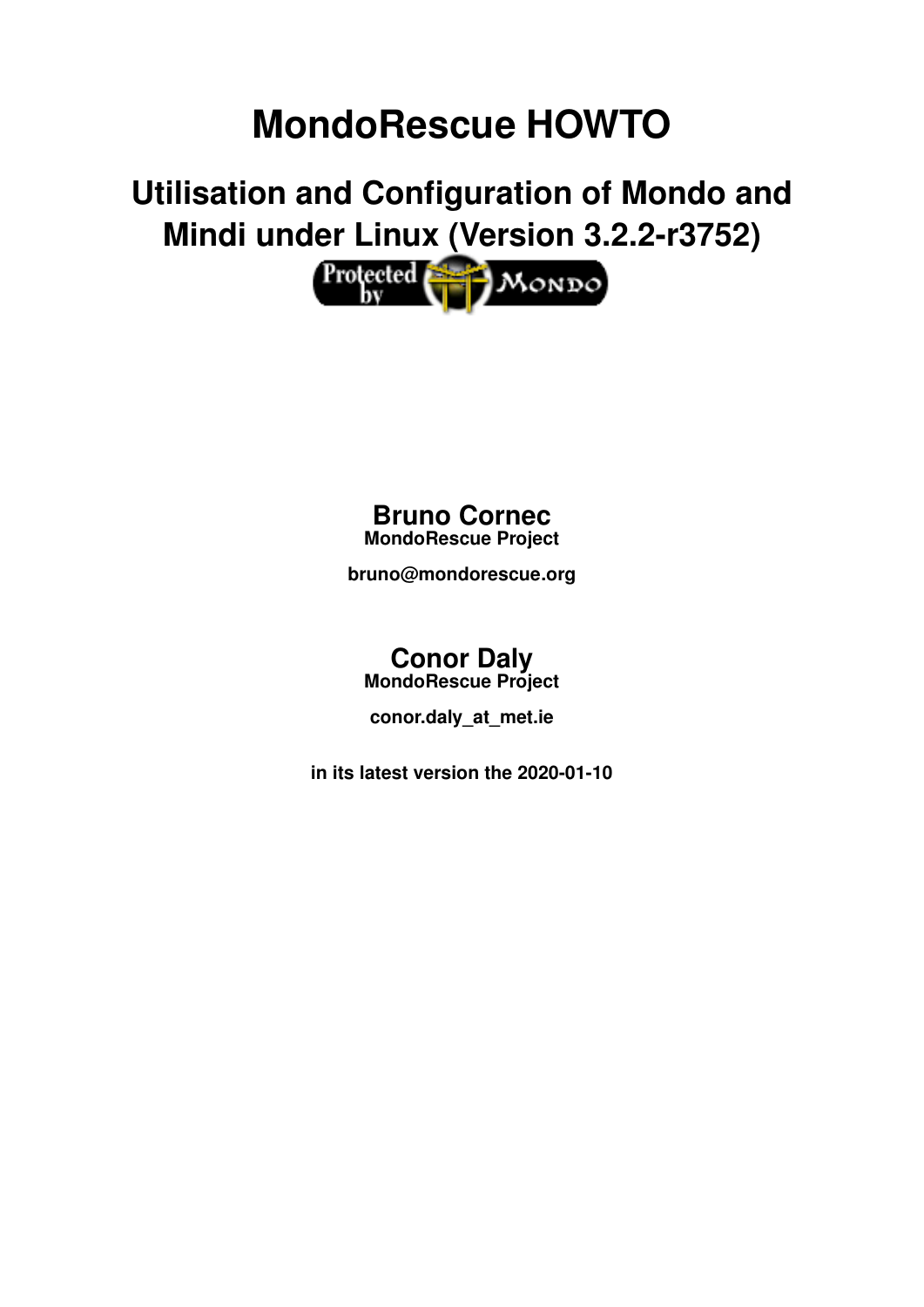#### **MondoRescue HOWTO: Utilisation and Configuration of Mondo and Mindi under Linux (Version 3.2.2-r3752)**

by Bruno Cornec

by Conor Daly

Published in its latest version the 2020-01-10 Copyright © 2000-2006 Bruno Cornec

This document describes the use of mondo and mindi tools to realize disaster recovery backup of your systems. It provides information on installation, backup and restore modes, hardware and software requirements, and answers to some frequently asked questions. The goals are to offer a general view of the functions and their best usages. Mondo Rescue is a Disaster Recovery Solution which allows you to effortlessly backup and interactively restore Linux, Windows and other supported filesystem partitions to/from CD/DVD-+R/RW media, tape, NFS, ... and Mindi Linux provides the bootable emergency restore media which Mondo uses at boot-time.

#### License

This HOWTO is a free documentation. you may copy, redistribute and/or modify it under the terms of the [GNU Free Documentation](#page-43-0) [License, Version 1.1.](#page-43-0)

or any later version published by the Free Software Foundation; with no Invariant Sections, Front-Cover Texts or Back-Cover Texts. This document is distributed hoping it will be useful, but *without any guaranty*; you're completely responsible of its use, and coulnd't complain in case it doesn't work, or even if it breaks the hardware. All the software included in it, if not already copyrighted is released under the GPL.

Revision History

Revision 2.0.7 2006-05-16 Revised by: Bruno Cornec Integration of a chapter on HOWTO run mondo interactively using cron written by Conor Daly Revision 2.06 2006-01-16 Revised by: Bruno Cornec First SGML version publically available, remade from the HTML docs of the project.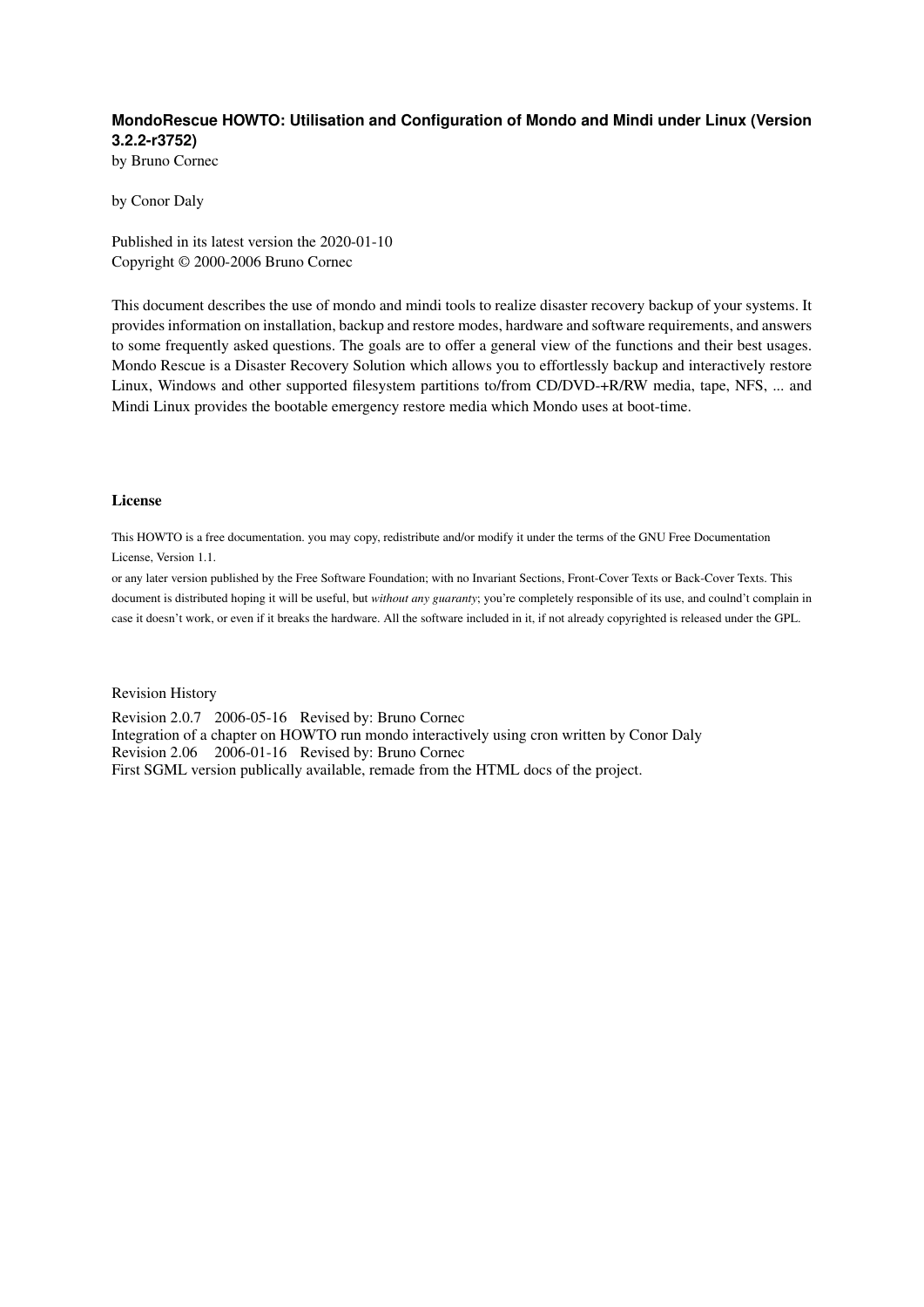# **Table of Contents**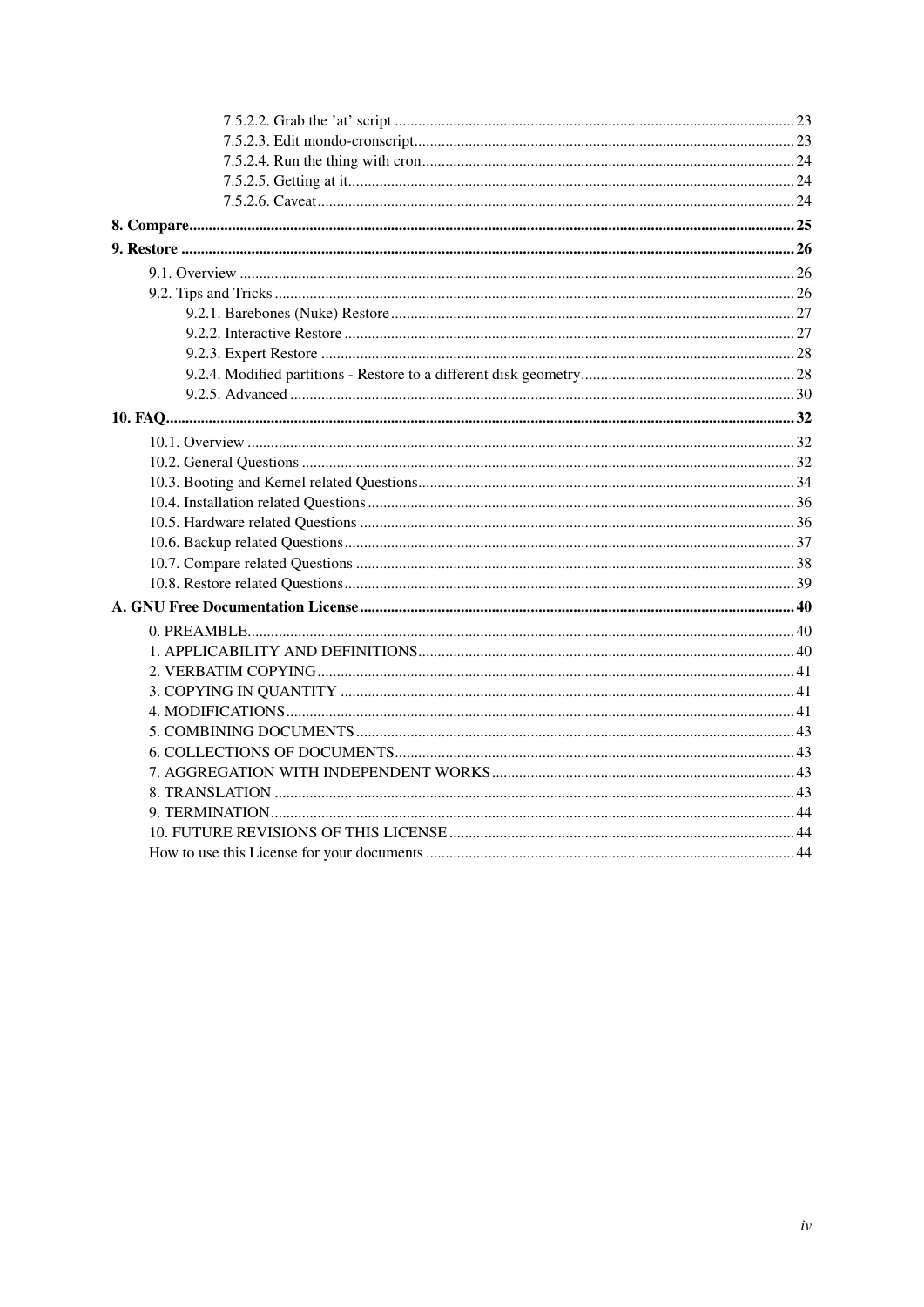# <span id="page-4-0"></span>**Chapter 1. About this Guide**

### <span id="page-4-1"></span>**1.1. Purpose / Scope of this Guide**

This HOWTO serves to help people get started with using mondo/mindi as way to backup/restore their system. This is a work constantly evolving. It was started by Hugo Rabson and has since been worked upon by a number of people. See the 'About<sup>1</sup>' web page for a list of members of the development team.

There are many ways to contribute to the Linux movement without actually writing code. One of the most important is writing documentation, allowing each person to share their knowledge with thousands of others around the world. This HOWTO is designed to help you get familiar with how Mondo/Mindi works.

Opinions expressed here are those of the authors. Informations are provided in the aim to be useful to the readers. However, there can't be, through this document, any warranty of any kind on the way it works on your systems, nor the author could be responsible for any problem caused by the use of these informations. However, software editors don't garantee you a lot either (re-read the contracts).

### <span id="page-4-2"></span>**1.2. New versions of this document**

The newest version of this document can always be found on MondoRescue's homepage MondoRescue<sup>2</sup>.

<span id="page-4-3"></span>If you make a translation of this document into another language, please let meknow so that I can include a reference to it here.

## **1.3. Suggestions / Feedback**

I rely on you, the reader, to make this HOWTO useful. THis HOWTO is probably incomplete even if it tries to be accurate to the best of our knowledge. If you have any suggestions, corrections, recommandations or congratulations :-) don't hesitate to send them to me <br/> $\leq$   $\leq$   $\leq$   $\leq$   $\leq$   $\leq$   $\leq$   $\leq$   $\leq$   $\leq$   $\leq$   $\leq$   $\leq$   $\leq$   $\leq$   $\leq$   $\leq$   $\leq$   $\leq$   $\leq$   $\leq$   $\leq$   $\leq$   $\leq$   $\leq$   $\leq$   $\leq$   $\leq$   $\$ a next revision or to the mondorescue mailing list<sup>3</sup>; e-mail the list at mondo-devel@lists.sourceforge.net<sup>4</sup>; tell us what is wrong and how it should be fixed. Include the section title and recommended changes. Whenever possible, include the exact, spell-checked, grammar-checked text that you think would improve the document.

See Mondo's Support<sup>5</sup> page for more information.

Please note that we do our best to help everyone but it is difficult for us to help you if you do not attach a log file to your e-mail. Let me say that again - attach your log file to your e-mail! Thank you. Without it we can't offer any tangible help because you aren't either. That's what the log file is for. It is located at /var/log/mondoarchive.log; and /var/log/mindi.log (if called alone) or at /var/log/mondorestore.log

This document was originaly written by native english speakers, but is maintained by a non-native english speaker so help me correct mistaques (sic) instead of rumbling that I've done one :-)

<sup>1.</sup> http://www.mondorescue.org/about.shtml#devteam

<sup>2.</sup> http://www.mondorescue.org

<sup>3.</sup> http://lists.sourceforge.net/lists/listinfo/mondo-devel

<sup>4.</sup> mailto:mondo-devel@lists.sourceforge.net

<sup>5.</sup> http://www.mondorescue.org/support.shtml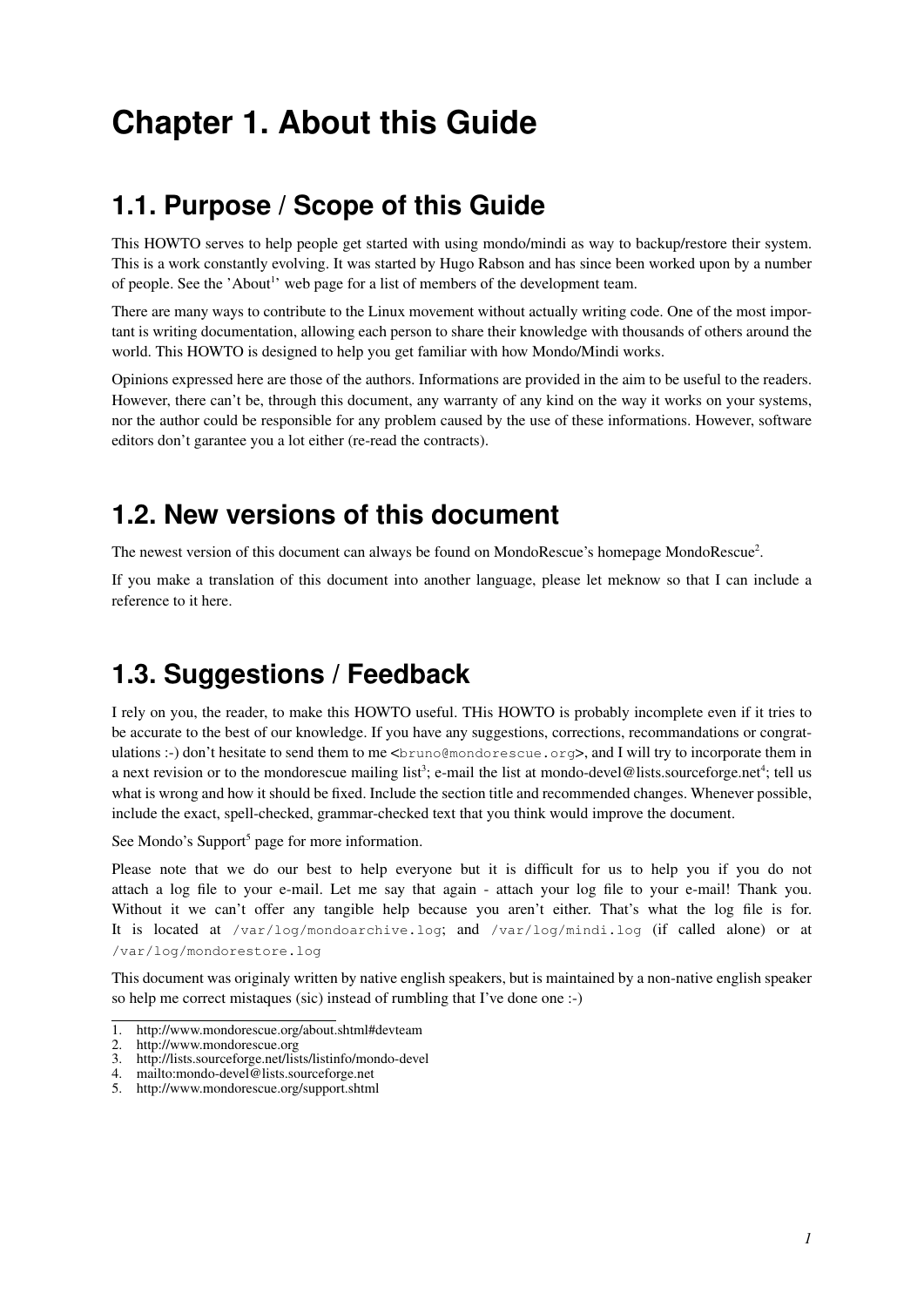I am also willing to answer general questions on MondoRescue, the best I can. Before doing so, please read all of the information in this HOWTO, and then send me detailed information about the problem, especially including the logs generated by the tools, or traces obtained (Did I say that already :-].

If you publish this document on a CD-ROM or in hardcopy form, a complimentary copy would be appreciated; mail me for my postal address. Also consider making a donation to the Linux Documentation Project to help support free documentation for Linux. Contact the Linux HOWTO coordinator, Guylhem AZNAR <guylhem@rrremovethis.oeil.qc.ca>.

## <span id="page-5-0"></span>**1.4. Aknowledgements**

Thanks goes to these people for helping and adding to this HOWTO.

Document maintainer:

• Bruno Cornec

Original Design Assistance by:

• Xion Network.com

Original Document Assistance by:

- Cafeole
- Troff
- Randy Delfs
- Mikael Hultgren

Original LinuxDoc and LaTeX Reformat by:

• Bryan J. Smith

Original DocBook Reformat by:

• Mikael Hultgren

Original author; 1.6x material:

• Hugo Rabson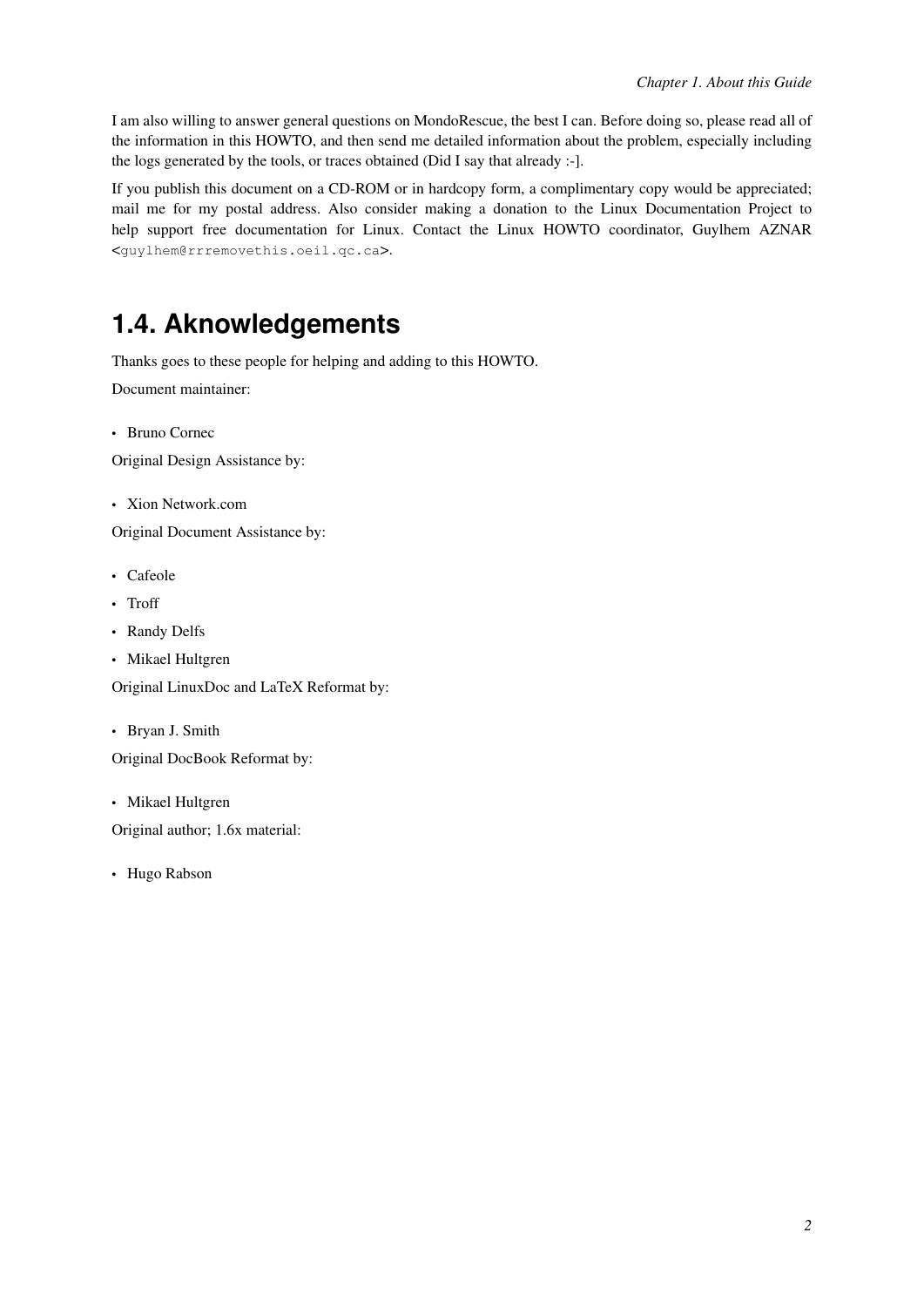# <span id="page-6-0"></span>**Chapter 2. QuickStart**

- We recommend that you read this complete HOWTO. However, if you are too busy or impatient, then please use this QuickStart guide to stay out of trouble.
- Install the tarball, RPM, or DEB mindi and mondo packages. (see [Installation](#page-16-0) for more details)
- Execute as root (type 'su -' to become root if you are not logged in as root)

bash# mondoarchive

| 印表语  | Choose from the list of supported backup media types.                                                  |
|------|--------------------------------------------------------------------------------------------------------|
|      | The media you will use most often are CD/DVD-+R,                                                       |
|      | CD/DVD-+RW, tape, NFS and hard disk. If you want                                                       |
|      | to backup/restore over a network, choose 'NFS'. If                                                     |
|      | you want to backup/restore to/from a local partition or                                                |
|      | if you simply want to store the ISO images in a local                                                  |
|      | directory until you have time or facilities to burn them<br>to CD's, choose 'hard disk'. If you choose |
|      | 'CD/DVD-+R[W]' or 'tape' then in general your                                                          |
|      | hardware will be detected and configured for you.                                                      |
|      |                                                                                                        |
| 1.66 | If you are backing up to $CD/DVD+R[W]$ then                                                            |
|      | Mondo will ask you if your CD burner has BurnProof                                                     |
|      | technology, is inside a laptop, or is otherwise                                                        |
|      | eccentric. If you are backing up to a tape streamer then                                               |
|      | you will not see this message.                                                                         |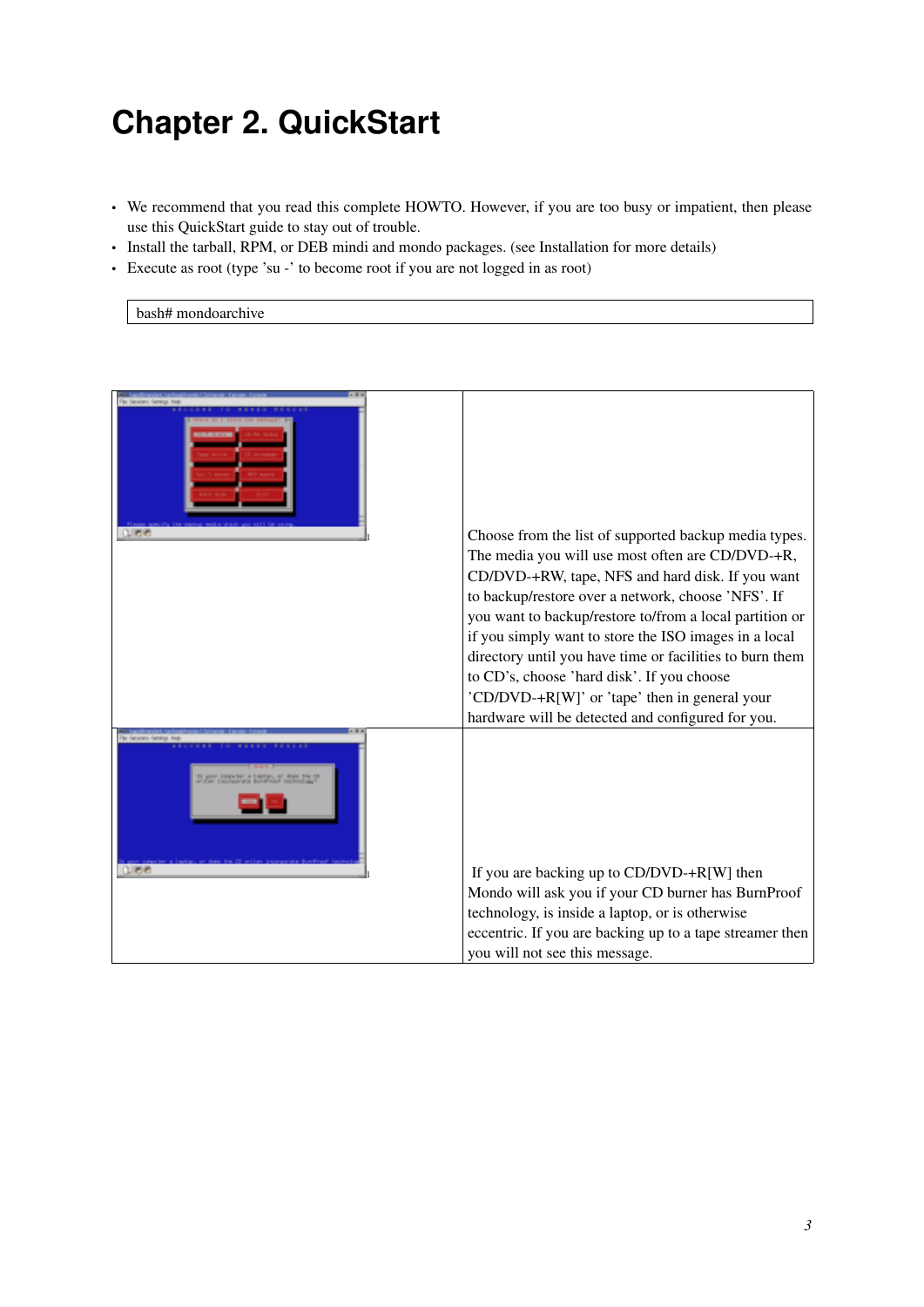|      | How much compression do you want? None, if your<br>tape streamer has built-in hardware compression.<br>Maximum, if your CPU is blazingly fast. Average                                                                                                         |
|------|----------------------------------------------------------------------------------------------------------------------------------------------------------------------------------------------------------------------------------------------------------------|
|      | should do just fine for most situations.                                                                                                                                                                                                                       |
|      | If you want to backup the whole computer (excluding<br>/sys, /run and /proc, naturally as well as /tmp) then<br>leave this as / which is the default. Otherwise, specify<br>subsets, (e.g. /usr/locall/home) being sure to put a pipe<br>in between each path. |
| 1.55 | If you are backing up your whole computer then you<br>might want to exclude certain directories, e.g.<br>/shared/MP3. Please specify them in the 'exclude<br>directories' dialog box. Please put a pipe in between                                             |
|      | each path, e.g. /shared/privatel/scratchl/nfsl/windows                                                                                                                                                                                                         |
| 0.55 | If you want to verify the archives after writing them to                                                                                                                                                                                                       |
|      | media, say 'yes' here. If you have absolute faith in<br>your hardware and your Linux distribution, say 'no'<br>and a little prayer.                                                                                                                            |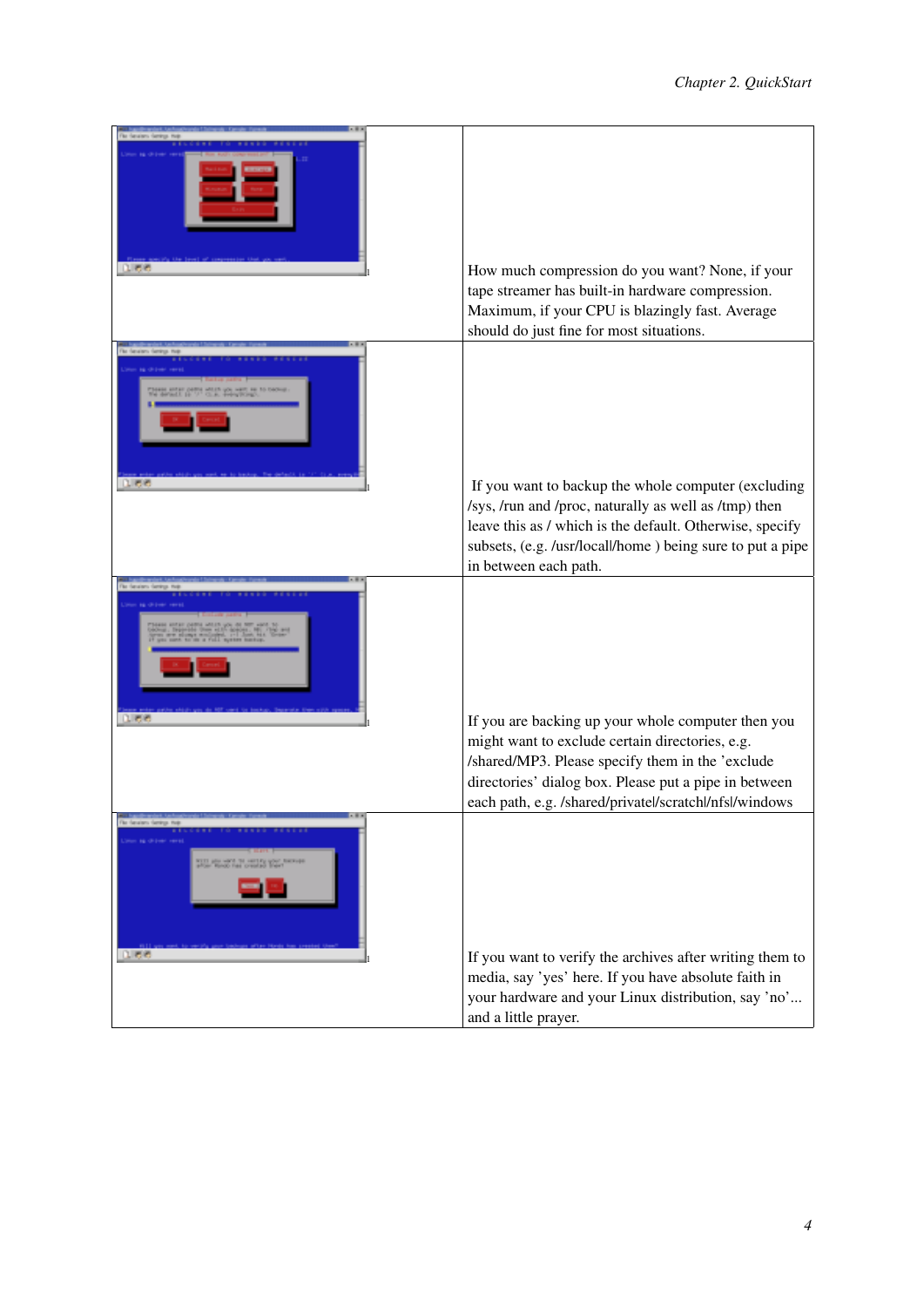| 山地市                | If you are sure you want to go ahead, say 'yes' and<br>find something else to do while Mondo backs up your<br>computer. If you say 'no' then you will be<br>unceremoniously dumped at the shell prompt. :-)                                                                                                                                                                                                                |
|--------------------|----------------------------------------------------------------------------------------------------------------------------------------------------------------------------------------------------------------------------------------------------------------------------------------------------------------------------------------------------------------------------------------------------------------------------|
|                    |                                                                                                                                                                                                                                                                                                                                                                                                                            |
| 0.58               | The backup process will now commence. There are<br>some pre-backup tasks to be carried out first but the<br>backup is essentially underway. To simplify the<br>backup process, you were asked a series of questions.<br>Next time, if you like, you could call mondoarchive<br>with various command-line switches to control its<br>behavior, instead of answering a series of questions.<br>See the man page for details. |
|                    |                                                                                                                                                                                                                                                                                                                                                                                                                            |
|                    | Mondo will make a catalog of all files to be backed up.<br>This may take up to five minutes. The list of files will<br>be divided into sets, approximately 4 MB (before<br>compression) of files per set. This typically takes one<br>minute.                                                                                                                                                                              |
| Fla designs dening |                                                                                                                                                                                                                                                                                                                                                                                                                            |
| 0.66               | Mondo calls Mindi. Mindi generates bootable media<br>image and auxiliary data disk images which are based<br>on your existing Linux distribution and filesystem.<br>That way, you can be sure Mondo's tools will be<br>compatible with your existing filesystems and<br>binaries: Mondo's tools are your tools. Mindi takes up<br>to five minutes to run.                                                                  |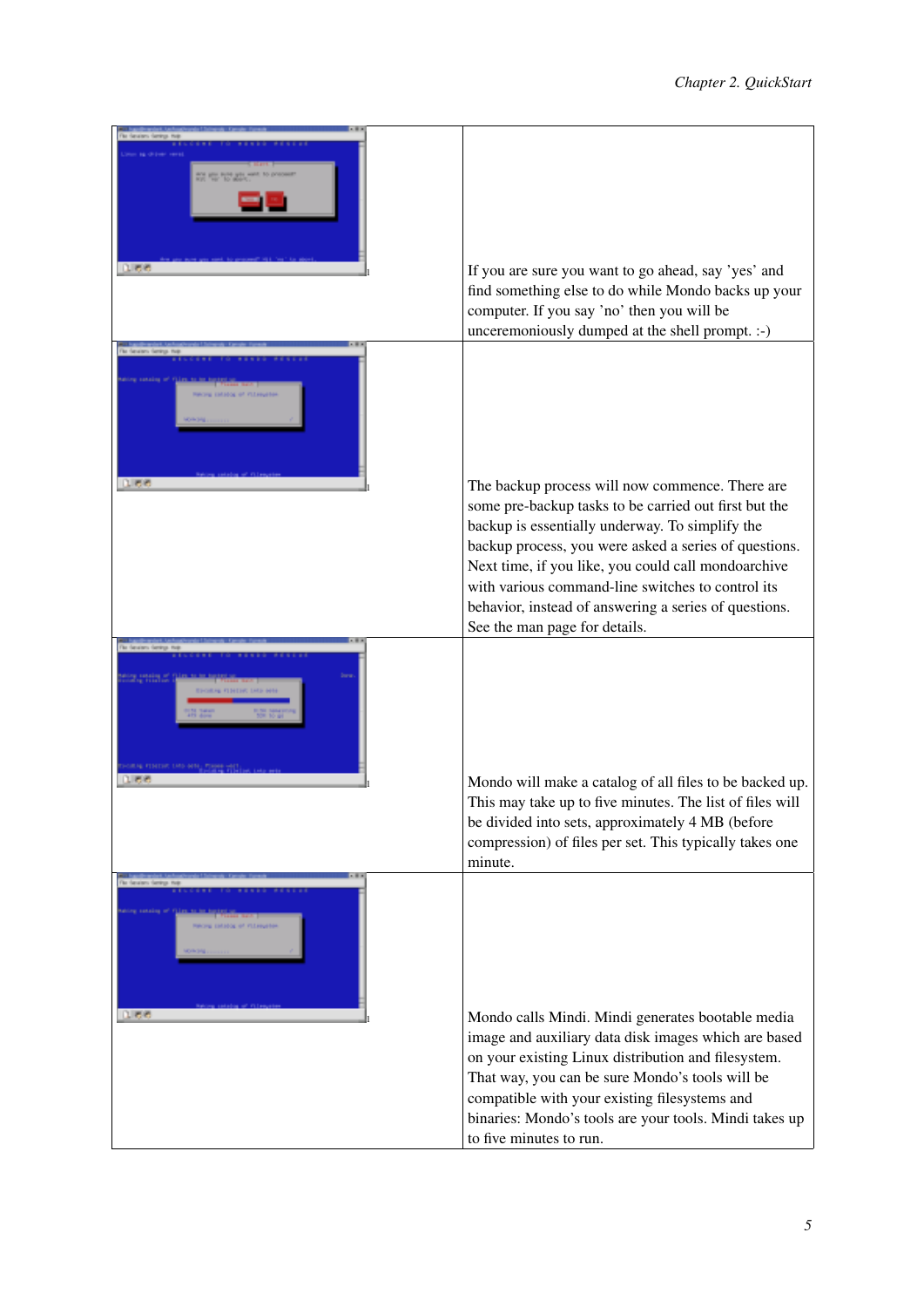| I an hardcorp up your 2008 Fliesystem mu-<br>Plases vert . This has been a rounds of hours.<br>Ind.com is a party that has been produced and one fire |                 | 噩 |                                                                                                                                                                                                                                                                                                                                                                                         |
|-------------------------------------------------------------------------------------------------------------------------------------------------------|-----------------|---|-----------------------------------------------------------------------------------------------------------------------------------------------------------------------------------------------------------------------------------------------------------------------------------------------------------------------------------------------------------------------------------------|
| 0.06.14-4                                                                                                                                             | <b>TROPINAL</b> |   |                                                                                                                                                                                                                                                                                                                                                                                         |
|                                                                                                                                                       |                 |   | Finally, Mondo begins backing up your computer. This<br>process may take a few minutes or a few hours,<br>depending on how much data you are archiving, how<br>fast your CPU is, how much RAM you have, and so<br>on. It will backup your regular files and then your<br>large files (files larger than approximately 32MB). If<br>you have opted to verify your backups, Mondo will do |
|                                                                                                                                                       |                 |   | that too.                                                                                                                                                                                                                                                                                                                                                                               |

- 1. images/mamain.png
- 1. images/maburnproof.png
- 1. images/macompression.png
- 1. images/mainclude.png
- 1. images/maexclude.png
- 1. images/maverifyq.png
- 1. images/maproceedq.png
- 1. images/1.png
- 1. images/3.png
- 1. images/4.png 1. images/5tape.png
- Try to boot from the first media of the backup. Choose 'Compare Mode' by typing compare at the boot screen.
- If you can boot, fine. If not, make a Mindi "Test" CD to checkout the compatibility of your system. (see [Testing](#page-18-1) [Mindi](#page-18-1) for more details). Remove the media; boot your computer as usual; execute as root

| bash# mindi               |  |
|---------------------------|--|
| bash# cd /var/cache/mindi |  |

(for CD-R)

| $bash\#$ cdrecord dev=0,0,0 speed=4 -eject -v mindi.iso |
|---------------------------------------------------------|
| bash# wodim $dev=0,0,0$ speed=4 -eject -v mindi.iso     |

(for CD-RW)

| $bash\#$ cdrecord dev=0,0,0 speed=4 blank=fast -eject -v mindi.iso |  |
|--------------------------------------------------------------------|--|
| $bash#$ wodim $dev=0.0.0$ speed=4 blank=fast -eject -v mindi.iso   |  |

Reboot your system with the created Mindi CD, with the BIOS set to boot from CD. If the result is a command line in 'Expert' mode, your system checks out. Remove the CD and reboot your system.

• If you still cannot boot from Mindi's CD then please e-mail the mondorescue mailing list<sup>1</sup> for help.

<sup>1.</sup> http://lists.sourceforge.net/lists/listinfo/mondo-devel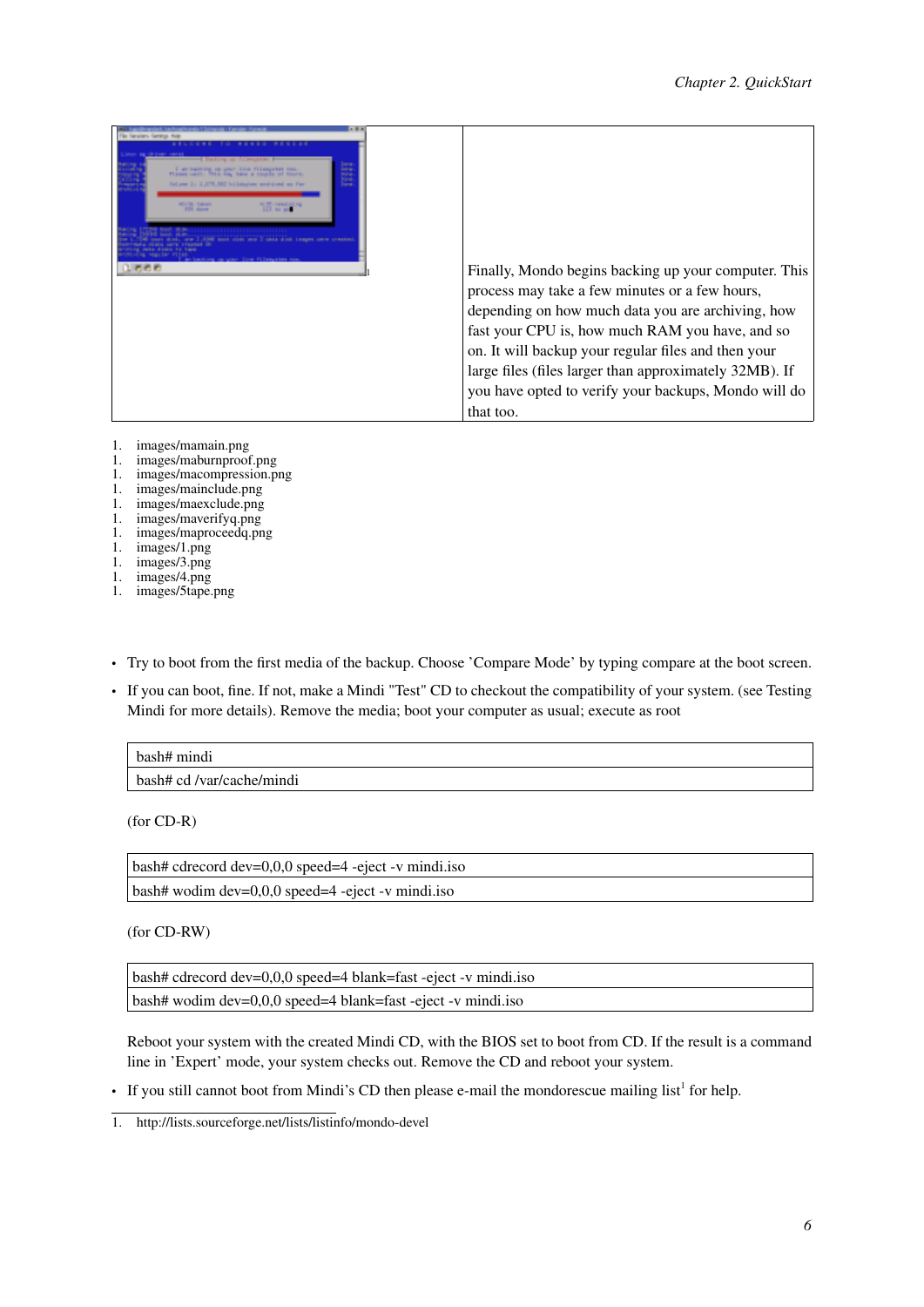When making a backup on a live system, there will always be processes running that will write out data on the system after you have made the backup and before you have made the compare, this will result in difference showing up when comparing your backup. For a full explanation and what can be done to avoid this, please read this section.

• This QuickStart covers the ideal case. Upon receiving any system feedback/errors, read each related HOWTO section.

Example 2-1. A test backup of your /home directory to CD-Rs using the command line

bash# mondoarchive -OVc 4 -I /home -gF

The 'c' means you must be writing to CD-Rs, not CD-RWs (the latter would require 'w' instead of 'c'). The '4' is the speed of your CD writer. The string after -I is the path to be backed up. The '-gF' means you are going to see the pretty yellow-on-blue screen instead of the boring white-on-black screen. :) It also means Mondo will not offer to create physical boot media for you. It is assumed that you are able to boot from the CD which Mondo has generated.

Example 2-2. A backup of your whole filesystem to NFS using the command line

| bash# mkdir -p/mnt/nfs                                                |
|-----------------------------------------------------------------------|
| bash# mount $nfs$ ://192.168.1.28:/home/nfs/mnt/nfs                   |
| bash# mondoarchive -OVn nfs://192.168.1.28:/home/nfs -gF[]            |
| bash# umount/mnt/nfs                                                  |
| bash# cdrecord dev=0,0,0 speed=4 -eject -v /var/cache/mindi/mindi.iso |

Note that you have to mount the NFS partition, backup to it, unmount it, and create a boot CD to allow you to restore from scratch if necessary. To reassure yourself that you will be able to restore from the NFS share even if your PC is wiped, please boot from the Mindi CD and type 'compare'. The on-screen instructions from that point on should be sufficient.

Example 2-3. A backup of your whole filesystem to tape using the command line

```
bash# mondoarchive -OVt -d /dev/st0 -9 -L -g
```
In this case, we assume Syslinux is incompatible with your boot media. For some reason, some BIOSes just don't like Syslinux. If you find this to be the case for your computer, please use '-L' to force Mondo to use LILO instead of Syslinux as the boot loader for its media. (NB: This has nothing to do with which boot loader your hard drive uses.) Also, it is a good habit to specify your tape streamer with '-d <device>'. You don't usually need to but it's good to be on the safe side. Some computers call your tape streamer /dev/osst0, some call it /dev/ftape, ... Also, depending on the tape streamer model, a tape should be inserted in the tape drive before starting mondoarchive, otherwise it may not recognize the drive.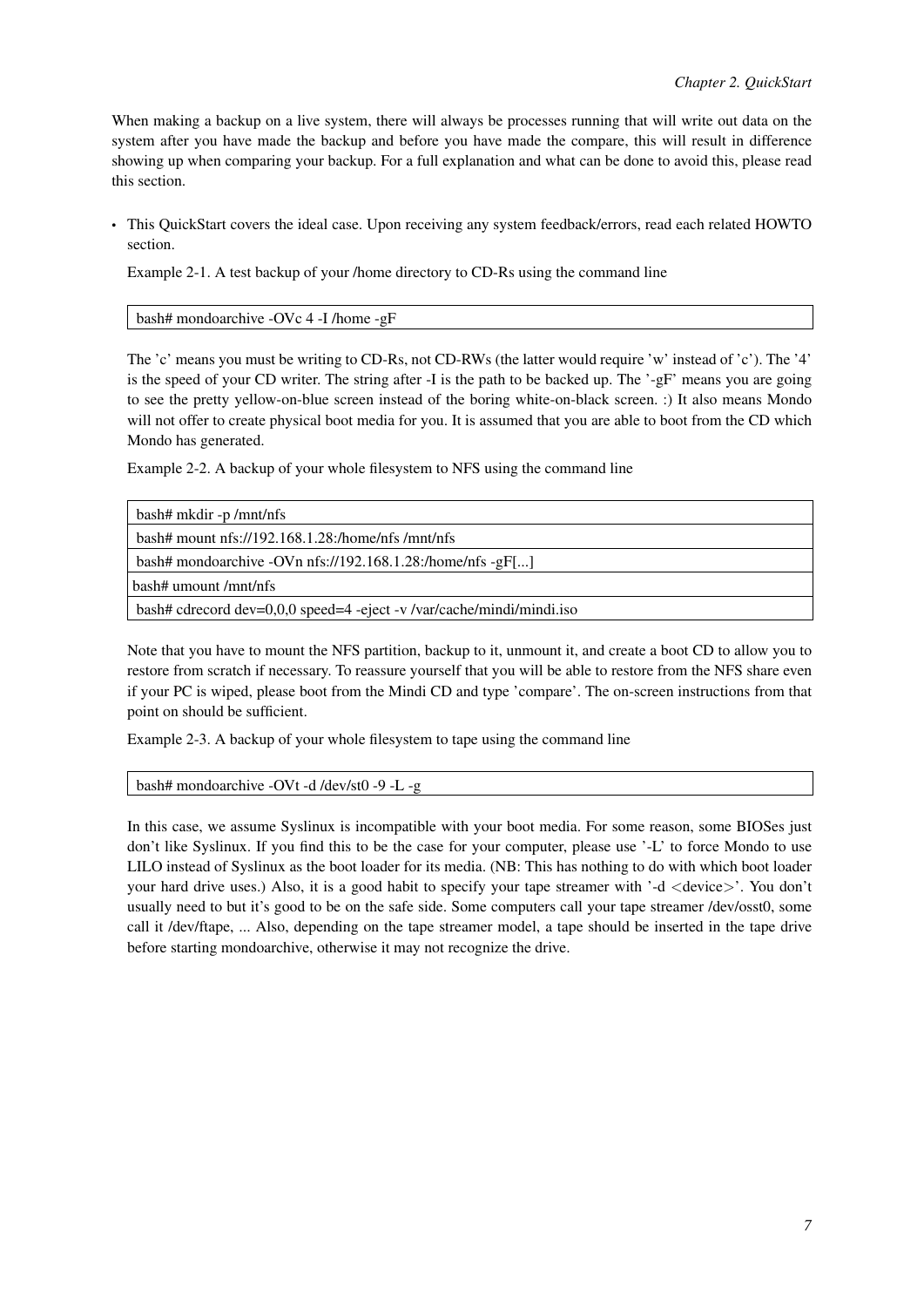# <span id="page-11-0"></span>**Chapter 3. Overview**

### <span id="page-11-1"></span>**3.1. Mondo Rescue**

Mondo Rescue backs up your file system to CD, tape, NFS (archives stored remotely) or ISO's (archives stored locally). Mondo uses afio as the backup engine; afio is a well-respected replacement for tar. In the event of catastrophic data loss, you may restore some or all of your system, even if your hard drives are now blank. Mondo Rescue can do a lot of other cool things:

- You can use Mondo to clone an installation of Linux. Just backup the crucial stuff and exclude /home, /var/log, etc.
- You can backup a non-RAID file system and restore it as RAID including the root partition (if your kernel supports that).
- You can backup a system running on one format and restore as another format.
- You can restructure your partitions, e.g. shrink/enlarge, reassign devices, add hard drives, etc, before you partition and format your drives. Mondo will restore your data and amend /etc/lilo.conf and /etc/fstab accordingly.
- You can backup Linux/Windows systems, including the boot sectors. Mondo will make everything right at restore-time. (However, do run "Scandisk" when you first boot into Windows, just in case.)
- You can use your Mondo backup CD to verify the integrity of your computer.

Mondo's principal virtue is that it protects you from the problems that can arise when you reinstall completely from scratch. If you want to wipe and restore your system every year just as a matter of 'good practice', Mondo is not for you. However, if you want to get up and running again in a hurry after someone breaks into your computer and wipes it (or if you accidentally wipe it yourself) then Mondo is definitely for you. It will permit you to roll back to a known-good installation in a very short period of time, sometimes as little as twenty minutes. Even if you backup large amounts of data to tape daily and do not want to add yet another backup regime, please consider backing up the core filesystem (i.e. everything but the directories containing your huge database and your prizewinning novel) every month or so, just in case. You will be glad you did.

What is Mondo not?

Mondo is not an everyday backup program. It is not designed to replace tar, afio, kbackup, etc. Mondo is designed to make it possible to recover from scratch if necessary. Tar and afio offer a quick, convenient way to backup small sets of files, sometimes to removable media.

## <span id="page-11-2"></span>**3.2. Mindi**

Mindi Linux creates a set of boot/root media images that will let you perform basic system maintenance on your Linux distro. The principal virtues of Mindi's boot disks are the fact that they contain your kernel, modules, tools and libraries. You can ask for additional binaries (or other files) to be included on the kit. The libraries will be added for you.

Whichever modules were loaded at backup-time, they are reloaded at boot-time. So, in theory, you will boot into almost the same environment as you were in when you backed up. If you want to add files to your Mindi boot disks, edit '<INSTALLPATH OF MINDI>/mindi/deplist.txt' and add the files to that list. The added files and dependencies, will be spread across the data disks at run-time.

Mindi makes sure that Mondo has all the tools it needs at boot-time. Mondo uses fdisk, mkfs, cat, less, more, afio, gzip, bzip2, your keyboard configuration, your glibc libraries, your other libraries, your kernel, your modules,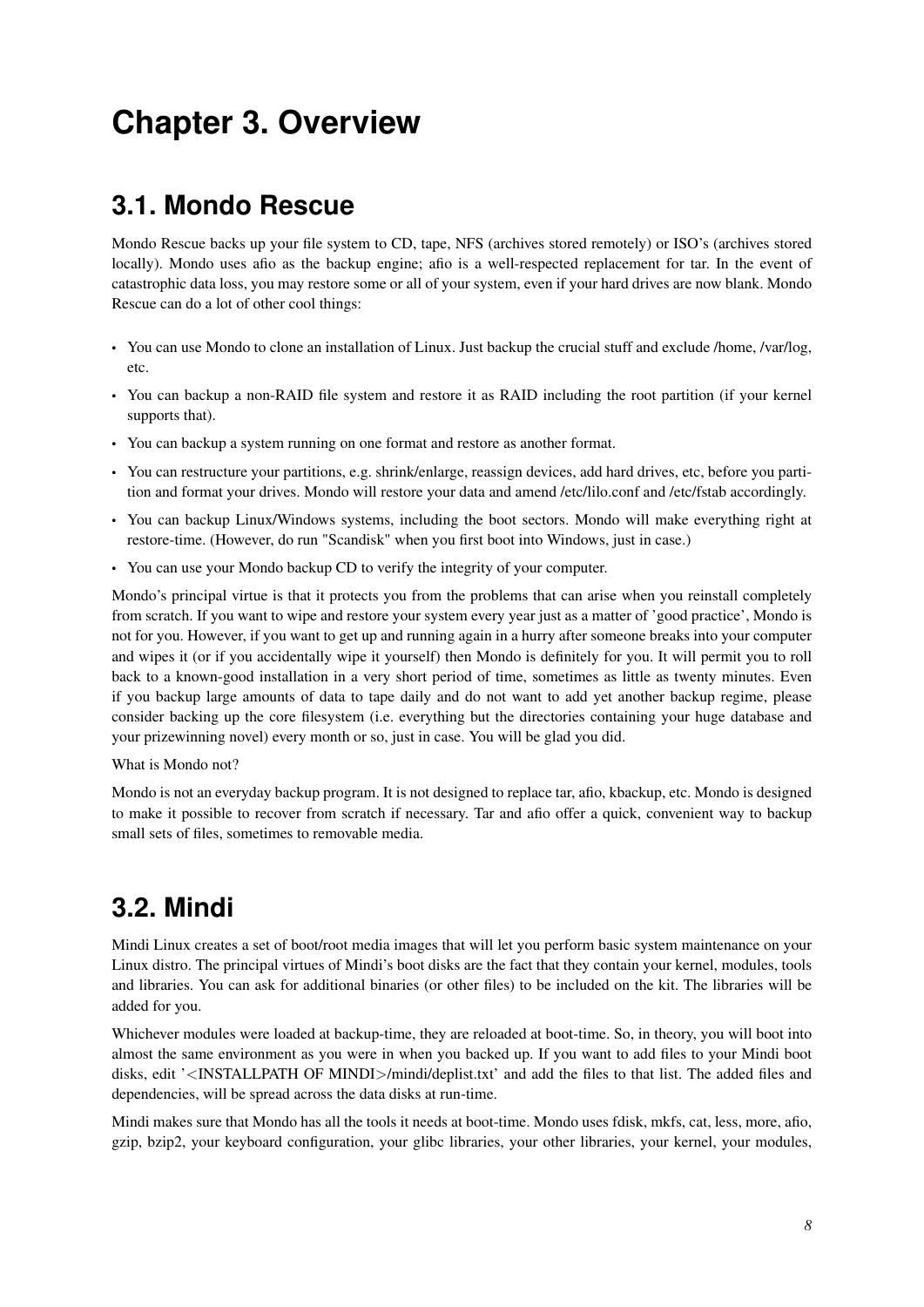... which is a lot of tools! Mindi takes care of all that, so that Mondo can get on with the job of backing up or restoring your data.

Mindi is also handy for making boot CDs/disks which stand on their own. You do not need Mondo. Indeed, if you like, you could use another backup/restore program with Mindi. Just add it to Mindi's dependency list (type 'locate deplist.txt' to find it). Mindi will include your software on its boot CD/disks the next time you run mindi.

## <span id="page-12-0"></span>**3.3. Linux Backup**

Mondo Rescue and Mindi Linux are used primarily as Linux backup and cloning tools. The fall in prices of CD-RW drives and writable discs will allow current users to keep good backups and future users to leverage the cloning capability.

Tape drives are more likely to suit your needs if you run a larger installation (or have lots of MP3's). Warning! On-Stream drives do not play well with Mondo. I do not know why. It is, in my opinion, something which OnStream should look into. Mondo uses fopen(), fread(), fwrite() and fclose() to interact with tape drives. That works for most drives but some drives just don't like that. Also, depending on the tape streamer model, a tape should be inserted in the tape drive before starting mondoarchive, otherwise it may not recognize the drive.

Mondo Rescue has been tested thousands of times on various computers. It has worked for them. Thousands of users testify to Mondo's stability and its ease of use. However, please test it on your own system before you rely on it. In fact, do not rely on any software until you have tested it to see if it performs as expected.

To establish that Mondo will behave well in an emergency, please be prepared. Run a test backup as follows:-

- Run mondoarchive without any command-line options.
- Backup a subset of files e.g. /usr/local to CD or tape. Say 'yes' when asked if you want to verify them.
- If you are not backing up to CD, please create boot media when prompted.

Next, restore archives to your live filesystem.

- When mondoarchive terminates, run mondorestore without any command-line options.
- Insert the media when prompted. Press <Enter>. Wait a moment.
- Select a subset of files to restore, e.g. /usr/local/man and /usr/local/bin. Hit OK.
- Restore files to /tmp or /root/RESTORED or something similar.
- When mondorestore terminates, compare the restored files to the originals using cmp or diff.

Finally, simulate an emergency restore.

- Boot from media.
- Select 'Interactive Mode' at boot-time. (Type 'interactive' and hit <Enter>.)
- Hit OK when shown the mountlist. Say 'yes' when asked if you accept the mountlist.
- Select files to restore, e.g. /usr/local/man and /usr/local/bin. Hit OK.
- Restore files to /tmp or /root/RESTORED or something similar.
- When mondorestore terminates, please reboot and compare the restored files to the originals.

FYI, the subroutines to repartition and reformat your drives are very stable. If you are a RAID or LVM user, you might encounter some difficulties when wiping and restoring from scratch because of the sheer range of filesystem layouts and the impossibility of testing Mondo on every single one. If you have trouble, just drop to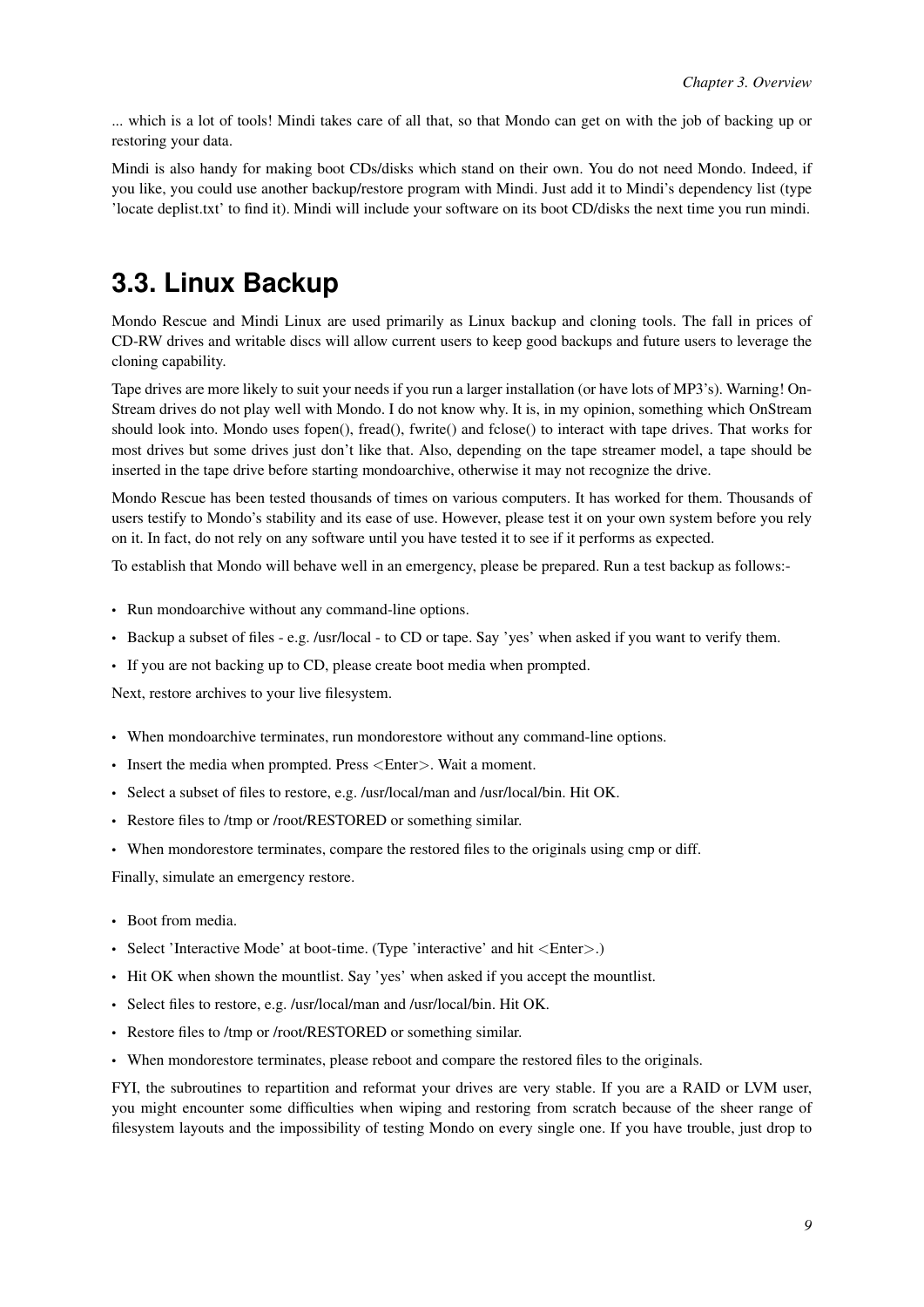<span id="page-13-4"></span>the command-line and partition/format manually. Then, call mondorestore, select Interactive Mode, and say 'no' when asked if you want Mondo to partition or format your drives for you.

You see, even if you have trouble, you still have two hands and most of the tools you need - lvchange, pvcreate, fdisk, mkraid, etc. - to do it manually. After you have prepped and formatted your drives manually (if you have to), just run mondorestore again and say 'no' when asked if you want to prep or format your drives. What could be easier?

## <span id="page-13-0"></span>**3.4. Windows Backup**

<span id="page-13-1"></span>Backing up windows partitions.

### **3.4.1. Windows ME/95/98**

Verify that the partition is listed in /etc/fstab and is mounted (e.g. /dev/hda1). Mondo will take care of everything else. The files will be archived just like all other files in the live file system. At restore-time, Mondo will take care of the boot sector of /dev/hda1 prior to the restore.

Note: if Windows ME/95/98 is not located on /dev/hda1 or /dev/sda1, then Mondo will not take care of the boot sector of /dev/hda1. The user will have to boot from a DOS floppy and run SYS C: to correct the Windows boot sector.

### <span id="page-13-2"></span>**3.4.2. Windows NT4/2K/XP**

Windows NT4/2K/XP typically use the NTFS file system, not VFAT.. The user should use '-x /dev/hda1' (or whichever device the Windows partition resides). Mondo will treat the partition as a biggiefile. Mondo will also add an entry to the mountlist to reflect the size and type of the partition. The user may not edit that partition's size at restore-time (for obvious reasons).

Please bear in mind that Mondo was written for Linux users. If Mondo does not backup or restore your Windows system well, you might want to consider reporting it to the mondorescue mailing  $list<sup>1</sup>$ 

### <span id="page-13-3"></span>**3.5. Mondo Rescue and Mindi Linux History**

Mondo Rescue was created in December 1999 by Hugo Rabson as a utility to clone Linux/Windows installations. Norton Ghost would not do the job, and his boss wanted to jump on the Linux bandwagon. So, he wrote a few scripts and shoehorned them into the latest Linux-Mandrake CD. Since that time, Mondo grew into a disaster recovery suite for Linux and Windows. Mondo forced him to learn about the kernel, its initrd initial ramdisk, modules, library dependencies, disk partitioning, and the myriad differences between the Top 10 Linux distributions.

The first formal release was made on February 18th, 2000. Mondo is currently one of the top five Linux backup/restore programs. Mondo has been compared favorably to ArcServe, Arkeia and BRU. Although Mondo lacks the more advanced, enterprise-level features of ArcServe and Arkeia, for workstations and small- to medium-size servers it is ideal because it is small, fast, efficient, stable, comes with source code, and is being actively developed and supported.

<sup>1.</sup> http://lists.sourceforge.net/lists/listinfo/mondo-devel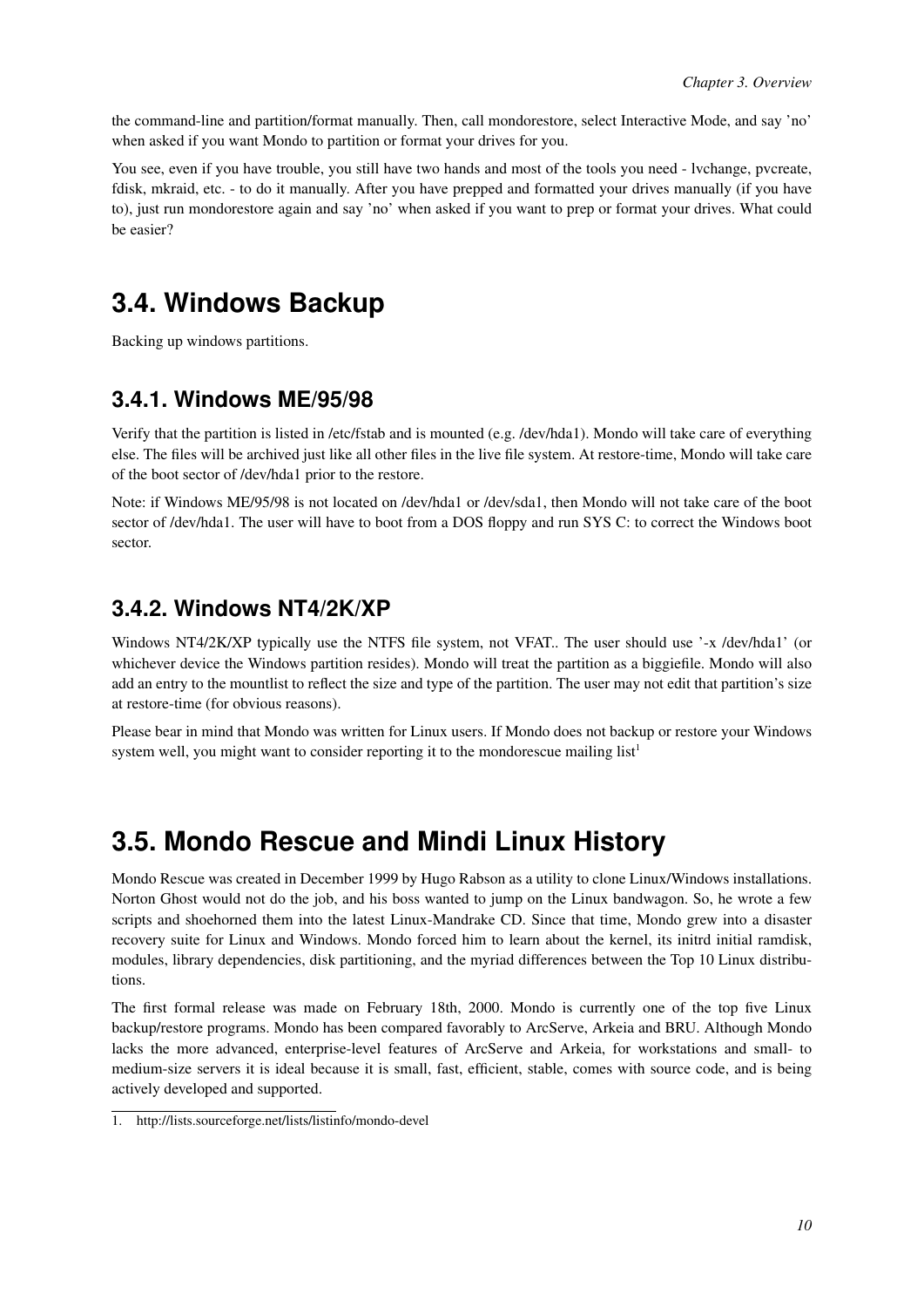Since November 2005, Hugo Rabson has tranfered the maintenance of the Mondo Rescue suite to Andree Leidenfrost and Bruno Cornec, both previous developers and packagers of the tool since nearly the begining.

### <span id="page-14-0"></span>**3.6. System Requirements**

### **3.6.1. Hardware Requirements**

Your computer must have:

- Intel(R)-compatible CPU (ia32, x86\_64/amd64 or ia64)
- 64MB of RAM (128MB recommended)
- 800MB of hard disk space free
- CD writer, tape streamer, NFS share or some way to backup the backups :)

It is recommended that your computer have very good airflow. The backup with Mondo Rescue and Mindi Linux will utilize your CPU, CD drive and fixed disk(s) like very few other applications. With a few hours of system backup activity, computers without sufficient airflow may show symptoms such as not burning full CD discs. The solution is a \$20 or less additional fan at your local electronics discount store.

### <span id="page-14-1"></span>**3.6.2. Kernel Requirements**

Your kernel must have:

- stable loopfs support, which means it really needs to be 2.2.19 or 2.4.7 (or later)
- CD-ROM device support
- ISO9660 file system support
- initrd ramdisk support (built-in)
- Virtual memory file system support (built-in)
- ext2 file system support (built-in)
- Support for the backup media (Tape, CD-RW, NFS, Hard disk)
- If the backup media is CD-RW then you need SCSI emulation also

vfat support in the active kernel - mindi needs this when creating syslinux boot media

Please note that the stock kernels of Red Hat/RHEL/Fedora, Mandrake/Mandriva, SuSE/SLES/OpenSuSE, Debian and Slackware all meet Mondo's requirements. If your kernel does not meet Mondo's requirements then there is something wrong with it. Mondo's demands are not unreasonable.

<span id="page-14-2"></span>Mondo (specifically Mindi) does not require any specific module. It does require that your kernel support the initrd initial ramdisk facility. Typically this is supported by the Linux kernel. Modules used are needed to support the CD, hard disks, etc. If the support is modular, then the modules will be incorporated in a boot disk by Mindi. If the support is built-in (static), then it will be available at boot-time by default.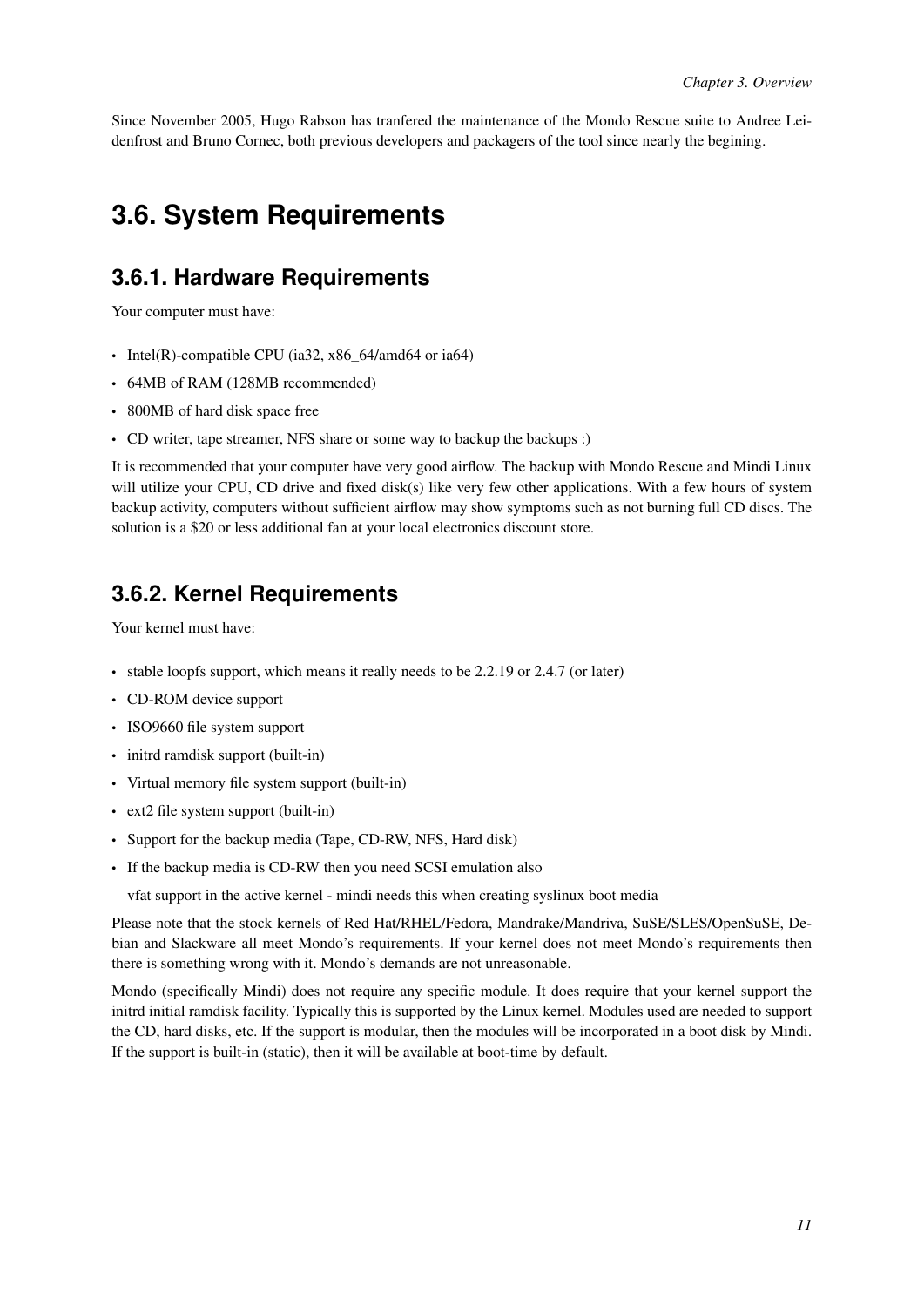### **3.6.3. Software Requirements**

See Mondo's Download page<sup>2</sup> for details.

Mondo requires afio, bzip2, cdrtools/cdrecord/growisofs (may be part of the dvd+rw-tools package), ncurses, newt, isolinux/syslinux, lzo (optional), lzop (optional), mkisofs/genisoimage/xorriso, slang, and a few other packages.

Good Linux distributions provide all these packages. If yours does not then please go to the aforementioned Download page or surf the Net, preferably the website of the distribution you are using.

Mondo's expectations are not unreasonable, either of your Linux distribution or of your kernel. However, if your distribution fails to meet its expectations and you cannot find out how to resolve them, please feel free to e-mail the mondorescue mailing list $3$ 

<sup>2.</sup> http://www.mondorescue.org/downloads.shtml

<sup>3.</sup> http://lists.sourceforge.net/lists/listinfo/mondo-devel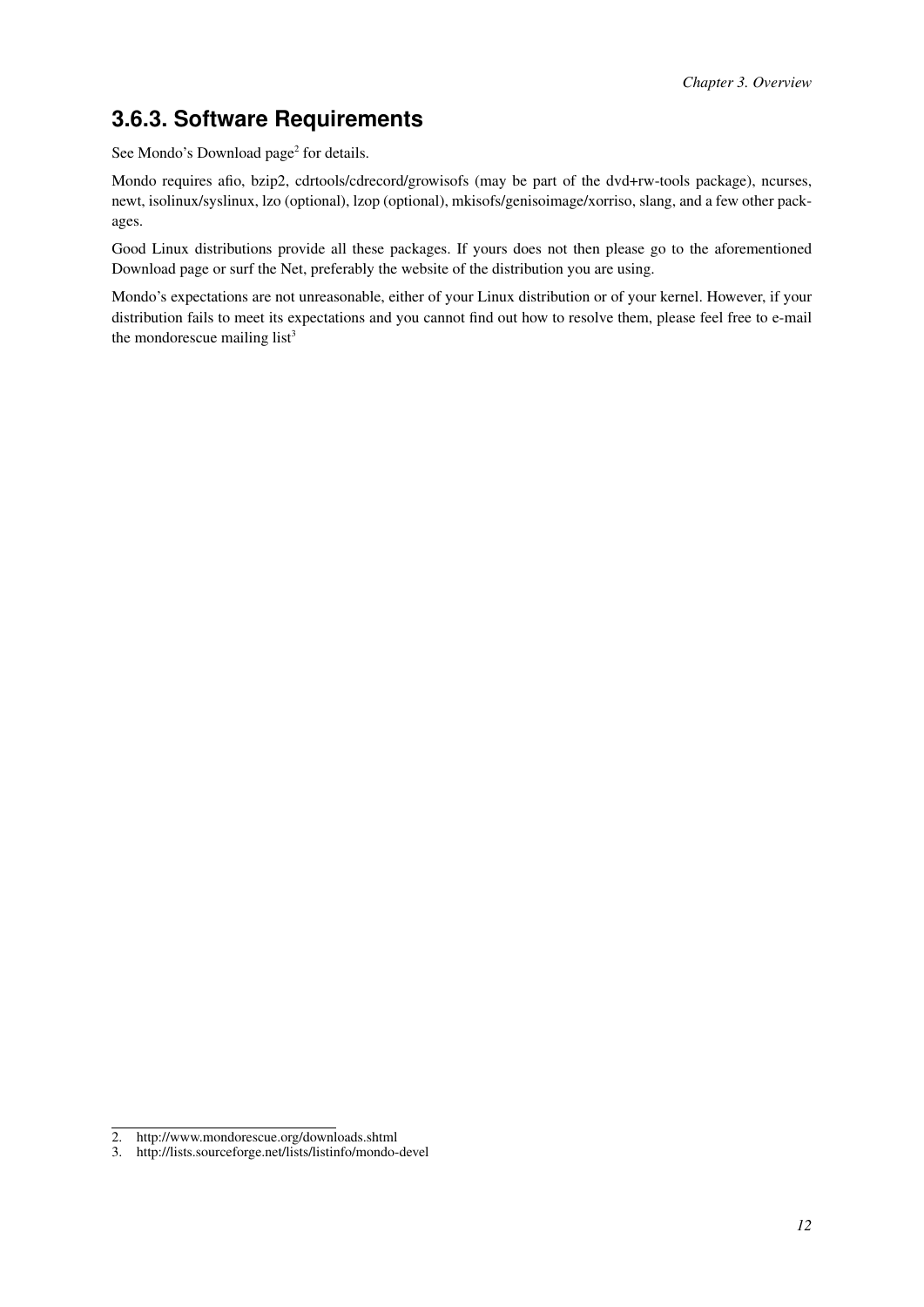# <span id="page-16-0"></span>**Chapter 4. Installation**

## <span id="page-16-1"></span>**4.1. Mindi Installation**

If you are installing from a tarball then copy it to wherever you have enough space, for example /tmp and type:

| bash# cd /tmp                 |
|-------------------------------|
| bash# tar -zxvf mindi-1.x.tgz |
| bash# cd mindi-1.x            |
| bash# ./install.sh            |

This installs mindi additional files into /usr/local/lib/mindi and the program into /usr/local/sbin

Or, if you are installing from an RPM/deb then copy it to wherever you have enough space, for example /tmp and type:

| $\mu$ bash# rpm -Uvh /tmp/mindi-1.x-x.i386.rpm |
|------------------------------------------------|
| or                                             |
| bash# dpkg -i /tmp/mindi-1.x-x.deb             |

<span id="page-16-2"></span>This installs mindi additional files into /usr/lib/mindi and the program into /usr/sbin.

## **4.2. Mindi Busybox Installation**

If you are installing from a tarball then copy it to wherever you have enough space, for example /tmp and type:

| bash# cd /tmp                         |
|---------------------------------------|
| bash# tar -zxvf mindi-busybox-1.x.tgz |
| bash# cd mindi-busybox-1.x            |
| bash# make oldconfig                  |
| bash# make busybox                    |
| bash# make install                    |

This installs busybox files and symlinks into /usr/local/lib/mindi/rootfs

Or, if you are installing from an RPM/deb then copy it to wherever you have enough space, for example /tmp and type:

| bash# rpm -Uvh /tmp/mindi-busybox-1.x-x.i386.rpm        |
|---------------------------------------------------------|
| ∣ or                                                    |
| $\frac{1}{2}$ bash# dpkg -i/tmp/mindi-busybox-1.x-x.deb |

<span id="page-16-3"></span>This installs busybix files and symlinks into /usr/lib/mindi/rootfs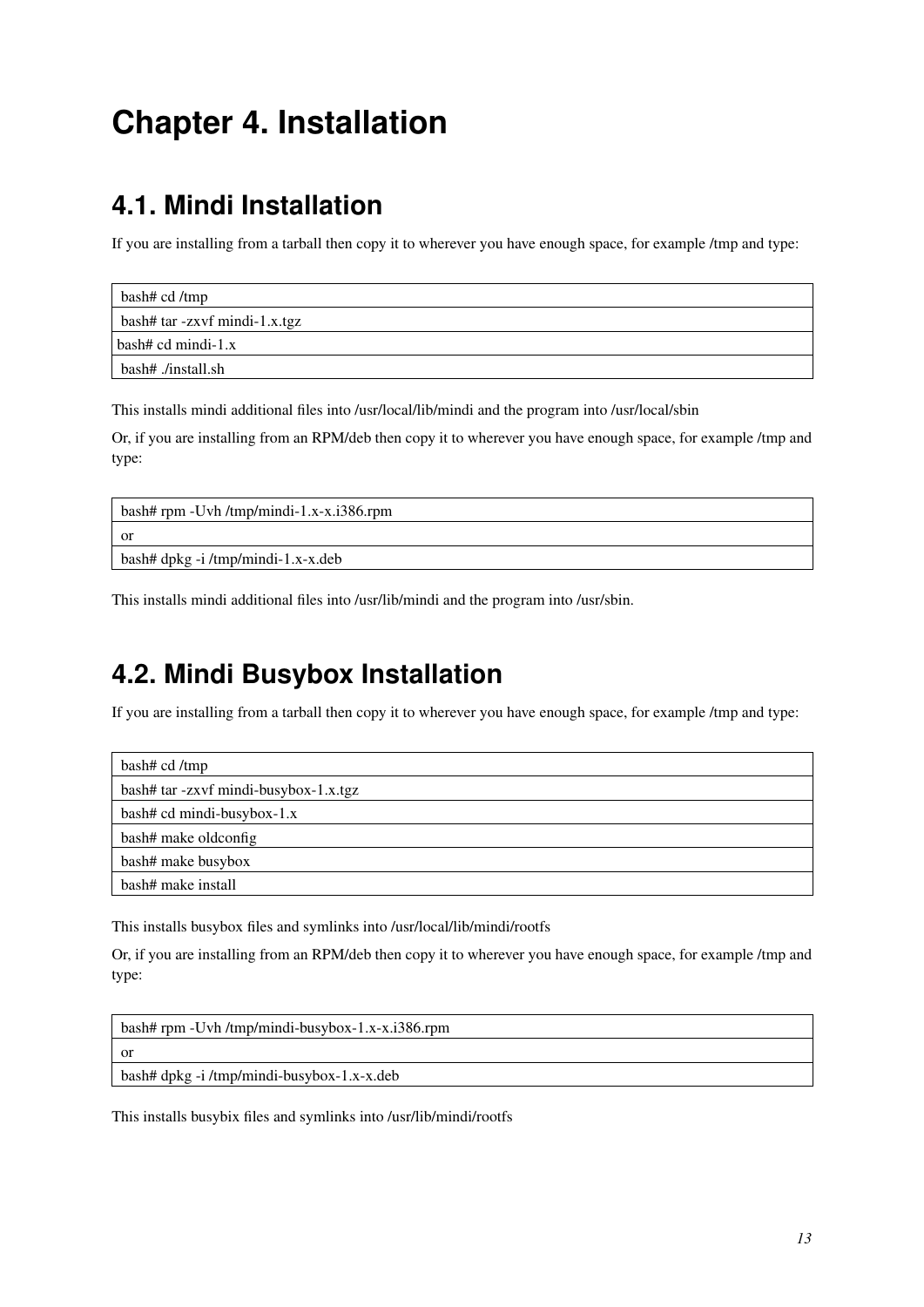## **4.3. Mondo Installation**

If you are installing from a tarball then copy it to wherever you have enough space, for example /tmp and type:

| bash# cd /tmp                  |
|--------------------------------|
| bash# tar -zxvf mondo-2.xx.tgz |
| $bash# cd \text{ mondo-}2$ .xx |
| bash# ./configure              |
| bash# make && make install     |

This installs mondo into /usr/local/lib/mondo and installs the programs into /usr/local/sbin

Or, if you are installing from an RPM/deb then copy it to copy it to wherever you have enough space, for example /tmp and type:

| bash# rpm -Uvh /tmp/mondo-2.x-x.i386.rpm        |
|-------------------------------------------------|
| - or                                            |
| $\frac{1}{2}$ bash# dpkg -i/tmp/mondo-2.x-x.deb |

<span id="page-17-0"></span>This installs mondo into /usr/lib/mondo and installs the programs into /usr/sbin

## **4.4. RPM verifications**

For RPM based distributions (Fedora, OpenSuSE, Mandriva, ...), you may want to do this post-install in order to check the validity of your installation:

bash# rpm -Va mindi mondo mindi-busybox

This gives some truly obtuse output. Basically it will list all files that do NOT pass the verify tests (done on size, MD5 signature, etc). Please read rpm man page to discover the meaning of the output.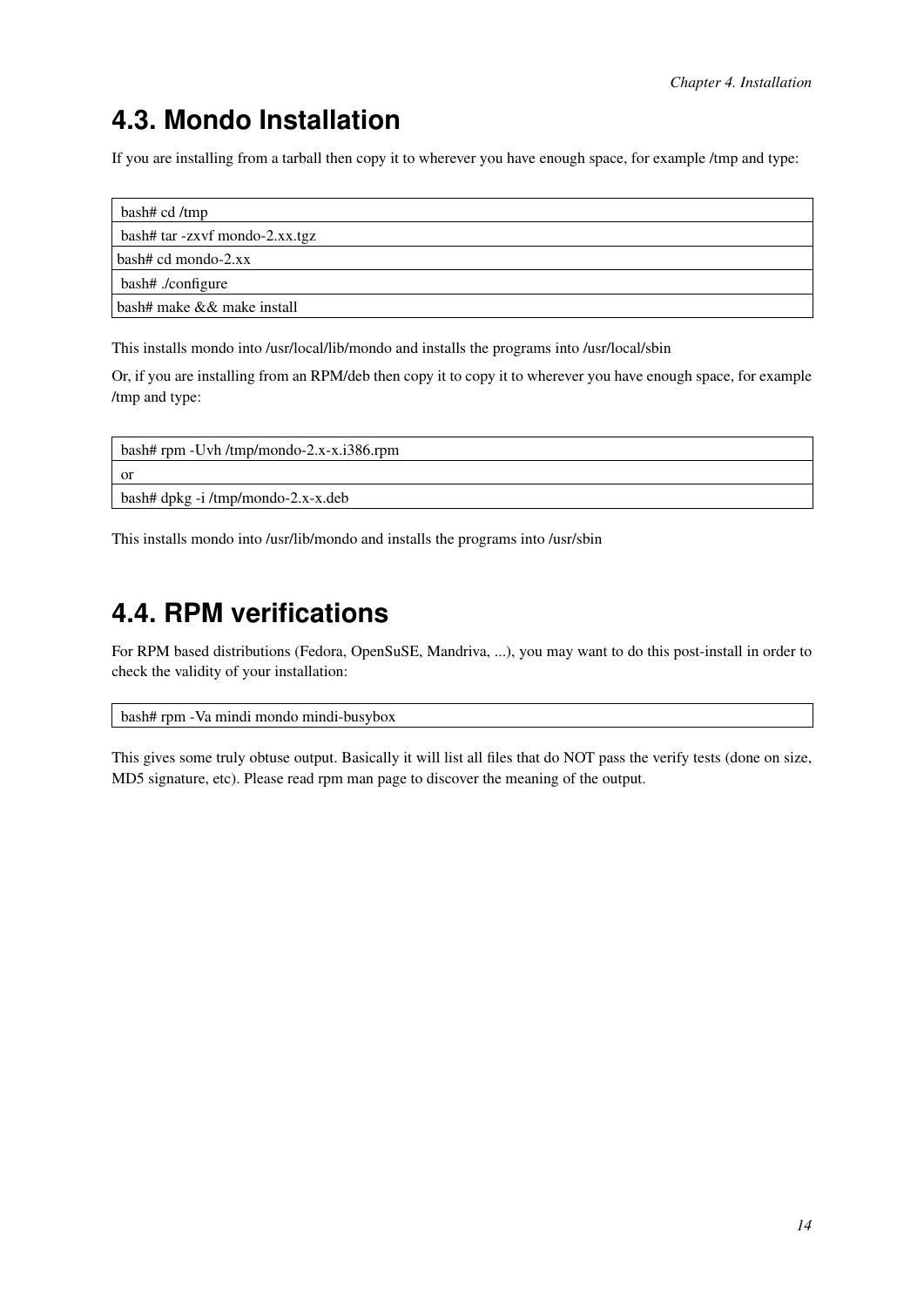# <span id="page-18-0"></span>**Chapter 5. Tests**

### <span id="page-18-1"></span>**5.1. Testing Mindi**

Mindi is a vital part of the backup procedure. If you have used Mondo before or if you are in a hurry, skip steps 6.2 and 6.3; go straight to QuickStart.

However, if you have time or if you have been having trouble getting Mondo to work, I would recommend trying out Mindi directly (rather than via Mondo) to see if it can produce a bootable CD on your system.

Make sure you are root while doing this, otherwise mindi will fail, now do this.

If you have any problems, please:-

- less /var/log/mindi.log
- feel free to edit mindi (it's a shell script, btw) to try to fix the problem yourself

• contact the mondorescue mailing list<sup>1</sup> if you get stuck.

Type:-

bash# mindi

Example screen output, selecting to use your own kernel, to create boot disks, and to create a bootable CD image:

```
# mindi
Mindi Linux mini-distro generator v1.09-r762
Latest Mindi is available from http://www.mondorescueg
BusyBox sources are available from http://www.busybox.net
          ------------------------------------------------------------------------------
Do you want to use your own kernel to build the boot disk (y/n) ?y
Would you like to use LILO (instead of syslinux)
for your boot media (y/n) ?n
Analyzing dependency requirements \BoxMaking complete dependency list example one.
Analyzing your keyboard's configuration.
Adding the following keyboard mapping tables: us-latin1 Done.
Assembling dependency files................................................................... Done.
The files have been subdivided into 5 directories. The state this will look like this will look like this:--
   Finding all volume groups
 No volume groups found
 No volume groups found
 No volume groups found
 No volume groups found
      DEVICE MOUNTPOINT FORMAT SIZE (MB)
       /dev/hda1 / ext3 399
       /dev/hda9 /home ext3 48478
       /dev/hda6 /usr ext3 4999
```
1. http://lists.sourceforge.net/lists/listinfo/mondo-devel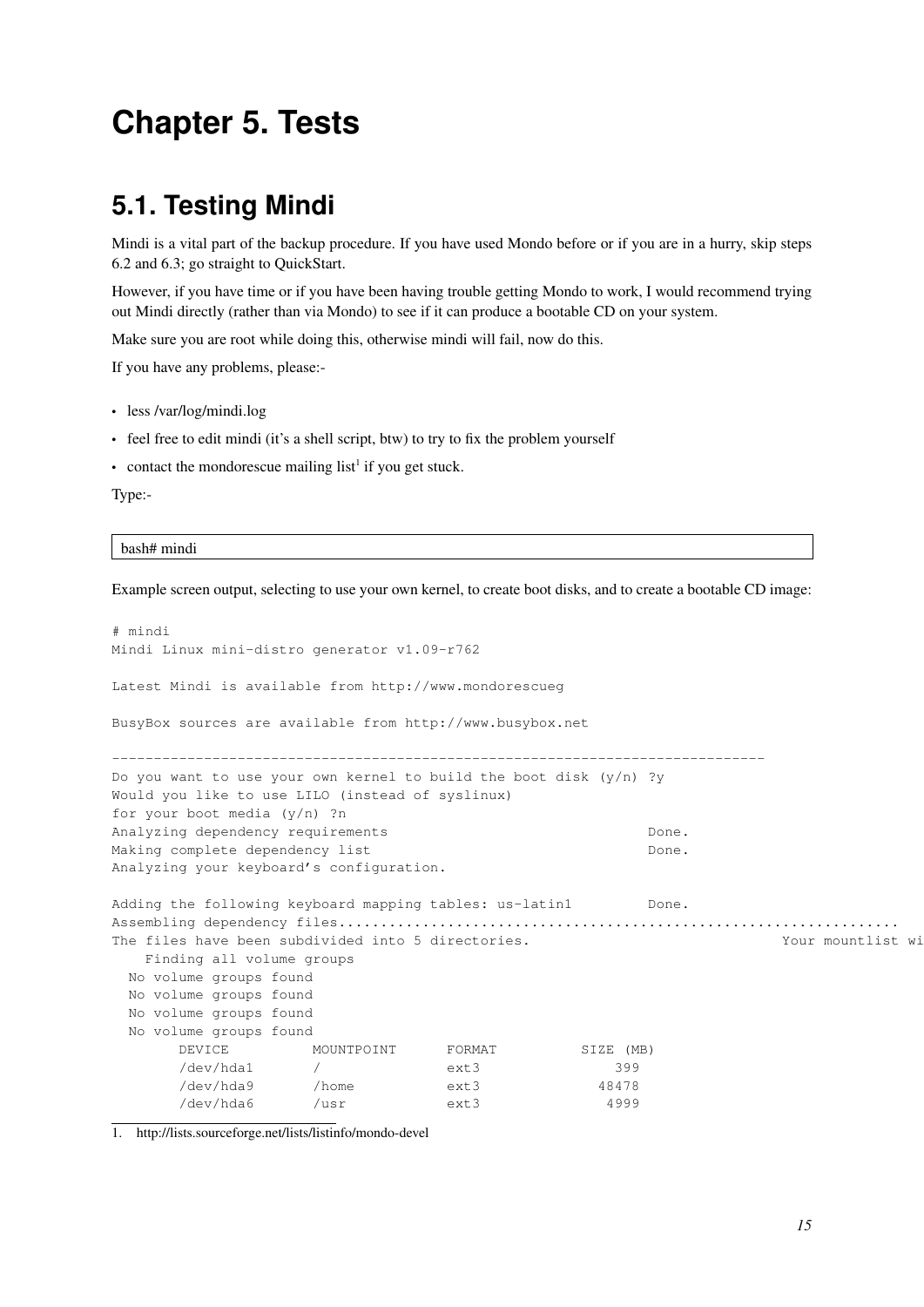/dev/hda7 /var ext3 1000 /dev/hda5 swap swap 349 /dev/hda8 swap swap 2003 Finding all volume groups No volume groups found No volume groups found No volume groups found No volume groups found Tarring and zipping the groups.................. Done. Creating data disk #1...#2...#3...#4...#5... Done. Making 1722KB boot disk...........................1440+0 enregistrements lus. 1440+0 enregistrements écrits. mke2fs 1.38 (30-Jun-2005) Failed to copy /boot/vmlinuz-2.6.12-15mdk-i686-up-4GB to ramdisk Making 2880KB boot disk...........................mkfs.vfat 2.10 (22 Sep 2003) ... 2880 KB boot disks were created OK Done. In the directory '/var/cache/mindi' you will find the images: mindi-data-1.img mindi-data-2.img mindi-data-3.img mindi-data-4.img mindi-data-5.i Shall I make a bootable CD image?  $(y/n)$  y NB: Mindi's bootable CD always uses isolinux. For a bootable CD w/LILO, please use Mondo. Finished. Boot and data disk images were created.

#

If your kernel is too large (more than about 900KB) then you cannot make boot media, although you can still make a bootable CD image. The easiest way to test Mindi in either case is to say 'n' to its first question and 'y' to its second, then use the separate application cdrecord or wodim to make a bootable CD-R or CD-RW.

Use the cdrecord or wodim application to write the CD image:

| bash# cd /var/cache/mindi |
|---------------------------|
| bash# cdrecord -scanbus   |
| bash# wodim --devices     |

The output of the above call will tell you your CD writer's node. It is usually '0,0,0'. Choose one of the following calls to write the CD, depending on whether the disk in the drive is a CD-R or a CD-RW. Please replace 'x,x,x' with your writer's node. For further information, type 'man cdrecord" from a Linux command line.

If writing to a CD-RW Drive/Disc:

| bash# cdrecord -v blank=fast dev=x,x,x speed=4 mindi.iso (for $CD-RW$ ) |
|-------------------------------------------------------------------------|
| bash# wodim -v blank=fast dev=/dev/xxx speed=4 mindi.iso (for CD-RW)    |

If writing to a CD-R Drive/Disc:

bash# cdrecord -v dev=x,x,x speed=4 mindi.iso (for CD-R)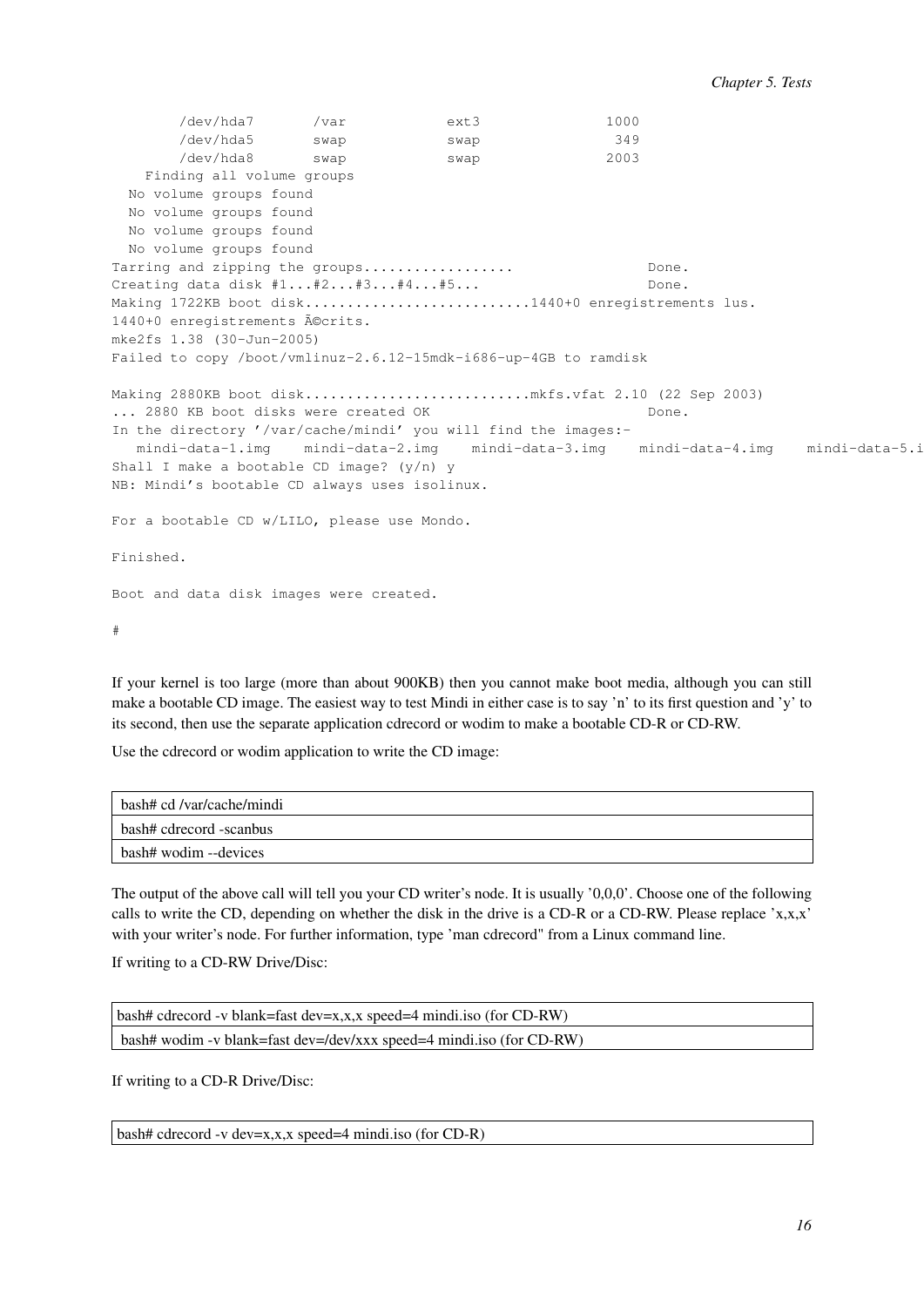bash# wodim -v dev=/dev/xxx speed=4 mindi.iso (for CD-R)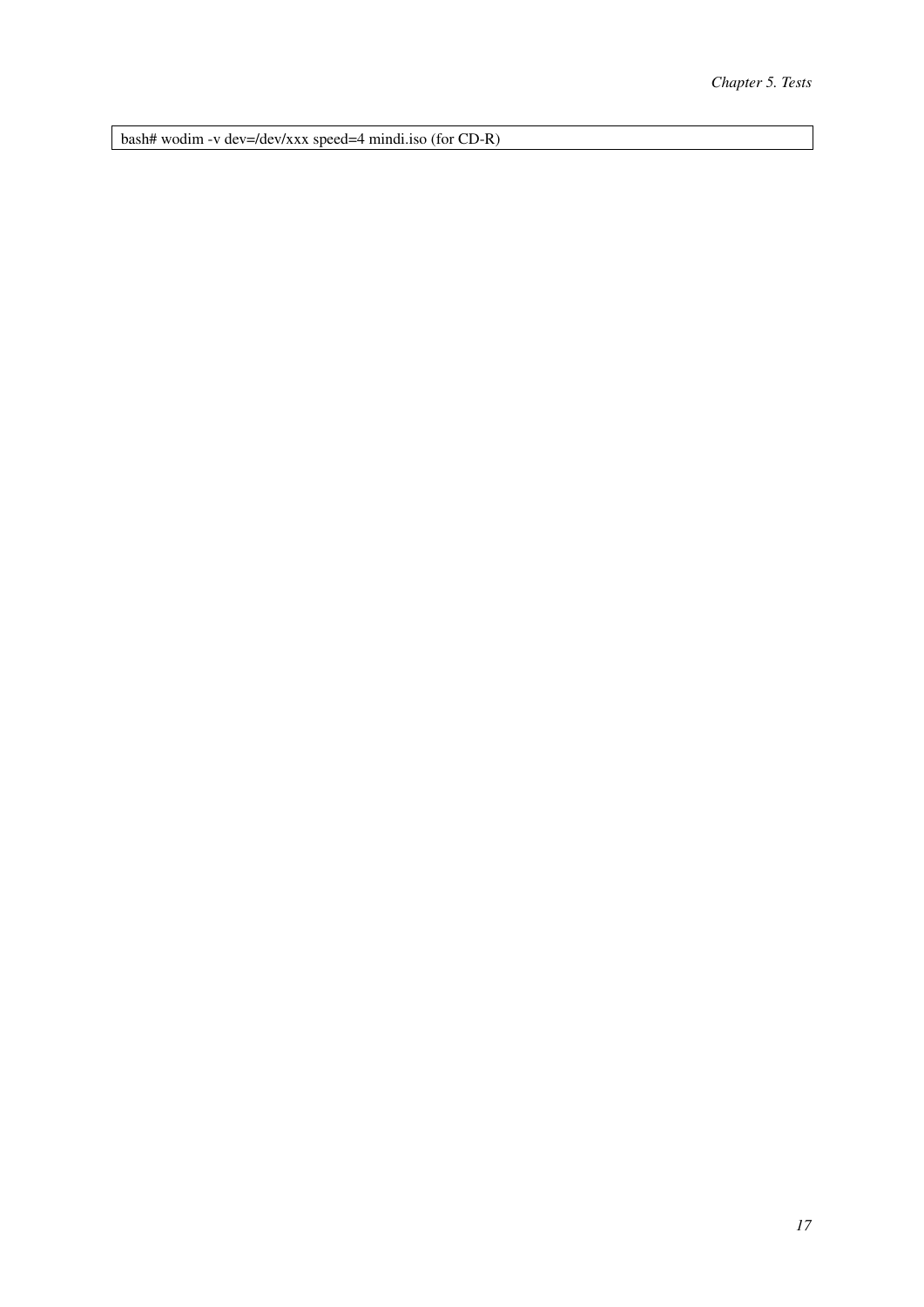# <span id="page-21-0"></span>**Chapter 6. Backup**

### <span id="page-21-1"></span>**6.1. Recommendations**

- Shut down all possible applications (this minimizes any compare differences following the backup). Especially shutdown properly any running database on your system, as the recovery may lead to corrupted data. Or if applicable, boot to single user mode.
- Type:

bash# mondoarchive

For most users, that should be enough. :-) Mondoarchive will usually autodetect your hardware and configure it for you.

If you are a power user (or you like to control every detail of how Mondo runs) then you may want to look at the command-line switches. For example:-

bash# mondoarchive -Ow9 -gF -I /home

cdrecord or wodim will tell you where your CD recorder lives, in SCSI terms, which looks like '0,0,0'. The previous call to mondoarchive tells Mondo to backup everything to a 4x CD-RW drive that has a CD-RW disk in it. (Use -Oc instead of -Ow if you are using CD-R.)

Please put the first CD-R(W) in the drive now. You will be prompted to insert CD #2 but you will not be prompted to insert the first disk. However, if you forget, do not worry: if Mondo fails to write the first (or any) disk, it will offer to retry, abort or fail.

Find the speed/compression compromise that best suits your needs. Here maximum (-9) compression level is used.

<span id="page-21-2"></span>If you are using cron then please consult the chapter that Conor Daly has dedicated to that [topic](#page-24-0)

### **6.2. Backup Commands and Options**

Backup Command:

mondoarchive <-option1> <-option2> ... <-optionN>

E.g.,

bash# mondoarchive -E "/mnt/dos|/mnt/cdrom" -9 -Oc 8

Would create backup CD to a CD-R disc at the highest compression level, writing at speed 8 and ignoring the /mnt/dos and /mnt/cdrom directories.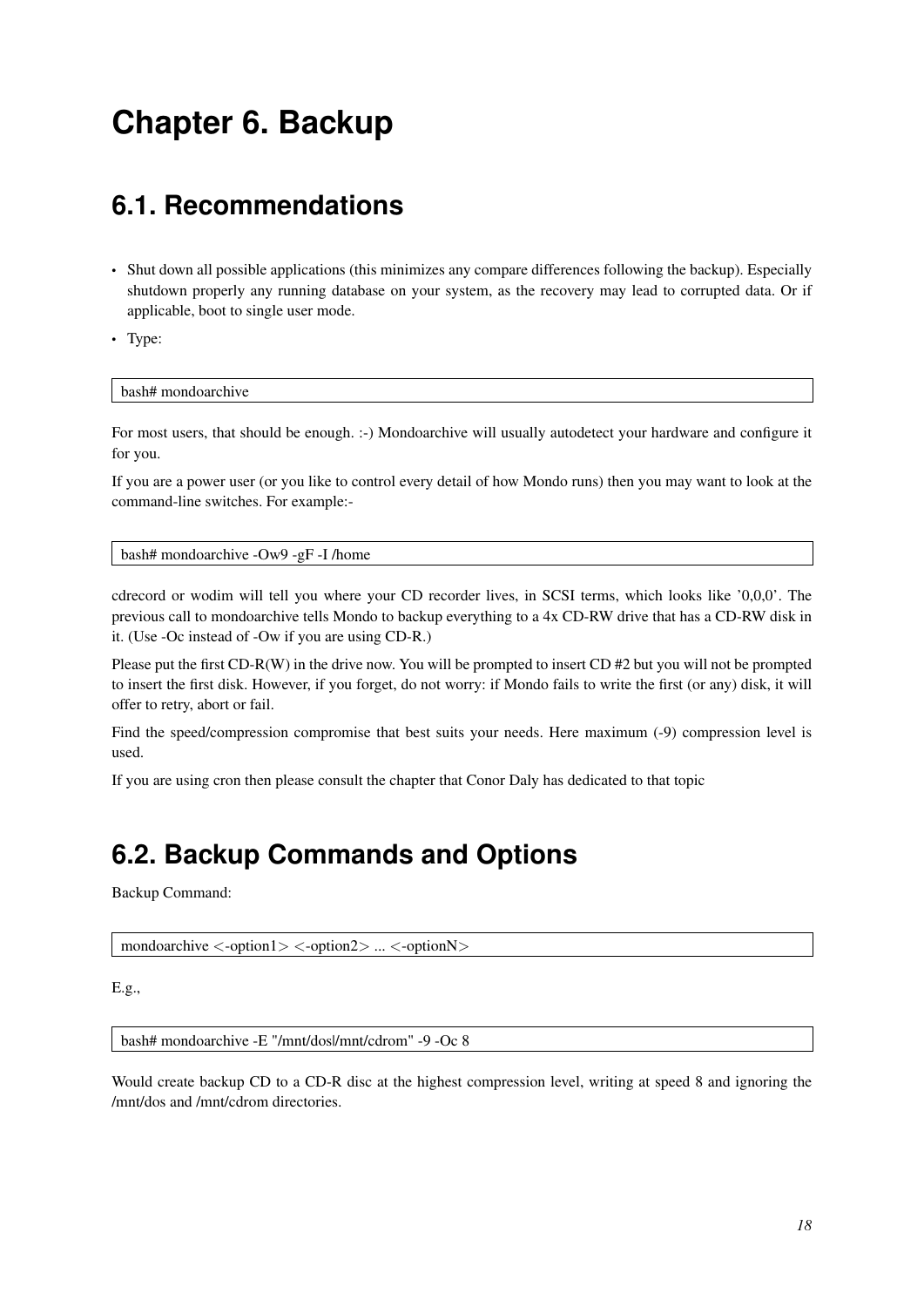<span id="page-22-0"></span>To see a detailed list of switches and their meaning, see the HTML man page<sup>1</sup> on the website or type 'man mondoarchive' at the console.

### **6.2.1. Standard Example With CD-R**

bash# mondoarchive -Oc 2 -g

Replace '2' in '-Oc 2' with the writer's speed. If mondoarchive cannot find your CD-R then please add '-d 0,0,0' (or whatever your CD writer's SCSI node is; usually, it is 0,0,0) to the call.

<span id="page-22-1"></span>Please insert the first disk in the writer while the PC is chugging away. If Mondo needs additional CD-R(W) then it will ask for them.

### **6.2.2. Standard Example With CD-RW**

bash# mondoarchive -Ow 2 -g

<span id="page-22-2"></span>Replace '2' in '-Ow 2' with the writer's speed.

### **6.2.3. Standard Example With Tape**

<span id="page-22-3"></span>bash# mondoarchive -Ot -d /dev/st0 -g

### **6.2.4. Standard Example With Failsafe kernel**

bash# mondoarchive -k FAILSAFE -Ow 2

If you have problems during the restore phase, due to your kernel (which may be the case on some distributions), you may want to explore the Failsafe approach, In order for this option to work you'll have to get the mindi-kernel tarball or package for your distribution.

### <span id="page-22-4"></span>**6.2.5. Standard Example With Network Backup**

| bash# mount $\frac{1}{5}$ ://192.168.1.3:/home/nfs -t nfs /mnt/nfs |
|--------------------------------------------------------------------|
| bash# mondoarchive -OVn nfs://192.168.1.3:/home/nfs -g -s 200m     |
| $\frac{1}{2}$ bash# umount /mnt/nfs                                |

The resultant ISO's can be burned to CD's if you want (which isn't a good idea unless you're a Mondo expert because they'll try to restore over a network by default, which is silly because the archives are on the CD's). Or,

<sup>1.</sup> http://www.mondorescue.org/docs/mondoarchive.8.html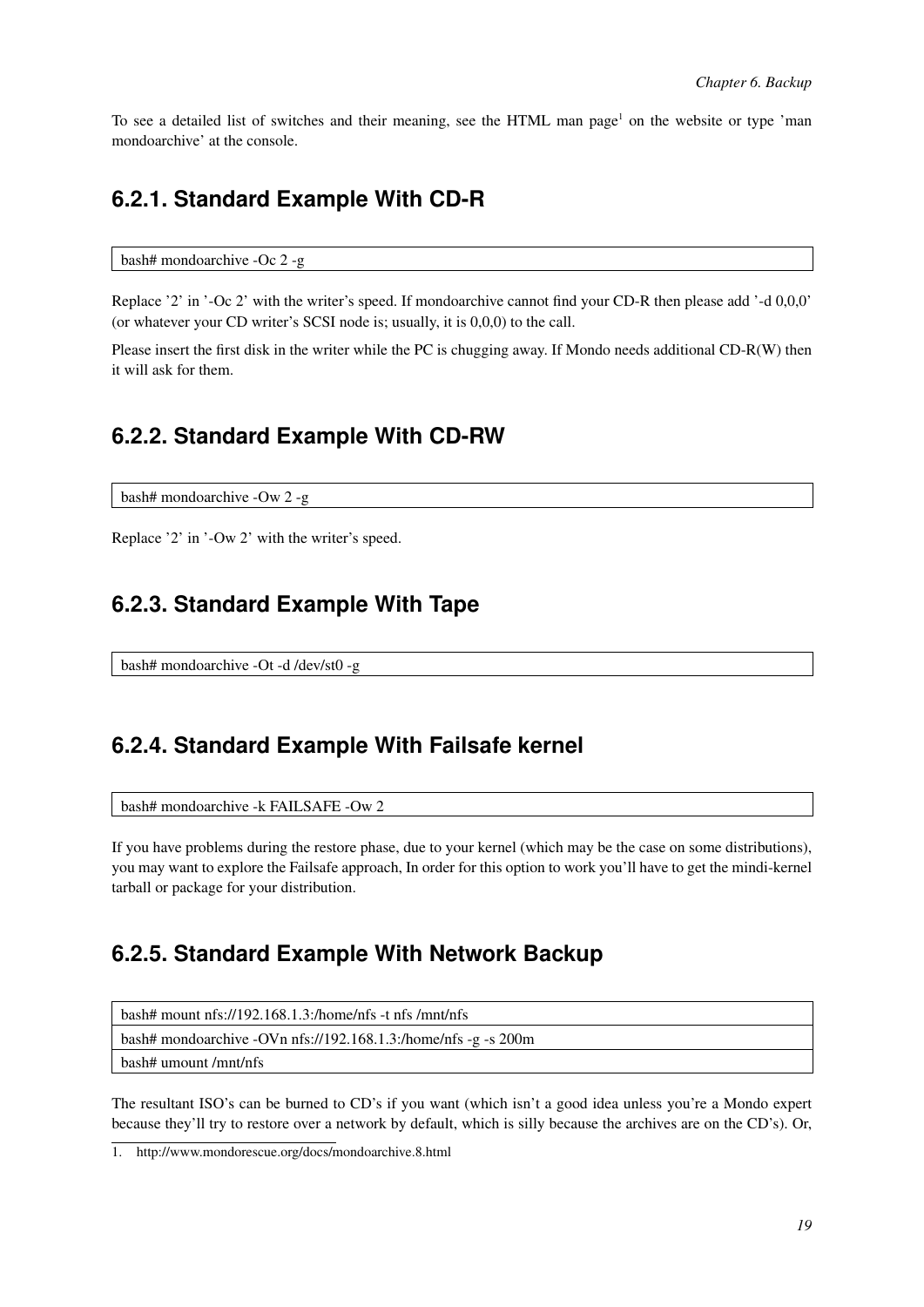you can boot from the Mindi media (mindi.iso) and hit ENTER a few times to restore.

Those ISO images can also be used for a PXE restore. For this to work, please refer to the file README.pxe provided with your mindi package.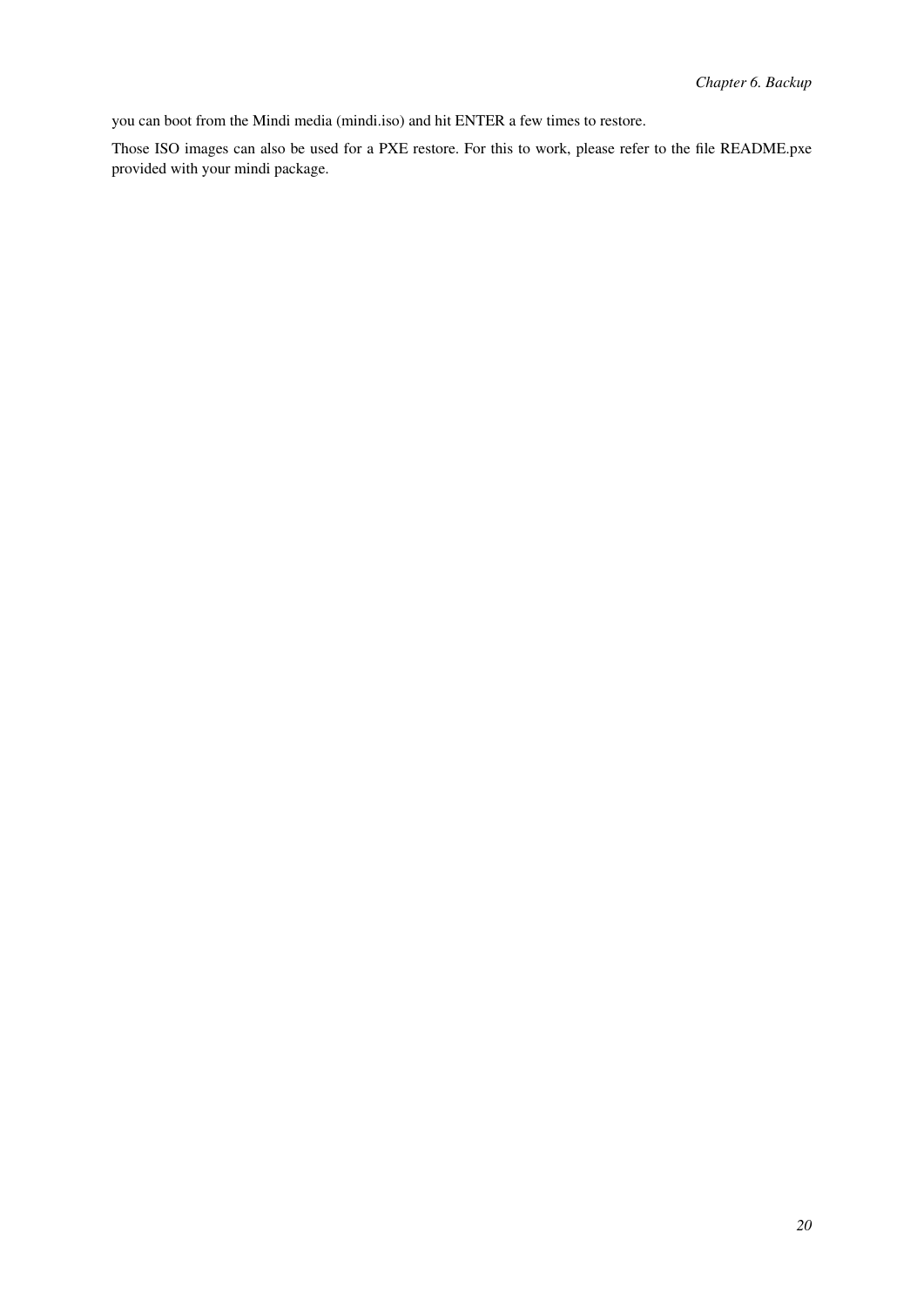# <span id="page-24-0"></span>**Chapter 7. HOWTO run mondo interactively using cron**

## <span id="page-24-1"></span>**7.1. Overview**

Mondoarchive is designed to run interactively (at least where media changes are necessary). Cron does not allow user interaction with a job. This section addresses the problem by using screen as a wrapper for mondo.

<span id="page-24-2"></span>This section is Copyright 2003 Conor Daly.

## **7.2. Introduction**

Mondoarchive is designed to run interactively. That's not strictly true, if you run mondoarchive without the '-g' switch, it will just run. However, there is a problem where media changes are necessary. The user must change the media and tell mondoarchive that the change has been done. The problem lies in the fact that cron does not allow user interaction with a job. If you schedule a mondoarchive job via cron, you better be sure it needs only one media. In practical terms, this means using tapes or ISOs (if CD-R(W) is your backup medium). However, for tape users, there's always the possibility that the backup will overflow the tape while for CD-R(W) users, there is the added hassle of burning the ISOs in the morning. If your CD\_R(W) backup routinely occupies more than one media, this is not for you (use the ISO option and burn the CDs in the morning). This HOWTO addresses the problem by using screen as a wrapper for mondo.

## <span id="page-24-4"></span><span id="page-24-3"></span>**7.3. Who should read this?**

### **7.3.1. Insurance**

Mondo users who wish to automate the backup and whose backups routinely occupy close to one media are the best audience. If you backup to tape, the occasion will arise when the backup will overflow your tape. In this instance, mondoarchive will ask for another tape. If you're using cron to start the backup, you won't be able to tell mondo that the new tape is mounted and the backup will fail. If you backup to CD-R(W), the same situation will arise but sooner.

### <span id="page-24-5"></span>**7.3.2. Efficiency**

<span id="page-24-6"></span>If your backup already occupies two media, this method will allow as much of the backup as possible to proceed during quiet periods. Time the backup to start with enough time to complete the first media shortly before the operator arrives for work. The next media can be mounted and the backup completed asap and minimises the time for which users are inconvenienced by the backup (eg. database locked...).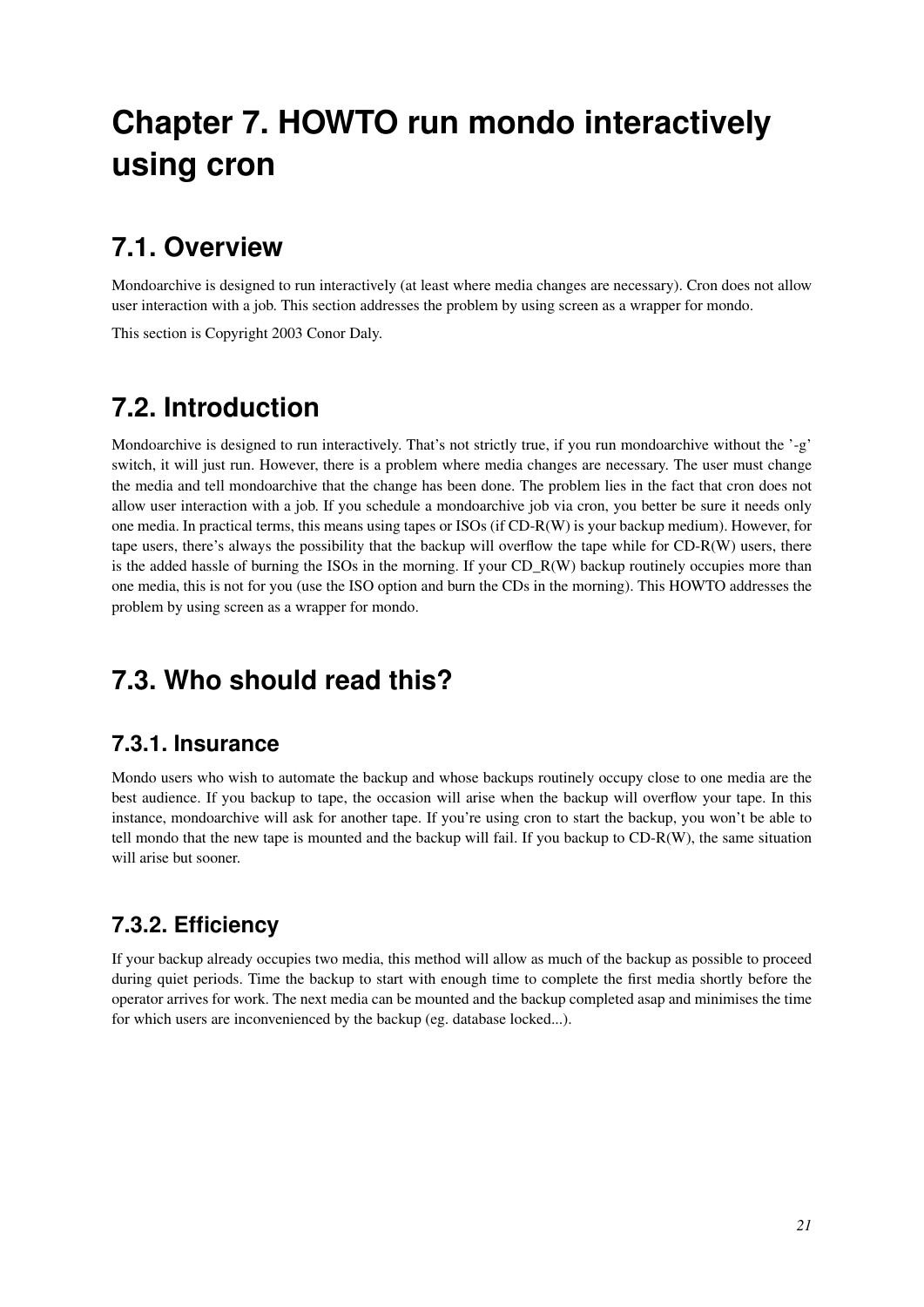### <span id="page-25-0"></span>**7.4. The Problem**

### **7.4.1. Cron's environment**

When a user submits a job with cron, their environment is not preserved. This is reasonable since cron jobs are typically ongoing and may be adversely affected if the user's environment changes subsequent to the cron submission. Thus, a cron job should call a script that set's up the correct environment before starting the user's desired program. The 'at' command does this nicely.

### <span id="page-25-1"></span>**7.4.2. Interactivity**

When a job is started with cron, it runs as a background process. No interaction with the program is possible (unless it is capable of interacting via a FIFO or some such) except termination via its pid. The only program that I know of that allows such interaction and serves as a wrapper for other processes is 'screen'

### <span id="page-25-2"></span>**7.4.3. Screen**

There's one little problem with screen though. It expects to attach to a terminal when it first starts. This won't happen under cron so screen will fail. Fortunately, screen comes with a "start detached" (-d) option.

### <span id="page-25-4"></span><span id="page-25-3"></span>**7.5. The Solution**

### **7.5.1. Briefly**

- Use 'at' to run your usual mondoarchive command
- Grab the script generated by 'at' and make a copy of it
- Edit that script to use 'screen -m -d <your mondoarchive command>'
- Run that script from your crontab
- Use 'screen -r' to attach to the mondo screen to change CDs
- Use '<CTRL>-a d' to detach the screen again

### <span id="page-25-6"></span><span id="page-25-5"></span>**7.5.2. In Detail**

#### **7.5.2.1. at**

Use the 'at' command to submit your usual mondoarchive command. My mondoarchive command is:

```
# mondoarchive -D -Ow 10 -S /home/mondo/ -T /home/mondo/ -g \ -E
"/home/cdaly/GIS/W2K|/home/mondo" -9
```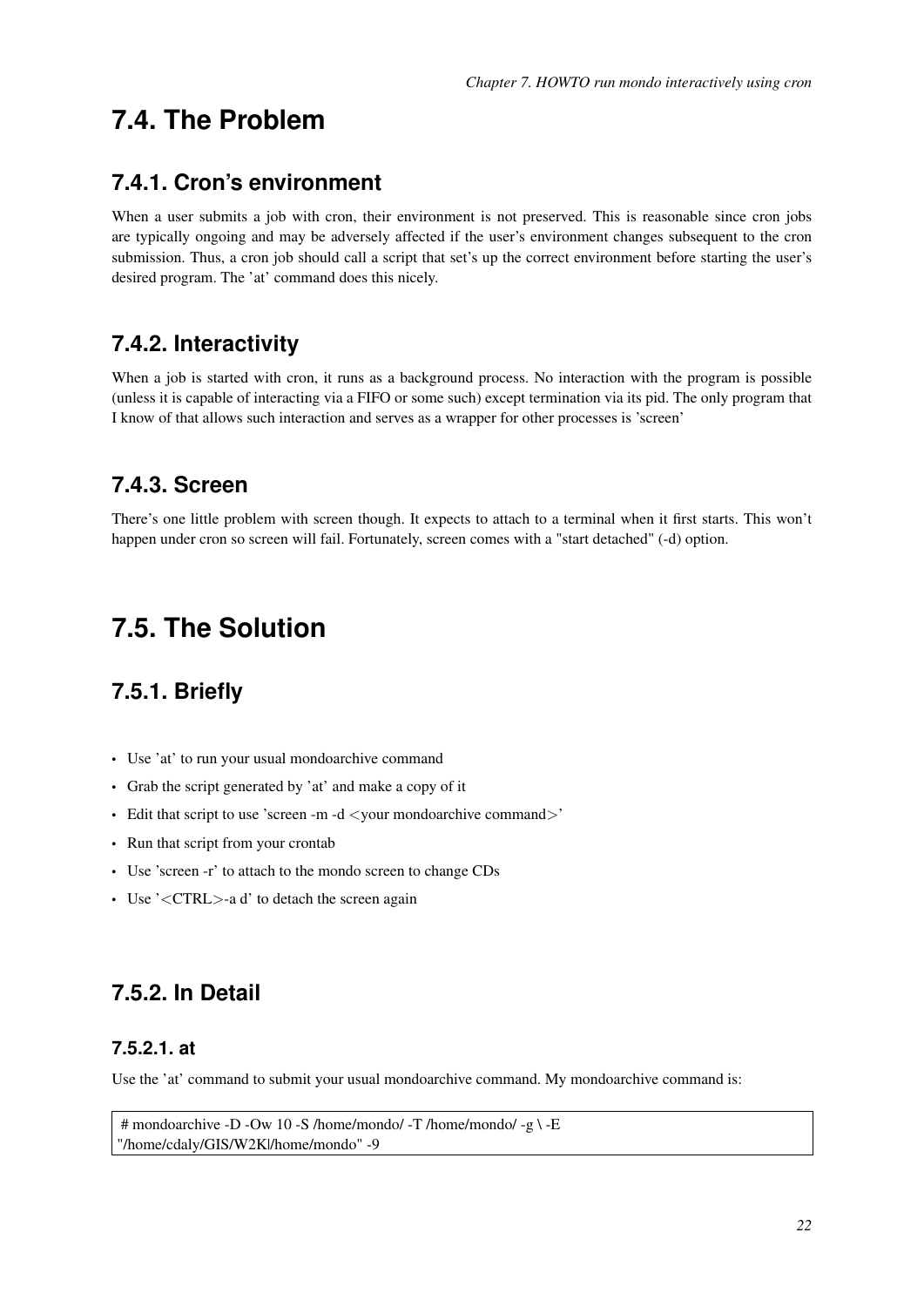To submit the mondoarchive command with 'at' do:

# at now  $+ 5$  min mondoarchive -D -Ow 10 -S /home/mondo/ -T /home/mondo/ -g \ -E "/home/cdaly/GIS/W2K|/home/mondo" -9 <CTRL>-d

This generates a script in /var/spool/at/ which sets up your environment and runs your command. Grab this script to become your cron job.

#### <span id="page-26-0"></span>**7.5.2.2. Grab the 'at' script**

Make a copy of the script generated by the 'at' command to use as the basis for your cron job.

```
grep mondo /var/spool/at/*
cp /var/spool/at/<file-from-grep> /root/mondo-cronscript
```
<span id="page-26-1"></span>You'll need to edit this.

#### **7.5.2.3. Edit mondo-cronscript**

To use screen, you'll need to edit the cronscript and add the screen command. My mondo-cronscript looks like:

```
#!/bin/sh
# atrun uid=0 gid=0
# mail cdaly 0 umask 22
PWD=/root; export PWD
XAUTHORITY=/root/.xauthyOrD4f; export XAUTHORITY
HOSTNAME=bofh.irmet.ie; export HOSTNAME
PVM_RSH=/usr/bin/rsh; export PVM_RSH
QTDIR=/usr/lib/qt-2.3.1; export QTDIR
LESSOPEN=\|/usr/bin/lesspipe.sh\ %s; export LESSOPEN
XPVM_ROOT=/usr/share/pvm3/xpvm; export XPVM_ROOT
KDEDIR=/usr; export KDEDIR
USER=root; export USER
LS\_COLORS = no = 00 : fi = 00 : di = 01 \; ; \; 34 : ln = 01 \; ; \; 36 : pi = 40 \; ; \; 33 : so = 01 \; ; \; 35 : bd = 40 \; ; \; 33 \; ; \; 01 : cd = 40 \; ; \; 33 \; ; \; 01 : oc = 01 \; ; \; 01 : bd = 01 \; ; \; 01 : bd = 01 \; ; \; 01 : bd = 01 \; ; \; 01 : bd = 01 \; ; \; 01 : bd = 01 \; ; \; 01 : bd = 01 \; ; \; 01 : bd = 0MACHTYPE=i386-redhat-linux-gnu; export MACHTYPE
MAIL=/var/spool/mail/root; export MAIL
INPUTRC=/etc/inputrc; export INPUTRC
BASH_ENV=/root/.bashrc; export BASH_ENV
LANG=en_US; export LANG
LOGNAME=root; export LOGNAME
SHLVL=1; export SHLVL
II_SYSTEM=/usr/local/ingres; export II_SYSTEM
USERNAME=root; export USERNAME
HOSTTYPE=i386; export HOSTTYPE
OSTYPE=linux-gnu; export OSTYPE
HISTSIZE=1000; export HISTSIZE
LAMHELPFILE=/etc/lam/lam-helpfile; export LAMHELPFILE
PVM_ROOT=/usr/share/pvm3; export PVM_ROOT
HOME=/root; export HOME
SSH_ASKPASS=/usr/libexec/openssh/gnome-ssh-askpass;
export SSH_ASKPASS
PATH=/usr/local/ingres/ingres/bin:/usr/local/ingres/ingres/utility:/usr/kerberos/sbin:/usr/kerber
cd /root || {
```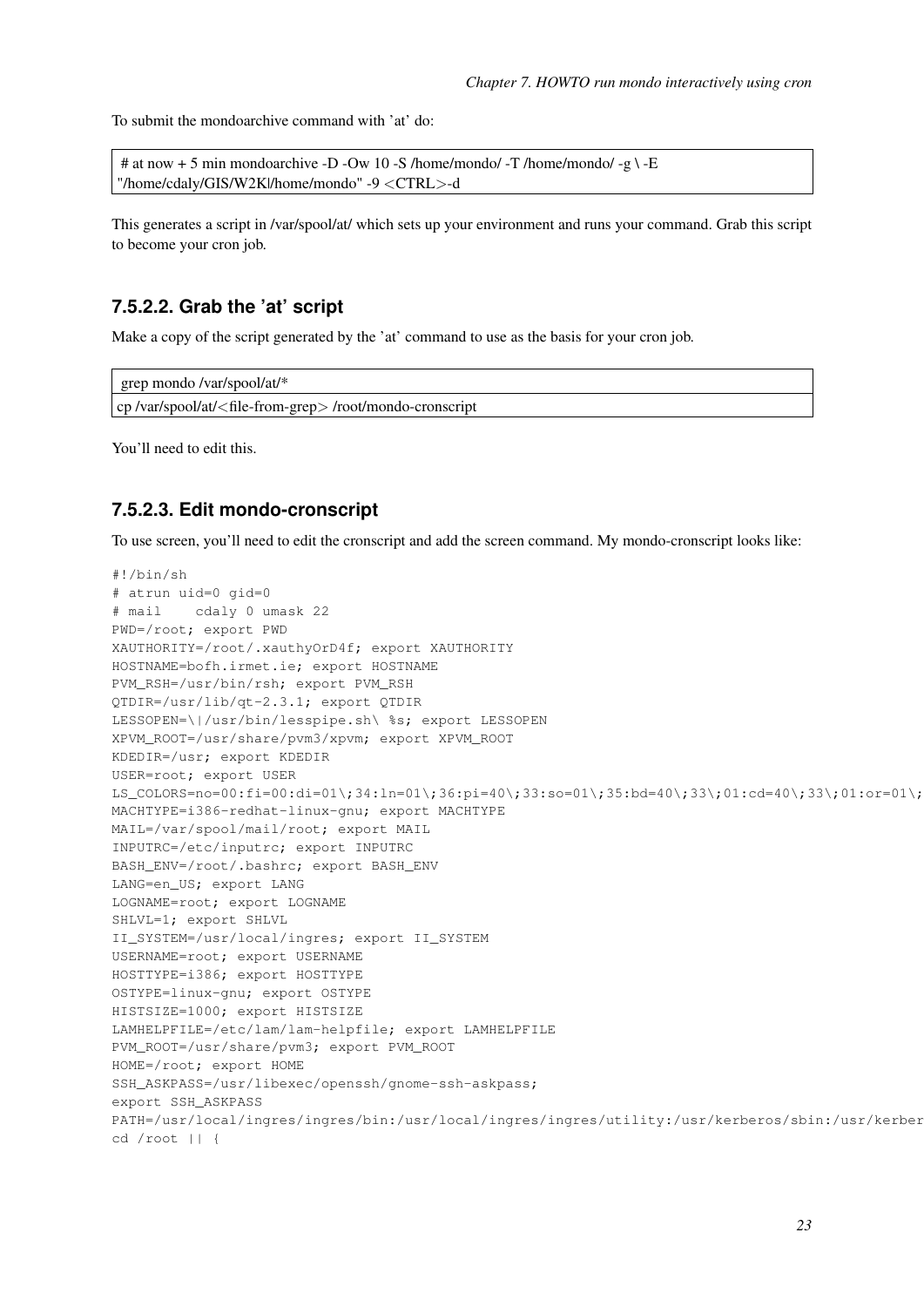```
echo 'Execution directory inaccessible' >&2
exit 1
}
screen -m -d mondoarchive -D -Ow 10 -S /home/mondo/ \
-T /home/mondo/ -g -E "/home/cdaly/GIS/W2K|/home/mondo" -9
#done
```
The crucial line is this one:

```
screen -m -d mondoarchive -D -Ow 10 -S /home/mondo/ -T /home/mondo/ -g -E
"/home/cdaly/GIS/W2K|/home/mondo" -9
```
This uses 'screen -m -d' to "-m -d Start screen in "detached" mode. This creates a new session but doesn't attach to it. This is useful for system startup scripts. (From 'man screen')"

<span id="page-27-0"></span>When screen starts, it will be in the background and "detached".

#### **7.5.2.4. Run the thing with cron**

To get the whole thing running, do:

crontab -e

and add the following lines:

```
# run mondoarchive at 23:59 weekdays
59 23 * * 1-5 /root/mondo-cronscript
```
Your mondoarchive job will run at 23:59 monday-friday.

```
DON'T FORGET TO CHANGE TAPES!
```
#### **7.5.2.5. Getting at it...**

Once your cron job is running regularly, you'll want to get to it to change tapes and check status etc.

screen -r

attaches to the running screen where you can change CDs etc

```
<CTRL>-a d
```
<span id="page-27-2"></span>detaches the running screen again.

### **7.5.2.6. Caveat**

The script generated by 'at' is unique to the user/machine combination. You MUST regenerate it on each machine where it will be used. Using the one above will NOT work for you. MAKE YOUR OWN!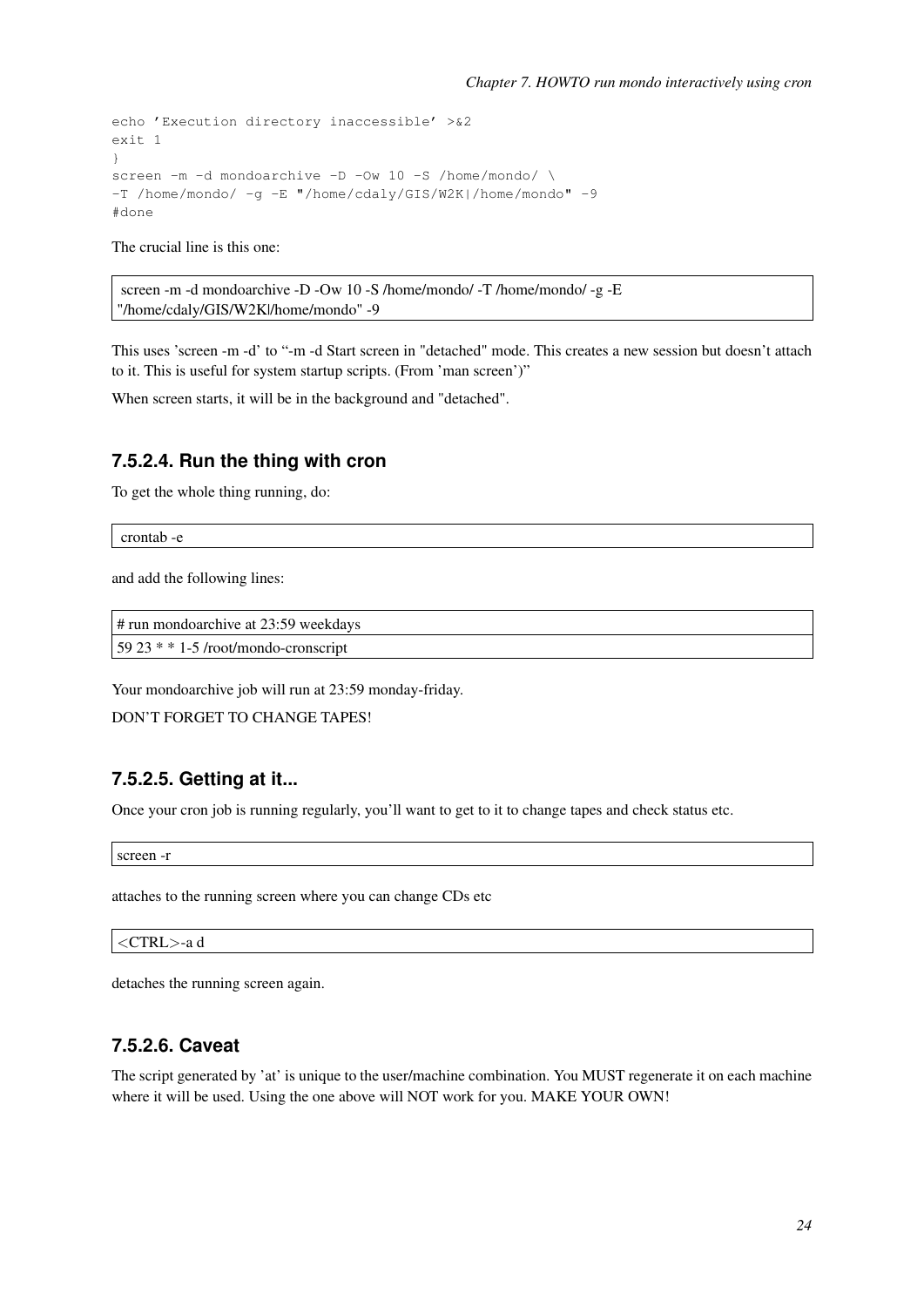# <span id="page-28-0"></span>**Chapter 8. Compare**

Before you trust your backup CD, make sure your BIOS can boot CD (and that it is configured to do so).

- Boot from the first CD.
- Type:

#### LILO: compare

Follow the on-screen instructions. This will compare your backup against your original file system.

FYI, no bad archives have been created since May 2000. Having said that, I would still encourage you to run Compare before trusting the backups.

To view the file differences, look at the file '/tmp/changed.txt'. Normal differences include logs and other dynamic system files that changed during the time of the backup process. If only a few files differ - e.g. files in /var, files ending in '˜', logs, temporary files, /etc/mtab, /etc/adjtimex - then you know the archives are good. Your logs will change over time, too. Bear in mind that a difference between the backup and the live copy does not indicate a flaw in Mondo. It indicates that you or your filesystem changed the files, so the backup is no longer 100% up to date. However, that is inevitable, as your filesystem changes from moment to moment (which is why you back it up regularly).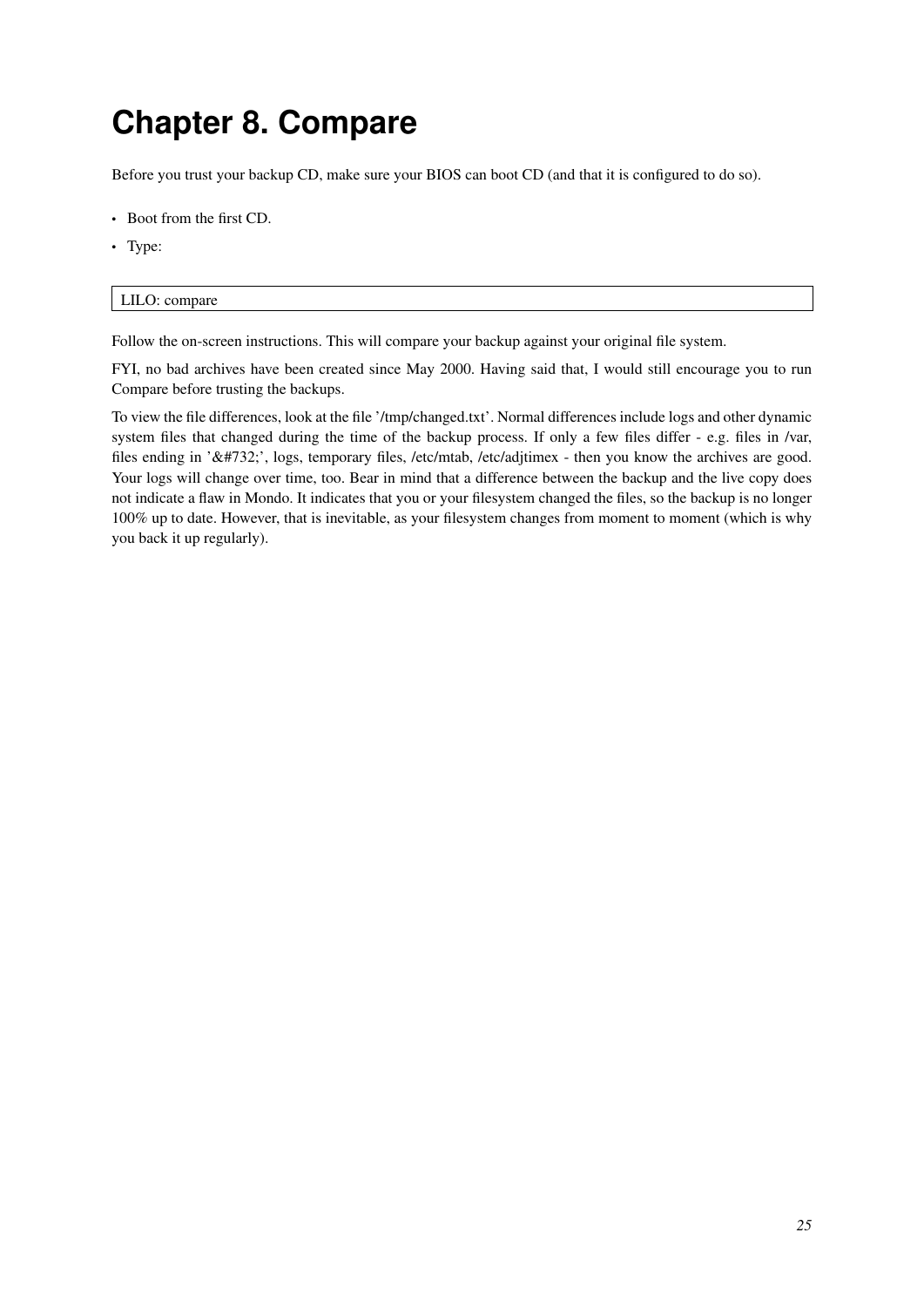# <span id="page-29-0"></span>**Chapter 9. Restore**

### <span id="page-29-1"></span>**9.1. Overview**

I hope you don't have to restore from scratch very often. It's nerve-wracking until you realize that Mondo's restore engine is very reliable.

If you find that you cannot make your PC boot from the CD, take heart: the first backup media of each set contains disk images to give you the same functionality as this media (minus the archives, of course) on other boot media. Remember, your Mondo CD is a fully functional CD-based mini-distribution as well as a recovery CD.

You can choose from the following modes:

#### Interactive

Restore step-by-step, or restore a subset of the archives. This is the method you should mainly use for your recovery needs.

Nuke

Wipe your drives and restore everything, automatically and unattended. Warning: This does exactly what is says, so be careful using it.

#### Expert

Boot to a shell prompt. If you want to do anything creative, you should boot into Expert Mode. It's called expert, I think that says it all.

<span id="page-29-2"></span>If the CD is not found during the initial restore CD boot attempt, reboot the PC a second time prior to reporting failure. Occasional timing errors and hardware/software/system conflicts do occur.

## **9.2. Tips and Tricks**

Ideally, restore your system to a spare hard drive to test the integrity and reliability of your disks. To do that, either edit your mountlist to make the devices point to your spare hard drive, or swap your hard drive cables between boots.

At a bare minimum, compare your CD against your file system before you decide whether to trust them.

To test Mondo's ability to handle your LILO or GRUB boot loader and accompanying configuration file:

- Boot from the backup CD into Expert Mode
- Type:

bash# mondorestore -Z mbr

• To fix any mess it made (not that it should) type:

bash# mr-mount-me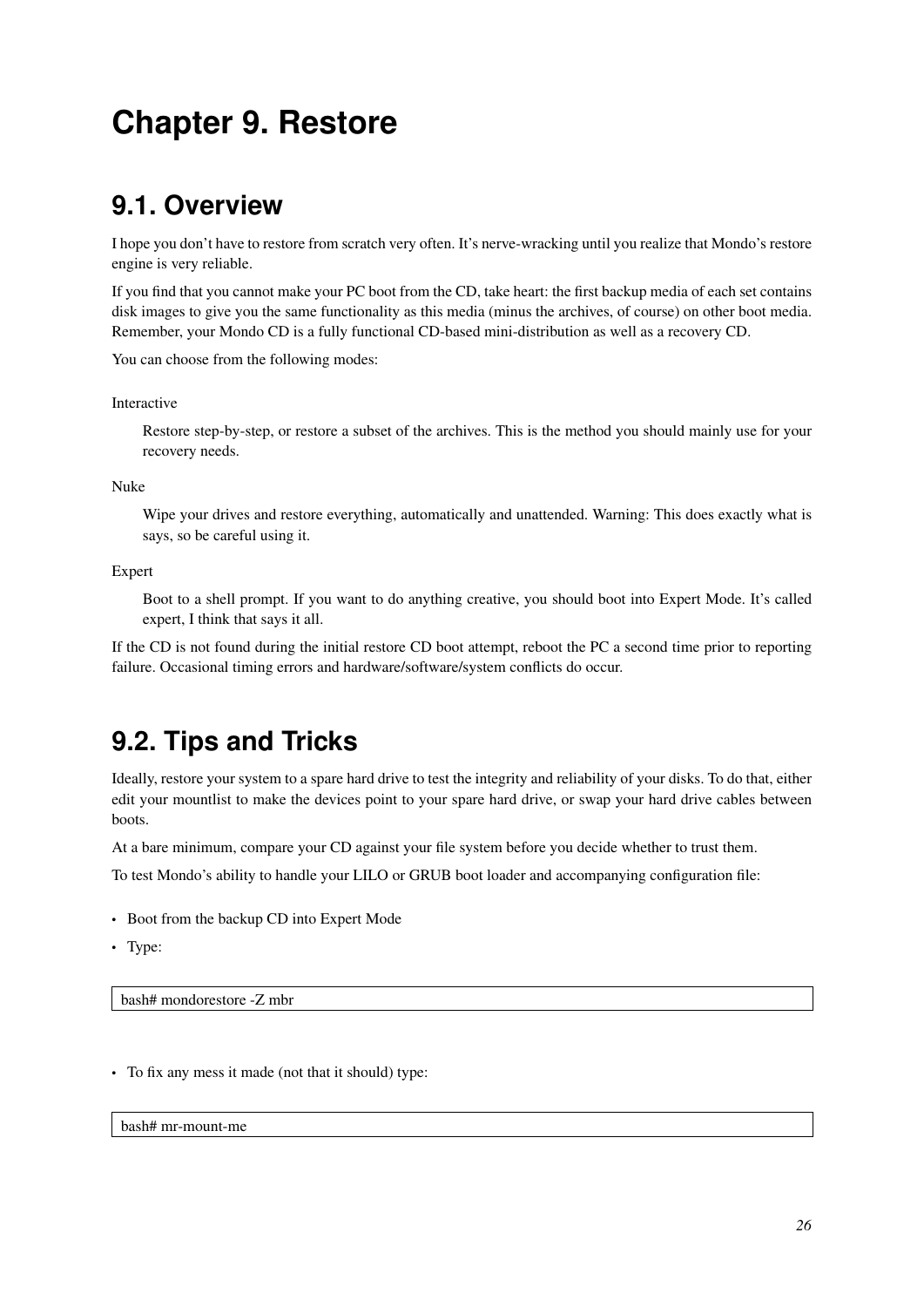| bash# chroot /mnt/RESTORING        |  |
|------------------------------------|--|
|                                    |  |
| bash# lilo OR grub-install '(hd0)' |  |
| bash# exit                         |  |
| bash# mr-unmount-me                |  |
|                                    |  |

<span id="page-30-0"></span>• If it did not work then please copy /tmp/mondorestore.log to to your hard disk, USB key, ..., gzip it and e-mail it to the mondorescue mailing  $list<sup>1</sup>$ .

### **9.2.1. Barebones (Nuke) Restore**

Imagine that your hard drives happen to be wiped, deliberately or accidentally. Or, imagine that you want to clone your existing operating system. In either case, you want to run in Nuke Mode.

If you want to wipe everything and restore your whole system from CD, please:

- Use the -H option when invoking mondoarchive
- Boot from the first Mondo CD
- Press RESTORE<enter>
- Insert the subsequent CD when asked
- Watch the screen for errors

That's it. The restoration process for tape or NFS users is similarly easy: just boot, answer the on-screen prompts, and wait.

Now, should something go wrong, you will be able to examine /tmp/mondorestore.log to see what happened. All is not lost. You can fdisk and format the partitions yourself, using the tools that come with the CD. You can then run mondorestore in Interactive Mode and say 'no' when asked if you want Mondo to partition/format your drives.

If you want to see exactly what Mondo is doing while it is restoring, press <Alt><left cursor> to view its logfile, in a virtual console, scrolling past.

### <span id="page-30-1"></span>**9.2.2. Interactive Restore**

Interactive Mode is for people who have lost a subset of data from their live file system, or perhaps who have lost some data from their latest backup and want to restore a subset of data from an earlier backup. If you want to restore only some files or if you do not want to prep/format your drives, then you should boot into Interactive Mode. The interactive mode will provide an 'Editing mountlist screen' that allows you to setup a different disk geometry.

To move up and down between partitions in the 'Editing mountlist screen', use the Up and Down arrows. To move between the main window and the buttons at the bottom, use the Left and Right cursor keys. TAB shifts focus from one screen item to the other in a haphazard fashion, owing to the complexities of the Newt library.

If you want to restore selectively, just press <enter> and follow the on-screen instructions. You will be asked to say yes/no to a range of questions.

<sup>1.</sup> http://lists.sourceforge.net/lists/listinfo/mondo-devel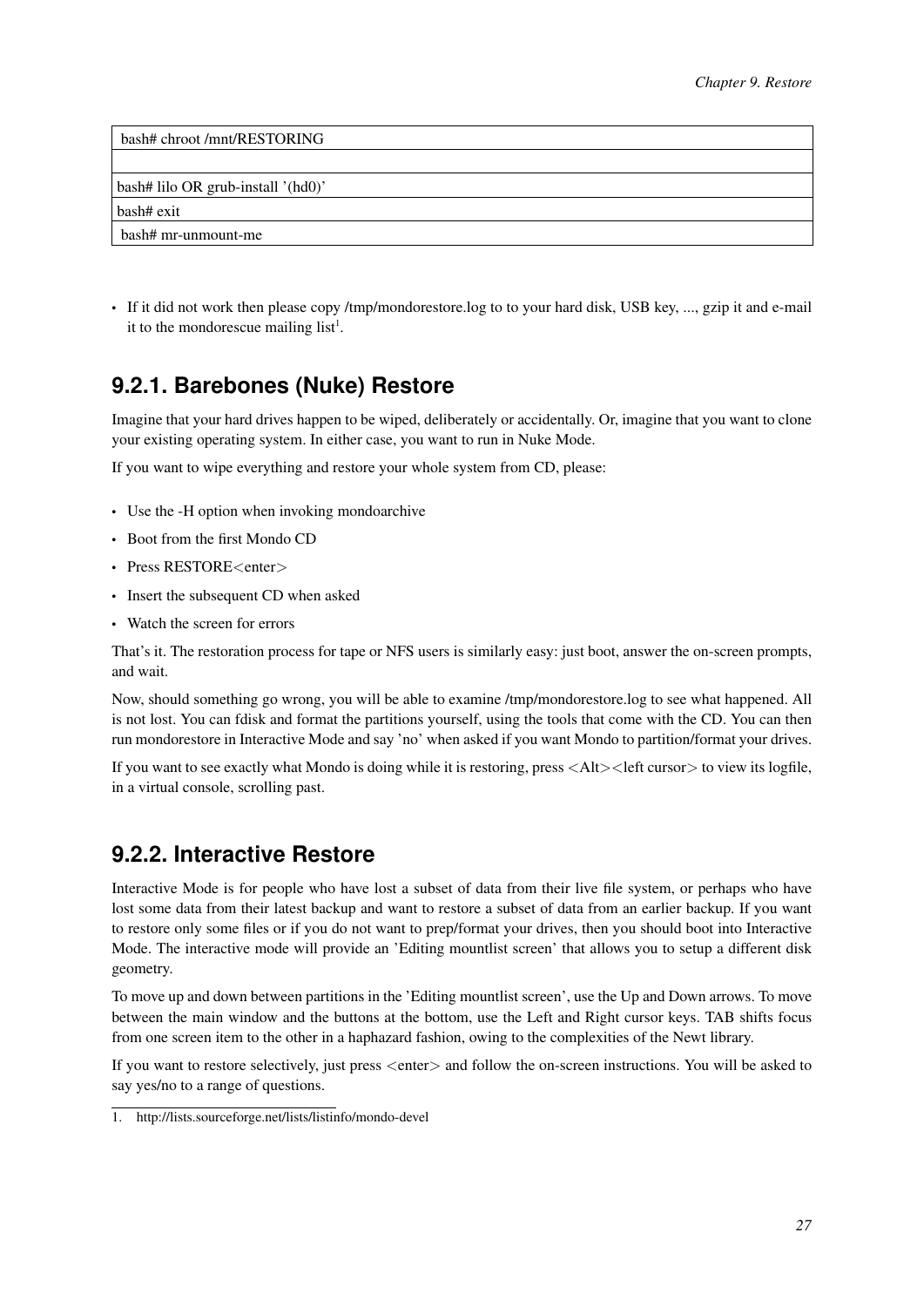If you are planning to modify your partition table, you would do well to read up on the partition layout and the use of fdisk, it gives you some pointers on how to best lay out partitions. You can find a good guide at the Partition HOWTO<sup>2</sup>

If you want to restore a subset of the backup then:

- Boot from the CD
- Type:

bash# interactive

• Then, after booting, answer the questions as follows:

| Do you want to partition your devices? no               |
|---------------------------------------------------------|
| Do you want to format them? no                          |
| Do you want to restore everything? no                   |
| Do you want to restore something? yes                   |
| Which path do you want to restore? /mydata [e.g.]       |
| Do you want to run LILO to setup your boot sectors? Yes |

### <span id="page-31-0"></span>**9.2.3. Expert Restore**

If you are planning to modify your partition table, you would do well to read up on the partition layout and the use of fdisk, it gives you some could pointers on how to best lay out partitions. You can find good a guide at the Partition HOWTO<sup>3</sup>

To restore manually, please:

• Boot from the first CD, then type:

bash# expert

• Then do whatever you like. :) You may type the following, of course:

<span id="page-31-1"></span>bash# mondorestore

### **9.2.4. Modified partitions - Restore to a different disk geometry**

One of the nice things about Mondo is that it lets you wipe your existing system and restore it in any layout you like (within reason). You can move from non-RAID to RAID,install and utilize additional drives, move from ext2

<sup>2.</sup> http://www.tldp.org/HOWTO/Partition/index.html

<sup>3.</sup> http://www.ibiblio.org/pub/Linux/docs/HOWTO/mini/Partition/index.html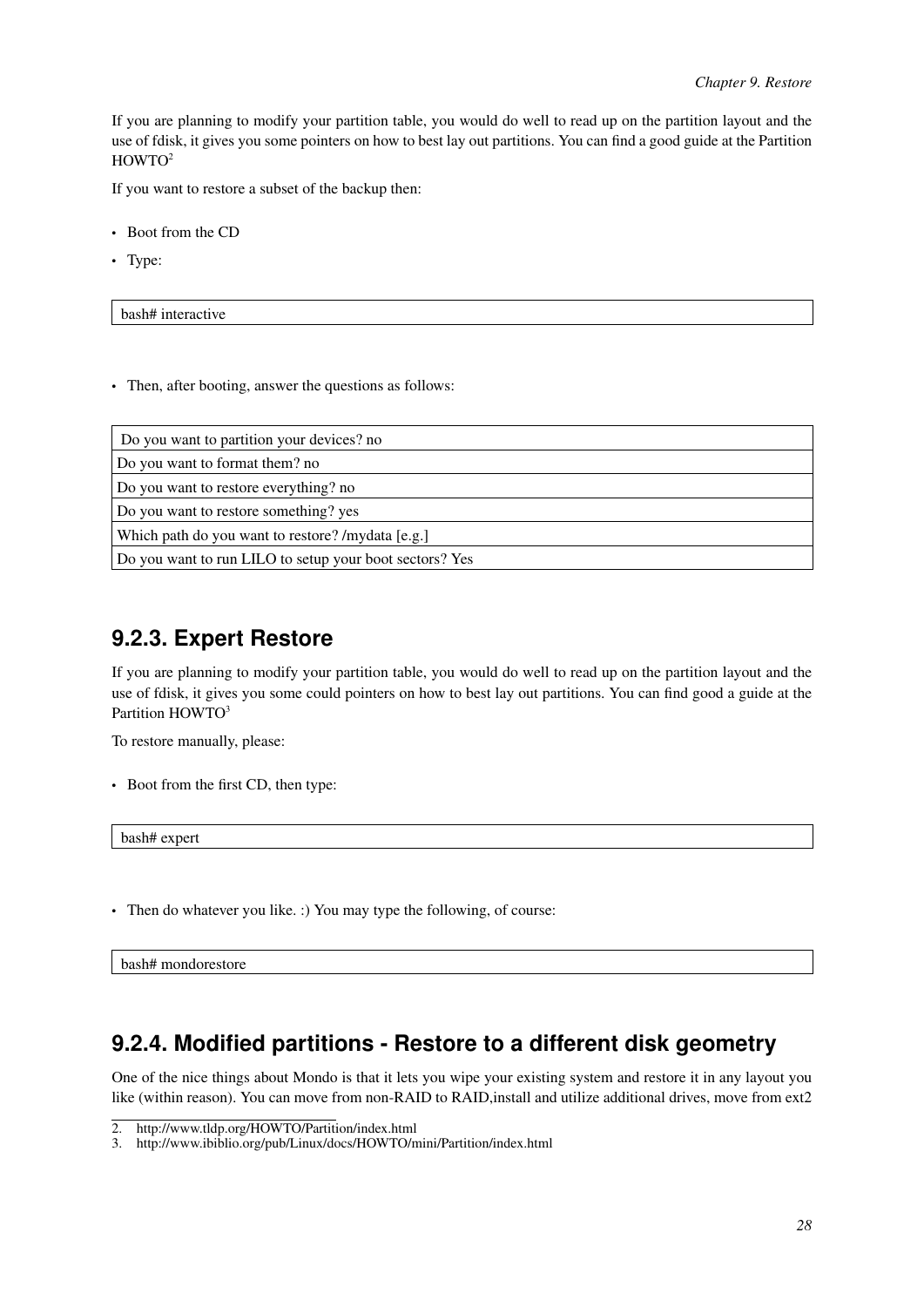to ReiserFS, etc., all without risking the loss of data.

If the user excluded a particular partition from backup and specifically excluded it from the mountlist itself using -E then Mondo will insert a small (32MB) partition at restore-time, in order to avoid having to re-jig fstab, the partition table, etc.

To do this:

• Boot into Expert Mode, then type:

bash# mondorestore

• (edit the mountlist using the on-screen editor)

If you want to move from ext2 to ReiserFS, you can do it here (so long as your kernel supports ReiserFS). Ditto for XFS, JFS or ext3, ext4.

Mondorestore will try to modify your /etc/fstab to reflect changes you have made to the mountlist. If you are not using LILO, you can still create your own /mnt/RESTORING/etc/lilo.conf and run lilo -r /mnt/RESTORING to configure your boot sectors and Master Boot Record.

Mondo (technically, Mindi on behalf of Mondo) creates a file called a mountlist. This can be found on the ramdisk at /tmp/mountlist.txt; it looks something like this:

| /dev/hda1/mnt/windows vfat 4096000 |
|------------------------------------|
| /dev/hda5 / reiserfs 6023000       |
| /dev/hda6/tmp xfs $955000$         |
| /dev/hda7 /usr ext3 4096000        |

It is fairly easy to understand the list. Each line refers to a single device/partition. The line format is:

<device> <partition> <format> <Kilobytes>

If you have added a hard drive and want to take advantage of the additional space, you could amend the above mountlist to read:

| /dev/hda1/mnt/windows vfat 6096000    |
|---------------------------------------|
| $/$ dev $/$ hda $5/$ reiserfs 9123000 |
| /dev/hda6/tmp xfs $955000$            |
| /dev/hdb1/usr ext3 $8192000$          |
| /dev/hdb2/home $xfs 8192000$          |

This assumes that your old hard drive is /dev/hda and the new hard drive is /dev/hdb.

Or, if you want to add RAID support, create a new /etc/raidtab on the ramdisk (which is beyond the scope of this HOWTO) and then write a mountlist like this:

| /dev/hda1/mnt/windows yfat 6096000 |
|------------------------------------|
| /dev/md0 / reiserfs $9123000$      |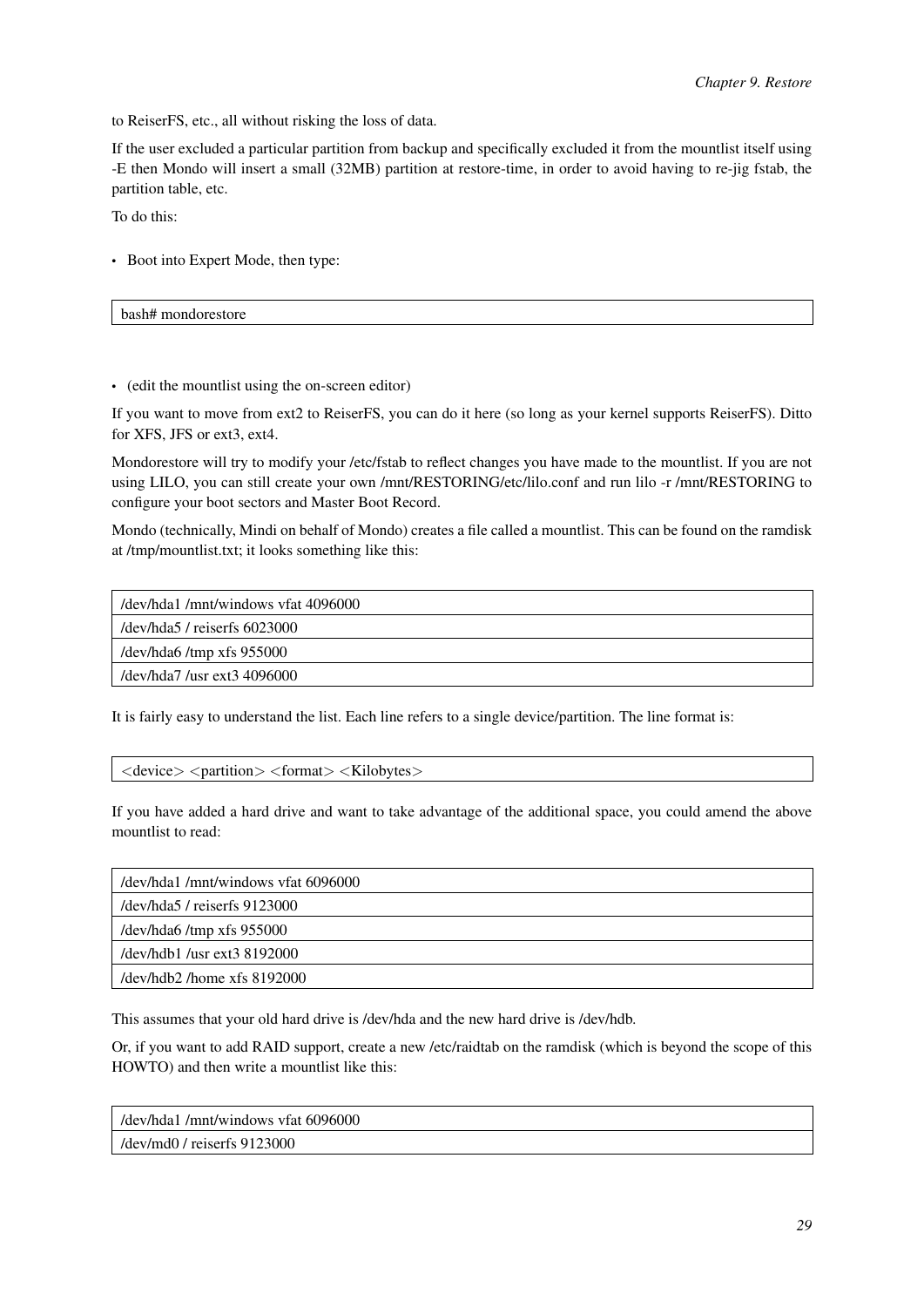| /dev/md1 /tmp xfs $955000$   |
|------------------------------|
| dev/md2 /usr ext3 8192000    |
| /dev/md3 /home xfs $8192000$ |

So long as your /etc/raidtab file is sane, Mondo can automatically partition and format your disks for you, including the RAID devices.

Once you have finished editing /tmp/mountlist.txt using mondorestore's built-in editor then you may choose 'OK'. Please note that this will not write anything to your hard disk. You will only reformat or repartition your disks if you say 'Yes' when asked if you want to do those things.

### <span id="page-33-0"></span>**9.2.5. Advanced**

It is now possible to restore to a live filesystem using Mondo. In other words, you do not have to boot your PC from your media in order to restore files. Mondo was originally designed for disaster recovery - situations in which you cannot boot your PC. If you can boot your PC, it is not really a disaster, is it? :) Well, if you have wiped out your priceless collection of "MTV's Bjork Unplugged" MP3's, perhaps it is. Anyway, just type this as root

bash# mondorestore

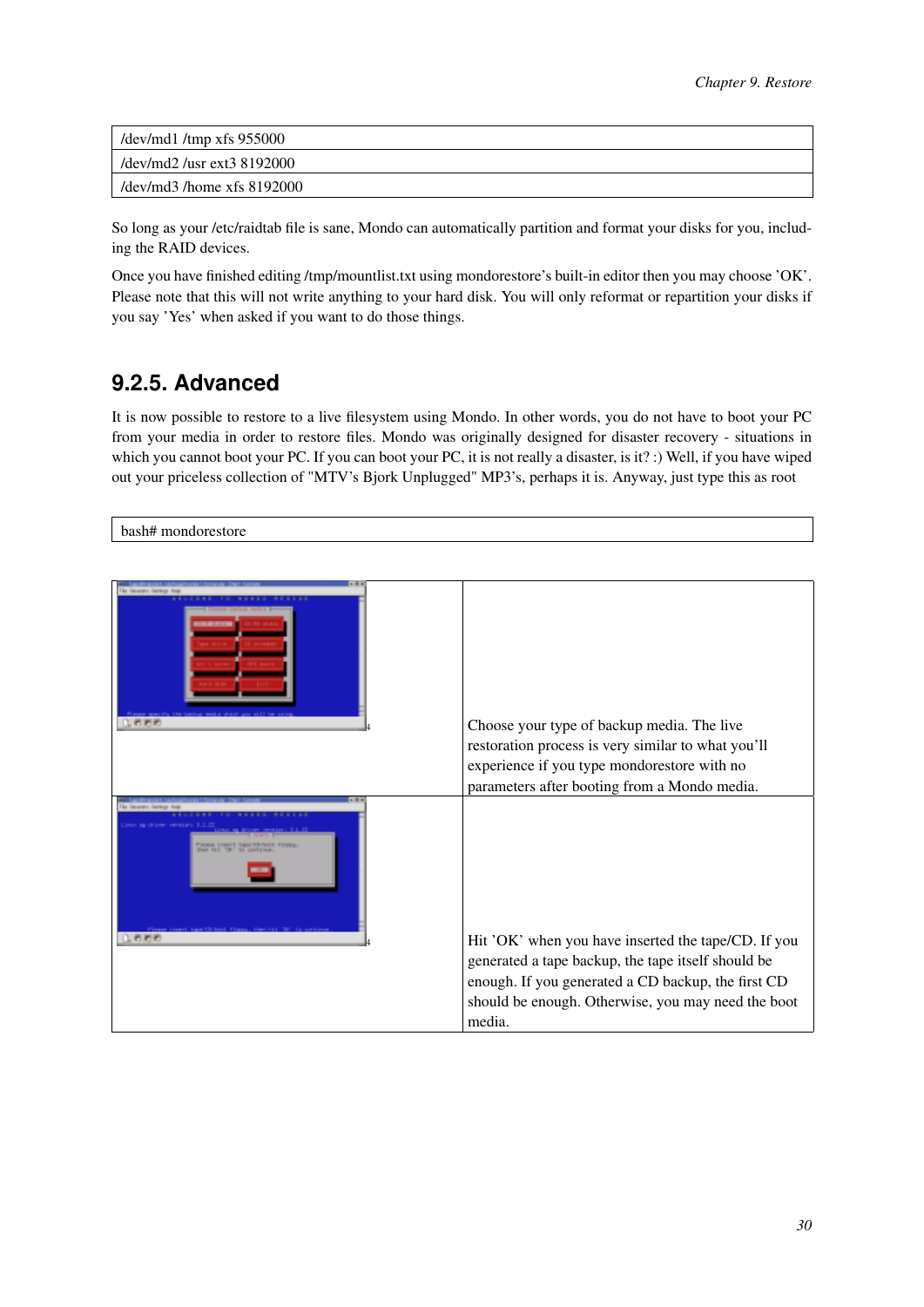| Flag the files and directories you wish to restore. Use<br>the 'More' and 'Less' buttons to open and close<br>subdirectories.                                                                                              |
|----------------------------------------------------------------------------------------------------------------------------------------------------------------------------------------------------------------------------|
| Specify the location to restore the files to. In general,<br>'/' is appropriate. If you do not want to overwrite<br>newer versions of the files you are restoring then<br>specify /tmp/BKP or similar as the restore path. |
| Mondorestore will retrieve configuration information<br>from the media. (The sample screen is for tape users.<br>CD users will see something different.)                                                                   |
| Data will be restored to the hard disk - first the regular<br>files, then any big (32MB or greater) files in the restore<br>set.                                                                                           |

4. images/rest1.png

- 4. images/rest2.png
- 4. images/rest3.png
- 4. images/rest4.png
- 4. images/rest5.png
- 4. images/rest6.png

I hope this manual was useful for you.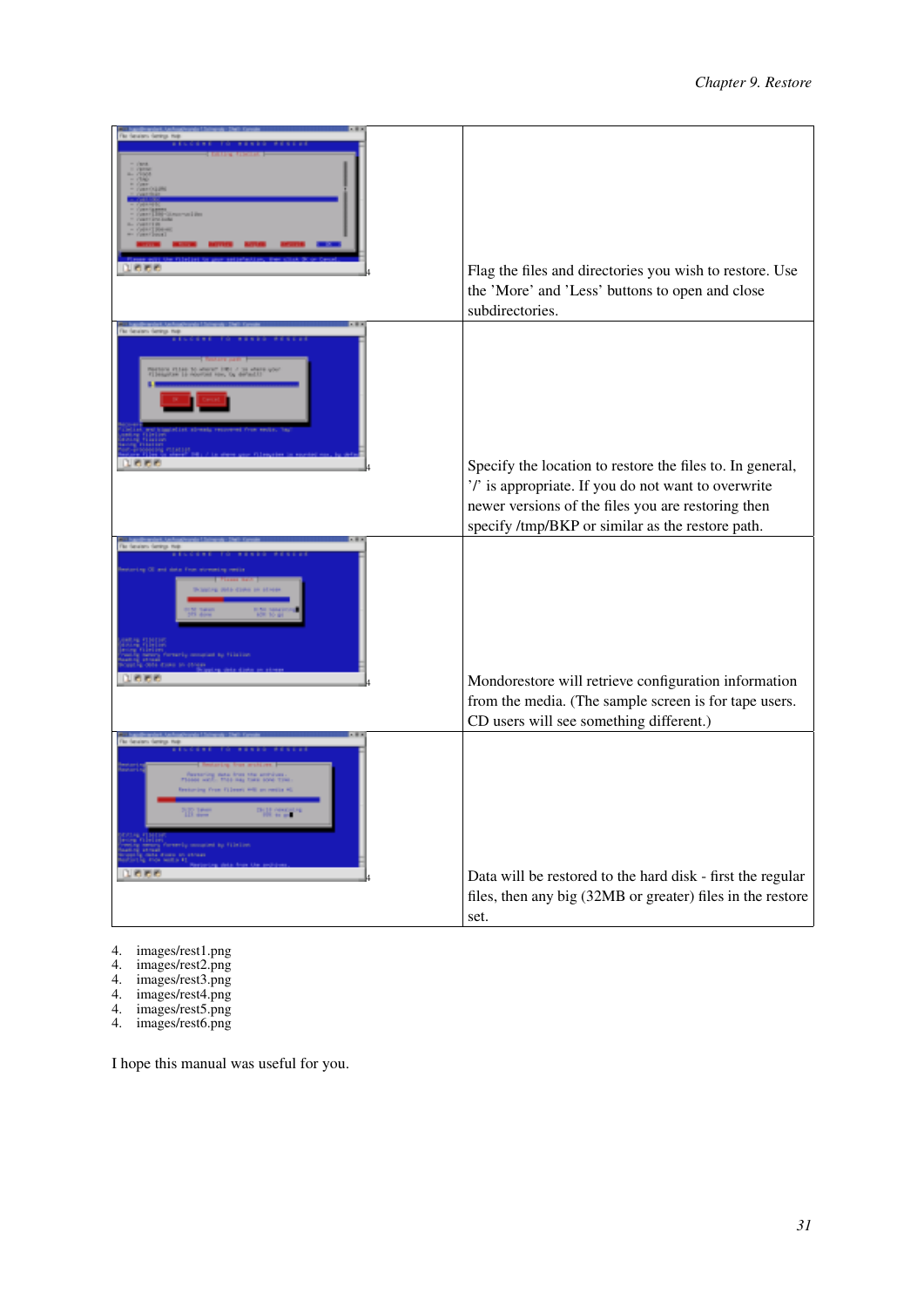# <span id="page-35-0"></span>**Chapter 10. FAQ**

### <span id="page-35-1"></span>**10.1. Overview**

Are the errors from Mindi or Mondo? Look at /var/log/mondoarchive.log or /var/log/mindi.log (if run alone). Pipe screen errors which relate to the creation of boot disk(s) and or data disk(s) to a text file.

See the MondoRescue<sup>1</sup> for details. If you are going to e-mail mondorescue mailing list<sup>2</sup> then please attach that text file (zipped!) and give :

- Your kernel version (uname -a)
- Your Linux distro's name and version (/etc/distro-release)
- Whether your kernel supports initrd and loopfs; it should! (grep -E '^CON-FIG\_BLK\_DEV\_LOOP|^CONFIG\_BLK\_DEV\_INITRD' /usr/src/linux/.config
- What sort of PC you are using, including hard disk configurations (results of dmidecode, lshw, fdisk -l are useful here)

<span id="page-35-2"></span>Mondo is freely available under the GPL and you are given it for no charge. When you e-mail the mondorescue mailing list<sup>3</sup>, please bear that in mind.

## **10.2. General Questions**

1. Q: What is "Mindi"?

A: Mindi, a.k.a. Mindi-Linux, makes a mini-distribution from your kernel, modules, modules, tools and libraries. It can also generate an El Torito 2.88/5.76MB boot disk image. Mondo uses Mindi to create a mini-distro, then boots from it and runs on it.

#### 2. Q: Why is it called "Mondo"?

A: The Teenage Mutant Ninja Turtles described cool things as 'mondo'. Hugo Rabson wasn't sure what to call this project. 'Faust' was one idea he had, partly as a dig at his former boss who practically owned him because of his legal status at the time. In the end, he chose something short and distinctive.

3. Q: Mondo does not work on my system. It keels over and dies. What's wrong?

A: It works on Red Hat 7.x/8/9, RHEL 2.1/3/4, Mandrakelinux 8.x/9.x/10.x/200x, Fedora 4/5/6, Debian 3.x, most flavors of SuSE/SLES, some flavors of Slackware, etc. The more distributions we support, the more moving targets we have to hit. Please bear this in mind when e-mailing the list. :) If you would like to help us by betatesting Mondo (or Mindi) on your PC then we would be very interested in working with you to work around the eccentricities of your Linux distro. However, rest assured, 90% of the bugs reported are actually symptoms of FooLinux X.Y's unique way of doing things.

Please send a copy of /var/log/mondoarchive . log to the mondorescue mailing list<sup>4</sup> along with a description of your distro, your kernel, etc. Oh, and before sending it, please try to read it.

<sup>1.</sup> http://www.mondorescue.org

<sup>2.</sup> http://lists.sourceforge.net/lists/listinfo/mondo-devel

<sup>3.</sup> http://lists.sourceforge.net/lists/listinfo/mondo-devel

<sup>4.</sup> http://lists.sourceforge.net/lists/listinfo/mondo-devel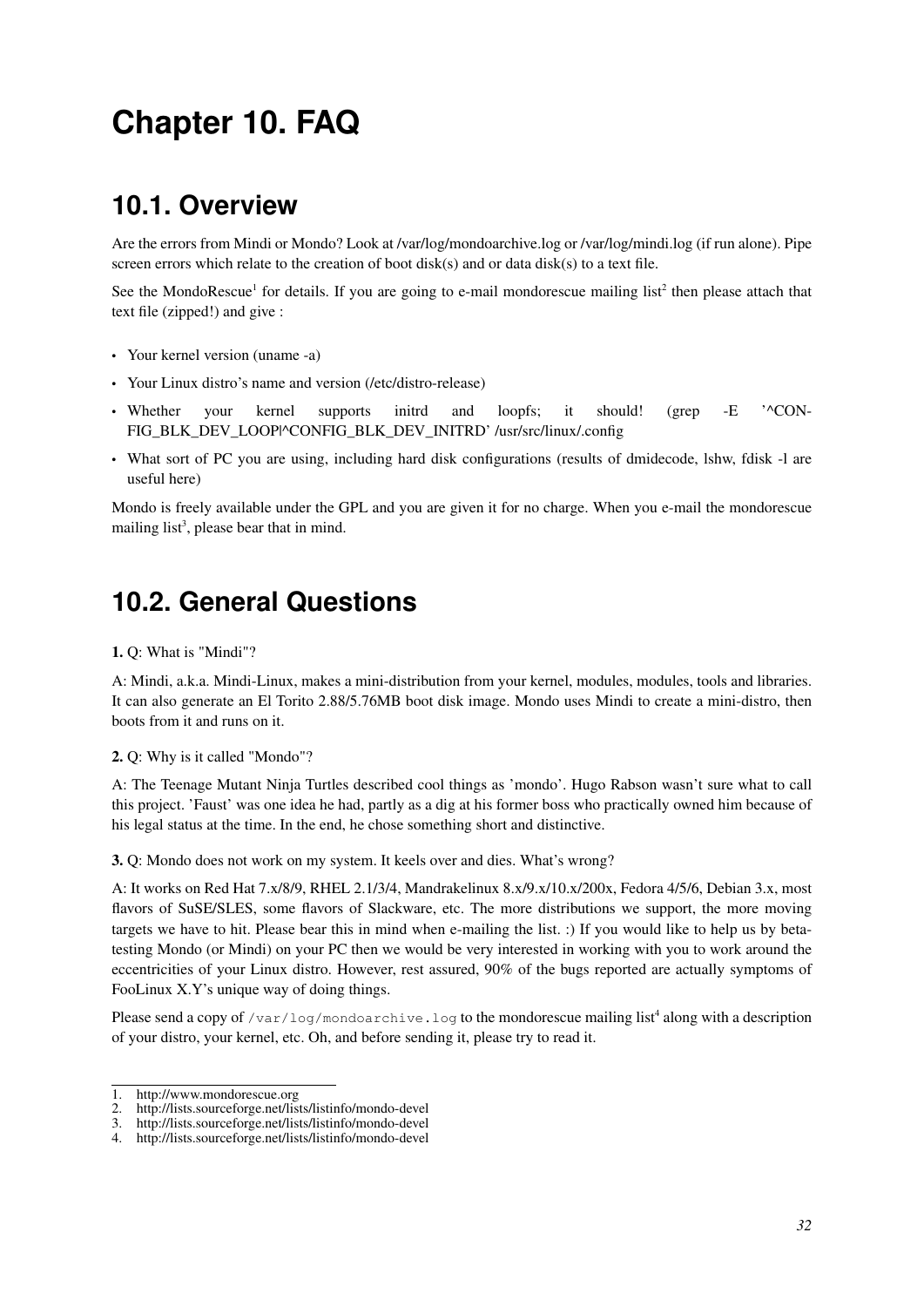#### 4. Q: What if the error is in Mindi?

A: Please send a copy of /var/log/mindi.log to the mondorescue mailing list<sup>5</sup> along with a description of your distro, your kernel, etc. Oh, and before sending it, please read it as it is much easier to understand it.

#### 5. Q: Can I trust Mondo?

A: Mondo has generated reliable archives since May 2000. Lost data occured by using bad CD-R disks and not verifying their contents. Some users have not tried booting from their CD until crunch time. Remember to boot into Compare Mode to verify the backup before you trust it. If Mondo did not work, you would not be reading this. If it does not work for you, your kernel is usually the culprit. Check [Linux Kernel support](#page-14-1) to see what your kernel should support. Please e-mail the list if you need some help with this.

#### 6. Q: How do I report a bug?

A: E-mail the bug report (mondo.err.xxxxx.tgz) to the mondorescue mailing list<sup>6</sup>. Ok you've read it already but it's really important if you want help. If you don't send a logfile then there isn't a lot that we can do for you, so PLEASE include a logfile at the very least.

7. Q: I think Mondo should (...insert suggestion here...) and I have rewritten it accordingly. Would you like to see my patch?

A: Absolutely! :-) The best way for you to make Mondo do what you want is to modify it and then send the patch. That way, we can all benefit.

8. Q: I think Mondo should (...insert suggestion here...); will you incorporate this feature for me, please?

A: Please enter the suggestion in our feature system at MondoRescue<sup>7</sup>

9. Q: Mondo says, "XXX is missing," and then terminates. What's wrong?

A: A good Linux distribution should contain XXX but the designers, in their infinite wisdom, decided not to include that particular tool. Check Related Linux Packages<sup>8</sup> and install the missing package. If that fails, contact the vendor/distributor/manufacturer/designer of your distro.

#### 10. Q: Can Mondo handle multi-CD backups and restores?

A: Yes, up to twenty CD per set. This 20-CD limit results from laziness on mondorescue's part. I'll be removed in the future. However, if your system occupies more than 20 CD, may it's time for another type of media ?

11. Q: Can Mondo handle Linux/Windows dual-boot systems?

A: Yes. If your system currently boots into Linux or Windows via LILO, you can backup and restore both OSes at the same time using Mondo. If you are using NTFS then add the switch,  $\cdot$ -x  $\lt$  device $\gt$ .

12. Q: Can Mondo backup Windows-only systems?

A: Not at the moment.

#### 13. Q: Does Mondo support LVM?

A: Mondo supports LVM v1 and v2. Mondo backs up and restores your existing setup but it does not make it easy for you to change your LVM configuration, at the moment. You have to edit  $/\text{tmp}/i\text{-want-my-lvm}$  at boot-time to do that.

<sup>5.</sup> http://lists.sourceforge.net/lists/listinfo/mondo-devel

<sup>6.</sup> http://lists.sourceforge.net/lists/listinfo/mondo-devel

<sup>7.</sup> http://www.mondorescue.org

<sup>8.</sup> http://www.mondorescue.org/downloads.shtml#dependencies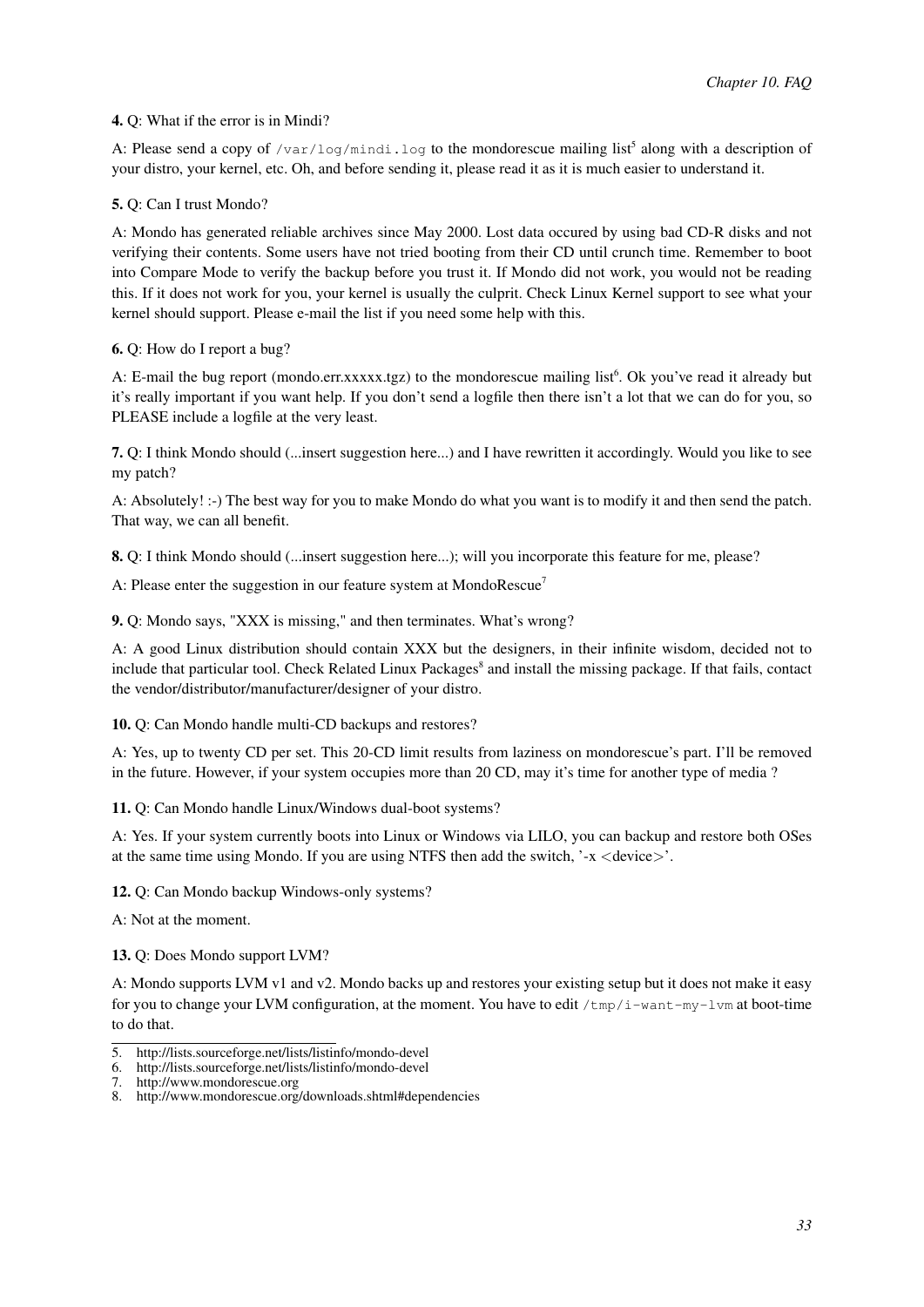14. Q: What if I don't use LILO? What if I use GRUB?

A: GRUB is supported by Mondo.

15. Q: I get the error, 'Cannot find /tmp/dev.0' or 'Cannot mount device 0x0701'; what do I do?

A: Please free up /dev/loop0 using 'losetup /dev/loop0 -d' to unmount that loop device. If your OS will not let you do that, contact your local support group or Linux vendor.

16. Q: Can I create a Mondo CD and then use it to create an archive of any OS on any PC?

A: Not yet. You can use Mondo to backup Linux or Linux/Windows dual boot. One day, Mondo will let you backup partitions it can't read or write, by treating each partition as one long file to be backed up. This file will be chopped, compressed and archived like any other big file.

17. Q: Why do you insist on putting media disk images on Mondo CD? They waste space and I never use them. The CD works just fine, so why keep the media disk images?

A: Because. It helped us in the past. If you really, truly want them gone then please submit a patch to make them optional.

18. Q: Why doesn't the Mondo project have a cool-looking animal logo?

A: Excellent question! Please submit graphics of candidate animal logos!

19. Q: Is there a Mondo user 'Code of Conduct?

<span id="page-37-0"></span>A: Yes. Read the HOWTO. Submit patches. Recommend realistic improvements. Be courteous to other users on the discussion list. Do not whine.

### **10.3. Booting and Kernel related Questions**

1. Q: When I try to boot from the Mondo CD, it says, "VFS: Unable to mount root fs." I am using an old Debian distro. What do I do?

A: Ask Debian's designers why they, unlike every other distro I can find, have included cramfs and other 'goodies' with their kernel. In the meantime, please use '-k FAILSAFE' in your command line when calling Mondo.

A: From Sarge onwards, all stock Debian 2.6 kernels should work fine. If you are still using stock Debian 2.4 kernels, FAILSAFE is the way to go. Of course, if you have compiled your own kernel and experience problems, FAILSAFE is the way to go as well, but this is not really Debian-specific.

2. Q: When I try to boot from the Mondo CD, it says, "Cannot mount root fs - kernel panic," or something similar. What do I do?

A: Recompile your kernel (or use '-k FAILSAFE'). Take a look at [Linux Kernel support](#page-14-1) to see what your kernel must support.

3. Q: When I try to boot from the Mondo CD, it says, "UPGRADE YOUR RAM". What does that mean?

A: Recompile your kernel and add Virtual memory file system support. Take a look at [Linux Kernel support](#page-14-1) to see what your kernel must support. (Of course, if your PC has less than 64MB of RAM, you could always... what's the phrase? I know, upgrade your RAM!)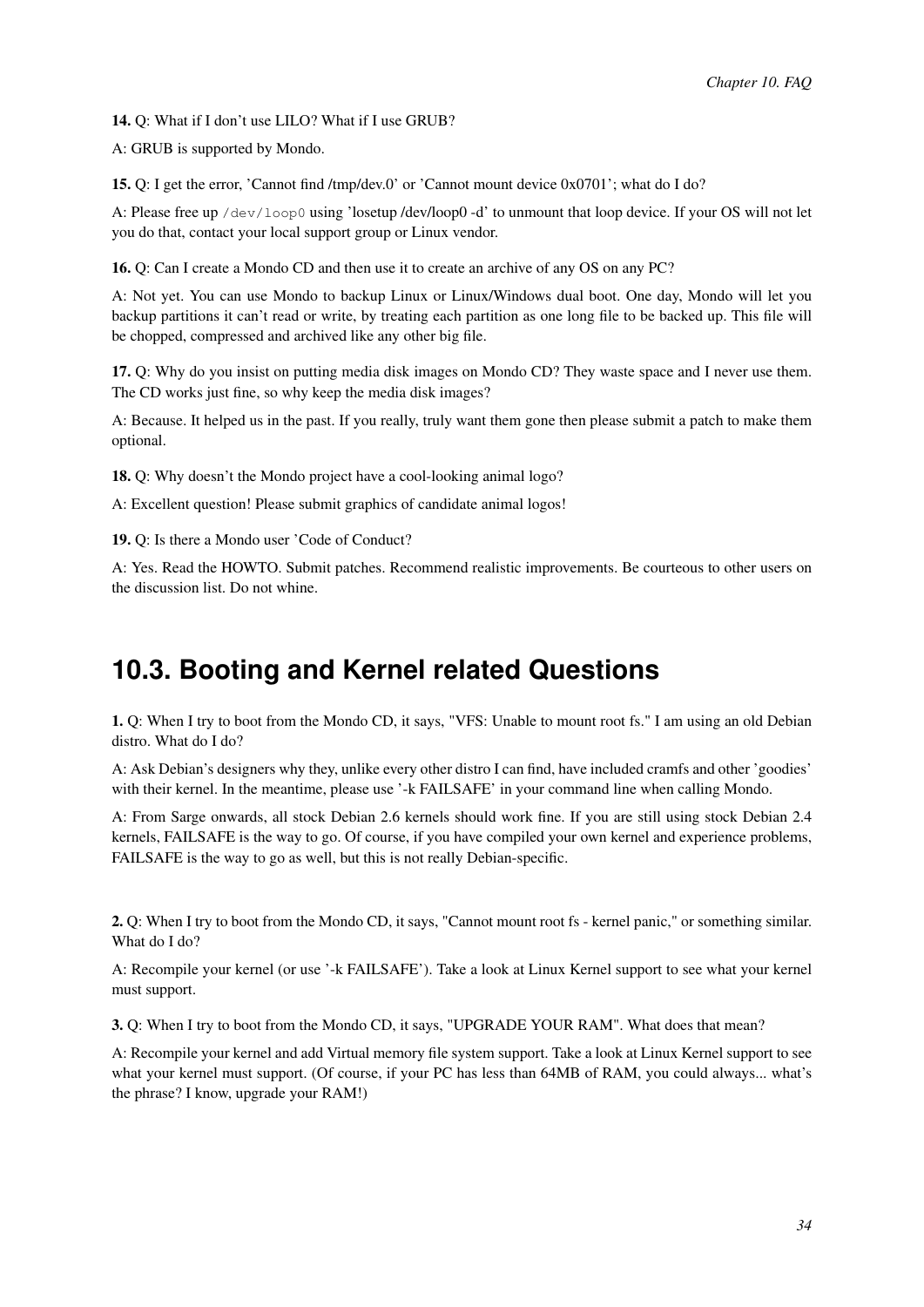4. Q: When I try to boot from the Mondo CD, it says something about not finding my CD-ROM drive and then it blames the kernel. What does that mean?

A: Your kernel must support initrd, loopfs, IDE|SCSI|USB CD-ROM's, and ramdisks. Take a look at [Linux Kernel](#page-14-1) [support](#page-14-1) to see what your kernel must support. If your kernel does not support these things, Mondo will not boot from your CD. However, when running Mindi, you may choose to use \_its\_ kernel instead of your own.

5. Q: The LILO Mondo media takes ages to boot. How can I speed it up?

A: Edit mindi (it's a shell script, btw) and change LILO\_OPTIONS="" to LILO\_OPTIONS="-c". This enables map compaction in lilo and speeds up booting, for more info see the lilo man page.

6. Q: I made a Mondo CD using the failsafe kernel (i.e. I said 'no' when Mondo asked if I wanted to use my own kernel). It still doesn't boot. Help!

A: OK, now that is a bug. :-) I included a kernel with Mondo (technically, with Mindi, which Mondo uses) to make sure that users could use Mondo despite flaws in their own kernels. If you are using Mondo/Mindi's kernel but still cannot boot from your Mondo CD then please e-mail the mondorescue mailing list<sup>9</sup>.

7. Q: Why won't Mondo boot from my CD? It says my kernel is flawed/outdated/ whatever, and when I wrote to the ML, they told me the same thing... but I still don't get it. I mean, my kernel works for everything else. Why not Mondo?

A: Because Mondo makes a boot disk using your kernel. I bet your other software doesn't do that. Also, not all kernels are suitable for boot disks. I'm sorry but that's Life. Upgrade your kernel and/or recompile it. Take a look at [Linux Kernel support](#page-14-1) to see what your kernel must support.

8. Q: Why do I only need a boot disk if I'm using a tape drive? Where are the data disks?

A: On the tape. :-) The first 32MB of the tape will be set aside for a large tarball containing the data disks, a list of all files backed up, and other sundries. If Mondo and Mindi do their respective jobs then you won't need additional media, just the boot media and the tape(s).

As of 2.2.6 mondorescue does support OBDR for tapes. So if you have a tape supporting that protocol such as HP tape readers, you may directly boot from the tape as well.

9. Q: Why does it say, "Process accounting FAILED" when I reboot?

A: You were using Process Accounting. Red Hat (or whichever distro you are using) does not provide a startup/shutdown script yet. So, when you try to backup the process log, it just grows and grows as Mondo tries to back it up. Mondo doesn't back it up anymore and that's why. The unfortunate side-effect is... well, what you see on your screen. Type 'touch /var/log/pacct' and then 'paccton' to fix the error message.

10. Q: Why does it say,  $&\#8220$ ; request module [block-major-1]: Root fs not mounted VFS: Cannot open root device "100" or 01:00 Please append a correct "root=" boot option kernel panic: VFS: Unable to mount root fs on  $01:00\&\#8221$ ; when i boot from the CD?

A: Recompile your kernel and add initrd support. Take a look at [Linux Kernel support](#page-14-1) to see what your kernel must support.

11. Q: My tape drive doesn't play nicely with Mondo at boot-time. What do I do?

A: Play with the 'mt' command (package mt-st). Use its setblksize and defblksize switches to reconfigure your tape drive if necessary. Some tape drives just are painful. If yours is one of them then God help you. Mondo can handle any tape drive whose drive and firmware can handle fopen(), fwrite(), fread() and fclose(). Mondo uses

<sup>9.</sup> http://lists.sourceforge.net/lists/listinfo/mondo-devel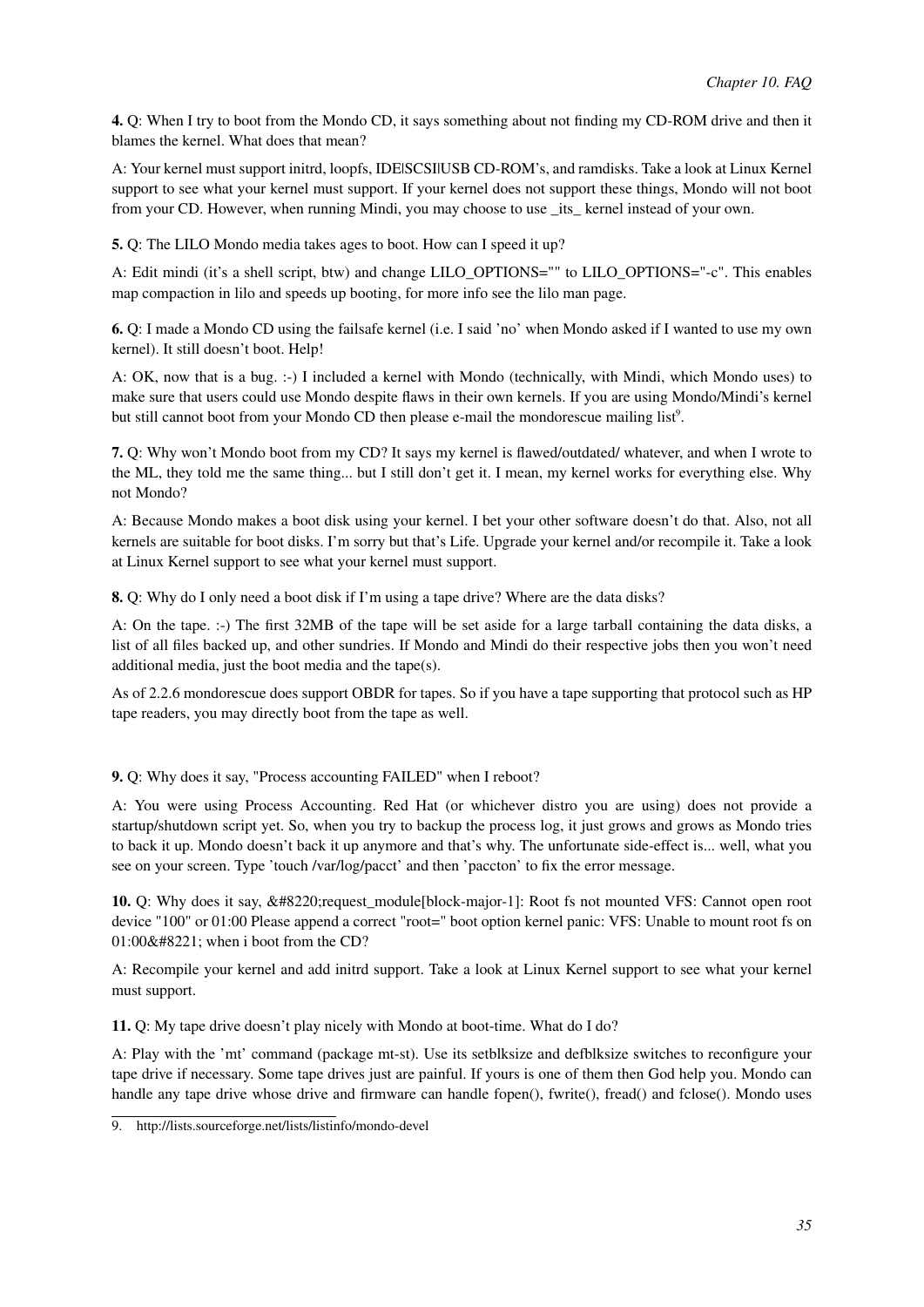standard C libraries to talk to your tape streamer. If your tape streamer can't handle that then you had better call a priest. Either that or ask for a refund.

### <span id="page-39-0"></span>**10.4. Installation related Questions**

1. Q: Why do I get, "newt.h not found," or "popt.h not found," several times when I try to install Mondo?

A: You have not installed libnewt and/or libnewt-devel. Please do so. Check Related Linux Packages<sup>10</sup> to see what Mondo requires and where you can get tarballs and RPM's. Make sure you are using the right version of newt/libnewt. Read the error messages carefully.

2. Q: Newt won't compile when I try. What's the problem?

A: You are probably missing popt.h, which newt needs to compile, it can be found in the 'popt' package. Check your distribution and see if they have popt, if not check Related Linux Packages<sup>11</sup> to see where you can get it.

3. Q: I've just used up 6 CD-R, only to find that Mondo won't boot!

A: You should have used CD-RW. ;) In the HOWTO, it gives instructions on how to create a test CD (one, not six).

4. Q: Lots of packages, required by Mondo, are missing from my system. What do I do?

A: Install them. :) If you are using RPM or deb then you'll be told which packages you need. Mondo offers a lot of those packages on its Download<sup>12</sup> web page.

### <span id="page-39-1"></span>**10.5. Hardware related Questions**

1. Q: Can Mondo handle CD-RW?

A: Yes. Use '-Ow <speed> <device>' to make it work.

2. Q: Does Mondo support tape drives?

#### A: Yes. See above.

Of course, mondo will relay on the kernel to support your tape drive. So you should first check that your kernel found it correctly. Use for example one of the following commands:

| bash# dmesg   grep tape    |
|----------------------------|
| bash# cat/proc/scsi/scsi   |
| bash# mt -f/dev/st0 status |

3. Q: Does Mondo support my tape drive?

A: If your tape drive and its firmware and the kernel-level driver support fopen(), fread(), fwrite() and fclose() - standard C library calls - then yes, Mondo should support it. If not, well, you need a refund. :) Mondo plays

<sup>10.</sup> http://www.mondorescue.org/downloads.shtml#dependencies

<sup>11.</sup> http://www.mondorescue.org/downloads.shtml#dependencies

<sup>12.</sup> http://www.mondorescue.org/downloads.shtml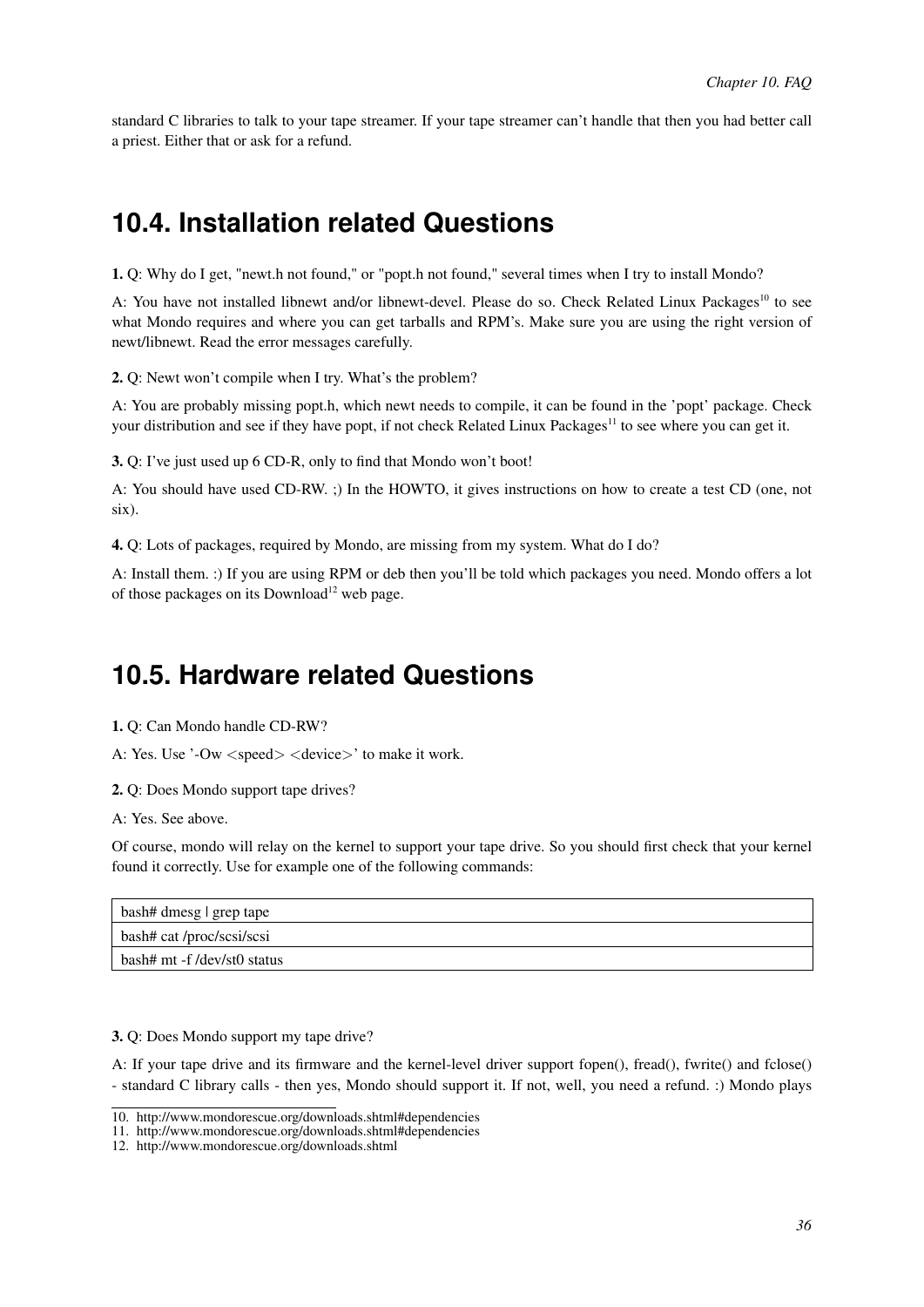nicely with any sane, sensible drives. That's most of them, by the way. :) If your drive doesn't play nicely with Mondo then you may try tinkering with setblksize and defblksize using 'mt', or tweaking Mondo's block size by recompiling it with make INTTAPE=4096 or INTTAPE=8192 or something. Other than that, you need a priest or a refund. Also, depending on the tape streamer model, a tape should be inserted in the tape drive before starting mondoarchive, otherwise it may not recognize the drive.

4. Q: Sometimes, my laptop won't mount Mondo CD properly, or something. Umm...

A: Please insert the CD, close the CD-ROM tray, wait a few seconds and then press Enter to acknowledge insertion of the next CD. Your laptop is on crack and is sucking a little too hard on the pipe.

5. Q: Does Mondo support Hardware RAID?

A: Yes. You may backup and restore RAID systems. You may also backup a non-RAID system and restore as RAID (or vice versa) by using the mountlist editor to edit your RAID and non-RAID partitions and their settings. Mondo will do the partitioning and formatting for you.

Tested Raid controllers includes all those showing only classical devices such as /dev/sdx, and SmartArray cciss controllers.

6. Q: Where is my CD burner, in SCSI terms?

A: Type:

| bash# cdrecord -scanbus |  |
|-------------------------|--|
| bash# wodim --devices   |  |

or for ATAPI type of devices on older kernel versions:

#### bash# cdrecord -scanbus dev=ATAPI

you may replace ATAPI by ATA in the previous line with certain cdrecord versions and hadrware configurations

Find your CD burner's device# (e.g. '0,0,0'). Call Mondo with the switch '-Oc  $\langle$  speed>' -d ' $\langle$  device>'. Or, if you feel lucky, just use '-Oc 2'; Mondo will (a) assume you want to write at 4x to a CD-R and (b) will do its best to find your CD burner.

7. Q: Can Mondo handle SCSI devices?

A: Mondo should be able to handle almost any hardware. So long as your kernel and modules support it, Mindi will support it and therefore so will Mondo.

8. Q: Why doesn't cdrecord -scanbus work ?

A: If you have a 2.4.x kernel (typical example are fedora legacy kernels for redhat 7.X/8/9) and an IDE CDRW device, and the drive is not listed when you run

bash# cdrecord -scanbus

<span id="page-40-0"></span>try adding the following kernel option to your boot script to enable SCSI emulation: hdx=ide-scsi, where "hdx" should be replaced with the appropriate drive letter of the CDRW device, e.g., "hdc". (Answer provided by Christopher Moriarity cdm7\_at\_cdc.gov)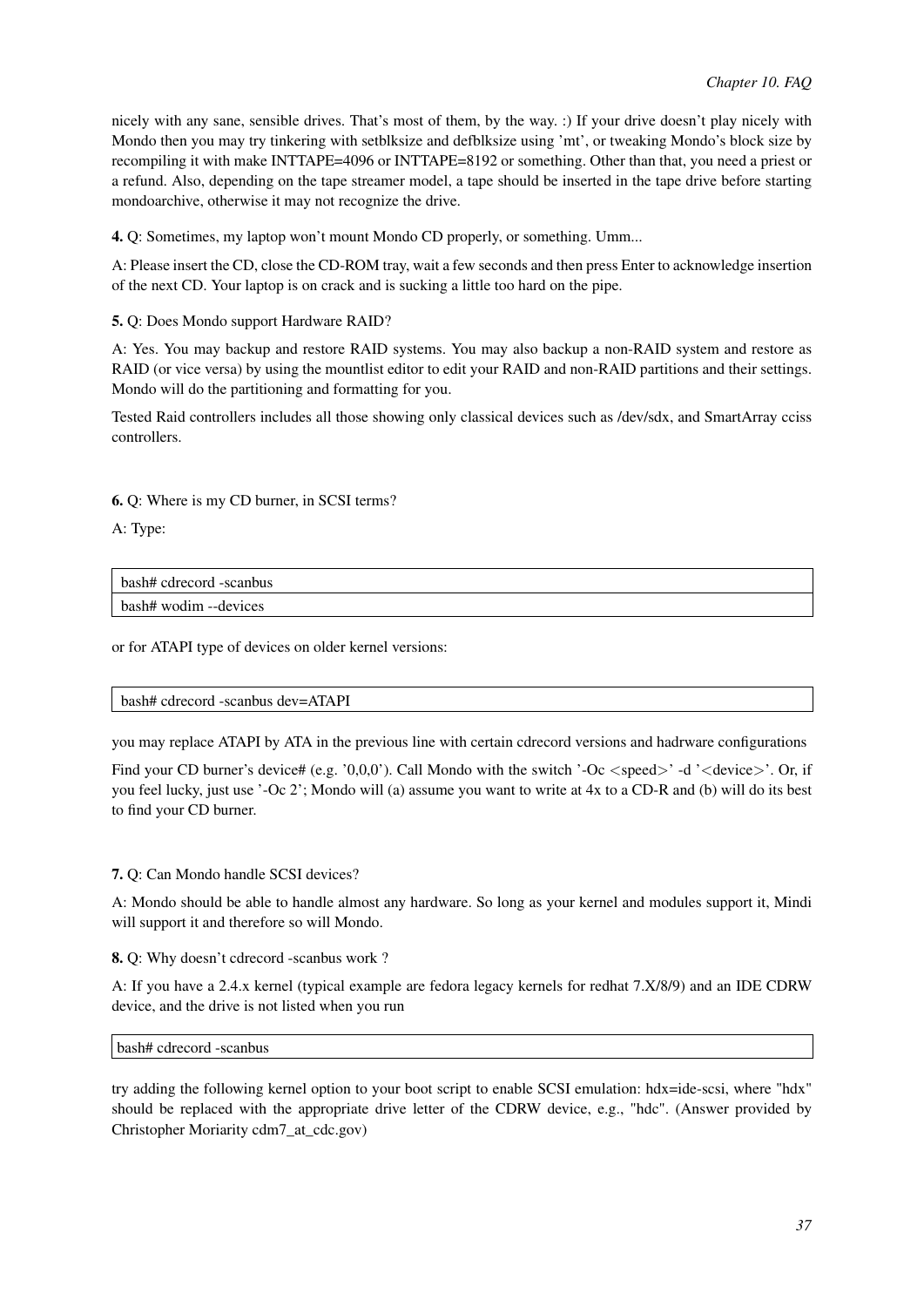### **10.6. Backup related Questions**

1. Q: Mondo says, 'Cannot run mindi --makemountlist' and aborts. What do I do?

A: Look at /var/log/mindi.log and see what it says. Also, try typing 'mindi --makemountlist /tmp/mountlist.txt' to see what Mindi says. Send the log to the mondorescue mailing list<sup>13</sup> if you get stuck.

2. Q: Can Mondo burn CD as they are created?

A: Yes. Use the '-Oc <speed>' switch. Use a negative number for a dummy burn.

3. Q: Mondo failed to burn my CD. It said something like, "Error CDB A1 01 02 53 ..." and so on. What does that mean?

A: Cdrecord reported some serious errors while trying to burn your CD. Check your CD burner, your CD-R and your kernel.

4. Q: May I backup my system with one partition layout and restore with another?

A: Yes. Boot in Interactive Mode and edit the mountlist using the snazzy new mountlist editor. Mondo can now edit your RAID partitions for you. Just open /dev/md0 (or whatever) and select "RAID.." to start. Or, to add a RAID device:

- Add two or more partitions, of type and mountpoint 'raid'
- Add device '/dev/md0' and click OK
- Follow the prompts and your own common-sense :)

5. Q: Why does Mondo need so much free disk space?

A: Because it need space to create the archive files with afio, then again space to create the ISO images that you'll be able to burn.

6. Q: I am trying to do something clever, e.g. write my ISO's to an NFS mount, and I get some weird error messages. What do I do?

A: Well, (a) use '-T/tmp' or '-T/home' or something in your call to Mondo. Oh, and (b) check the /etc/exports file on your NFS server and verify the exported filesystem is writable for the client, and relaunch exportfs -a.

7. Q: Can Mondo backup to data files on another partition, e.g. an NFS mount?

A: Yes. Just backup as usual but add '-d /mnt/nfs' or wherever your partition is mounted; don't use '-Oc' or '-Ot' at all; just '-Oi -d /root'. Then, after booting from the media which Mondo generates, you need to type 'ISO' at the console.

8. Q: Can Mondo backup \_to\_ an NFS partition, i.e. backup over a network? How about restoring?

A: Yes. Use '-On <mount> <directory>'. Example:

bash# mondoarchive -On nfs://192.168.1.3:/home/nfs

9. Q: Does Mondo handle System or Hidden attributes when archiving Dos/Win files?

A: No. It probably never will, either. Sorry.

<span id="page-41-0"></span><sup>13.</sup> http://lists.sourceforge.net/lists/listinfo/mondo-devel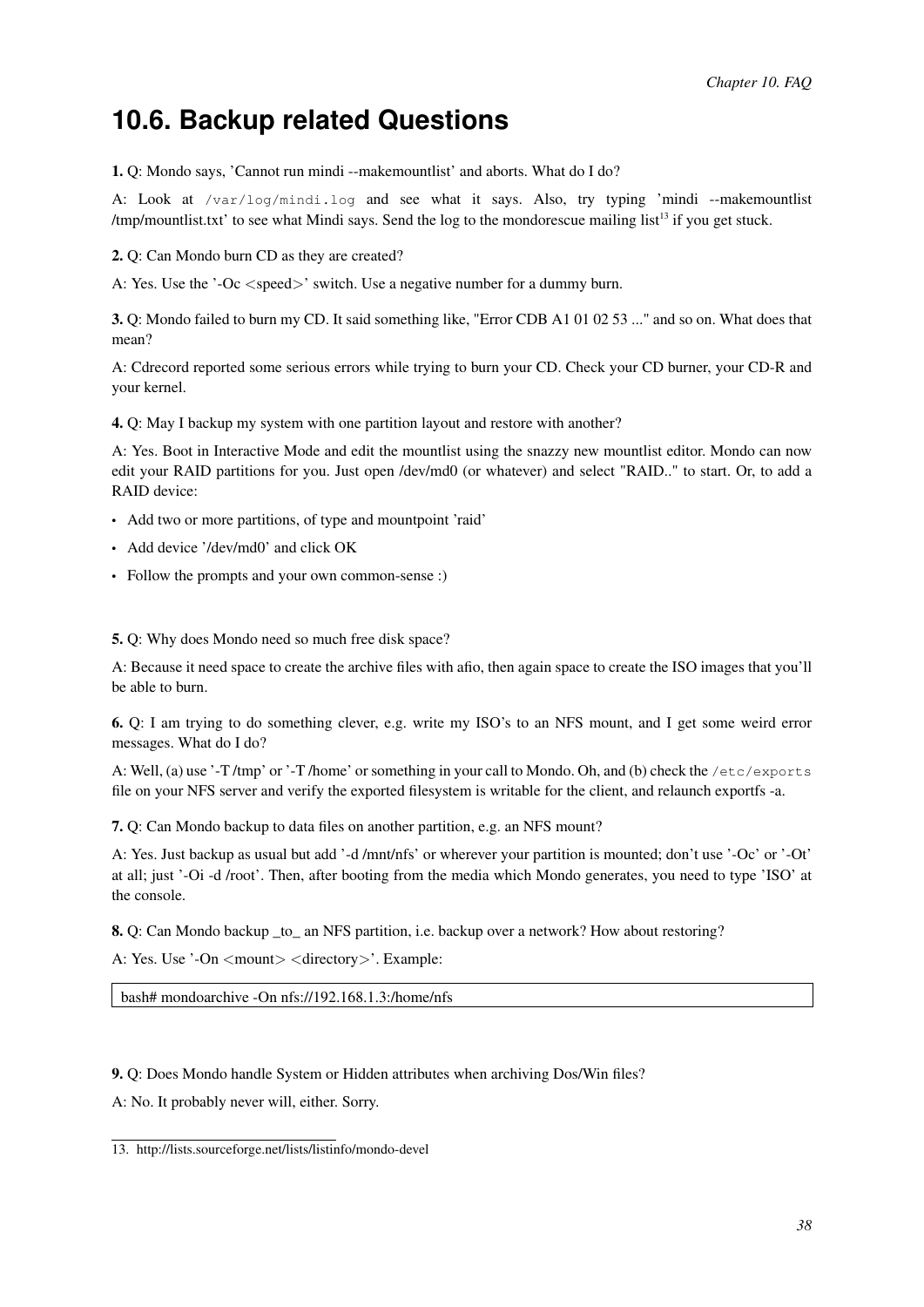### **10.7. Compare related Questions**

1. Q: When I compare my archives to my file system, Mondo tells me there are differences or errors. Are the archives bad?

A: Look at  $/$ tmp $/$ changed. files; if the files are logfiles, temp files or files which you think you may have changed recently then the archives are simply out of date, albeit only by a few minutes. Not a problem. However, if lots of files in /usr have changed or if you get lots of errors then perhaps your CD, your tapes or even your hardware could be to blame. Check your CD writer or tape streamer.

Also, don't forget to review /var/log/mondoarchive.log for more information.

### <span id="page-42-0"></span>**10.8. Restore related Questions**

1. Q: Can Mondo help me move/resize/re-allocate my partitions?

A: Yes. Just backup your system in Interactive Mode using Mondo. Edit the mountlist when prompted.

2. Q: My zip drive is a SCSI drive. When I restore, Mondo craps out, saying it can't mount the drive (because there is no disk in it). What do I do?

A: Restore in Interactive Mode. Delete the SCSI drive from the mountlist before you restore. Then Mondo won't try to partition or format it. Next time you backup, use -E /dev/sdd (or whatever your zip drive is). The /dev entry will be excluded from the mountlist but not from the filelist. So, when you restore, you won't accidentally reformat your zip disk. However, after restoring, you will find that /dev/sdd (the \_file\_) will still be present in your /dev directory. Cool, eh?

3. Q: I received a message like, 'Fileset NNN failed' during restore. What does it mean.

A: It usually means either you had a very large (>2GB) file which was not archived owing to a flaw in your distro or your filesystem has changed in relation to the backup.

4. Q: Why does my ext3 partition have less space free than when I backed it up?

A: Mondo creates a 10MB journal file area. Your journal was probably smaller than that, hence the difference.

5. Q: When I restore after booting from the media, I sometimes get errors like, "Running out of memory" or "Segmentation fault". What is going on?

A: It sounds as if you are running out of disk space, probably ram disk space. Type 'df -m' to see which partitions are running low on space. Please send as much information as you can to the mondorescue mailing list<sup>14</sup>. This problem is believed to have been fixed in 1.63 and 1.71.

<sup>14.</sup> http://lists.sourceforge.net/lists/listinfo/mondo-devel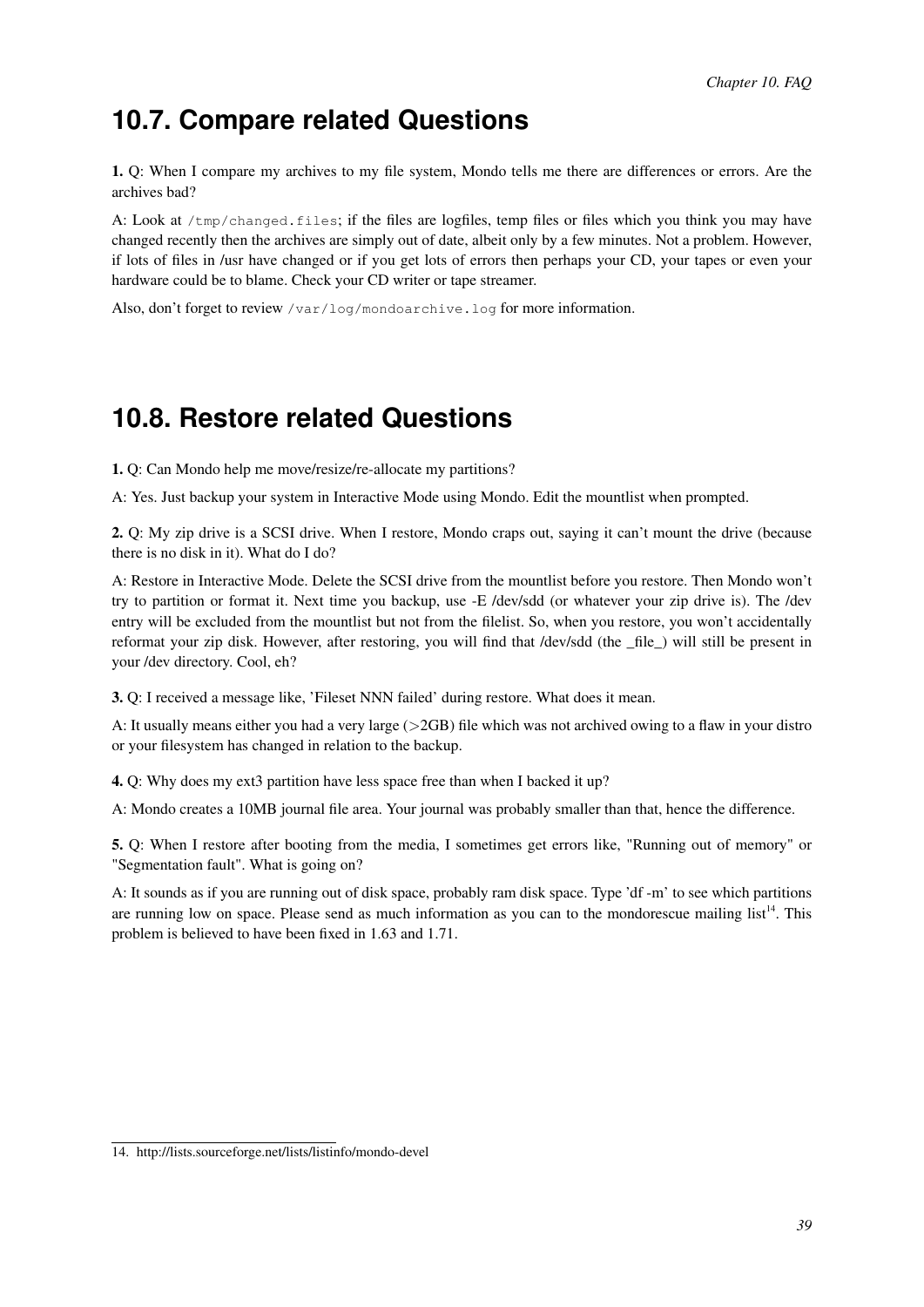# <span id="page-43-0"></span>**Appendix A. GNU Free Documentation License**

Version 1.1, March 2000

<span id="page-43-1"></span>Copyright (C) 2000 Free Software Foundation, Inc. 59 Temple Place, Suite 330, Boston, MA 02111-1307 USA Everyone is permitted to copy and distribute verbatim copies of this license document, but changing it is not allowed.

## **0. PREAMBLE**

The purpose of this License is to make a manual, textbook, or other written document "free" in the sense of freedom: to assure everyone the effective freedom to copy and redistribute it, with or without modifying it, either commercially or noncommercially. Secondarily, this License preserves for the author and publisher a way to get credit for their work, while not being considered responsible for modifications made by others.

This License is a kind of "copyleft", which means that derivative works of the document must themselves be free in the same sense. It complements the GNU General Public License, which is a copyleft license designed for free software.

We have designed this License in order to use it for manuals for free software, because free software needs free documentation: a free program should come with manuals providing the same freedoms that the software does. But this License is not limited to software manuals; it can be used for any textual work, regardless of subject matter or whether it is published as a printed book. We recommend this License principally for works whose purpose is instruction or reference.

## <span id="page-43-2"></span>**1. APPLICABILITY AND DEFINITIONS**

This License applies to any manual or other work that contains a notice placed by the copyright holder saying it can be distributed under the terms of this License. The "Document", below, refers to any such manual or work. Any member of the public is a licensee, and is addressed as "you".

A "Modified Version" of the Document means any work containing the Document or a portion of it, either copied verbatim, or with modifications and/or translated into another language.

A "Secondary Section" is a named appendix or a front-matter section of the Document that deals exclusively with the relationship of the publishers or authors of the Document to the Document's overall subject (or to related matters) and contains nothing that could fall directly within that overall subject. (For example, if the Document is in part a textbook of mathematics, a Secondary Section may not explain any mathematics.) The relationship could be a matter of historical connection with the subject or with related matters, or of legal, commercial, philosophical, ethical or political position regarding them.

The "Invariant Sections" are certain Secondary Sections whose titles are designated, as being those of Invariant Sections, in the notice that says that the Document is released under this License.

The "Cover Texts" are certain short passages of text that are listed, as Front-Cover Texts or Back-Cover Texts, in the notice that says that the Document is released under this License.

A "Transparent" copy of the Document means a machine-readable copy, represented in a format whose specification is available to the general public, whose contents can be viewed and edited directly and straightforwardly with generic text editors or (for images composed of pixels) generic paint programs or (for drawings) some widely available drawing editor, and that is suitable for input to text formatters or for automatic translation to a variety of formats suitable for input to text formatters. A copy made in an otherwise Transparent file format whose markup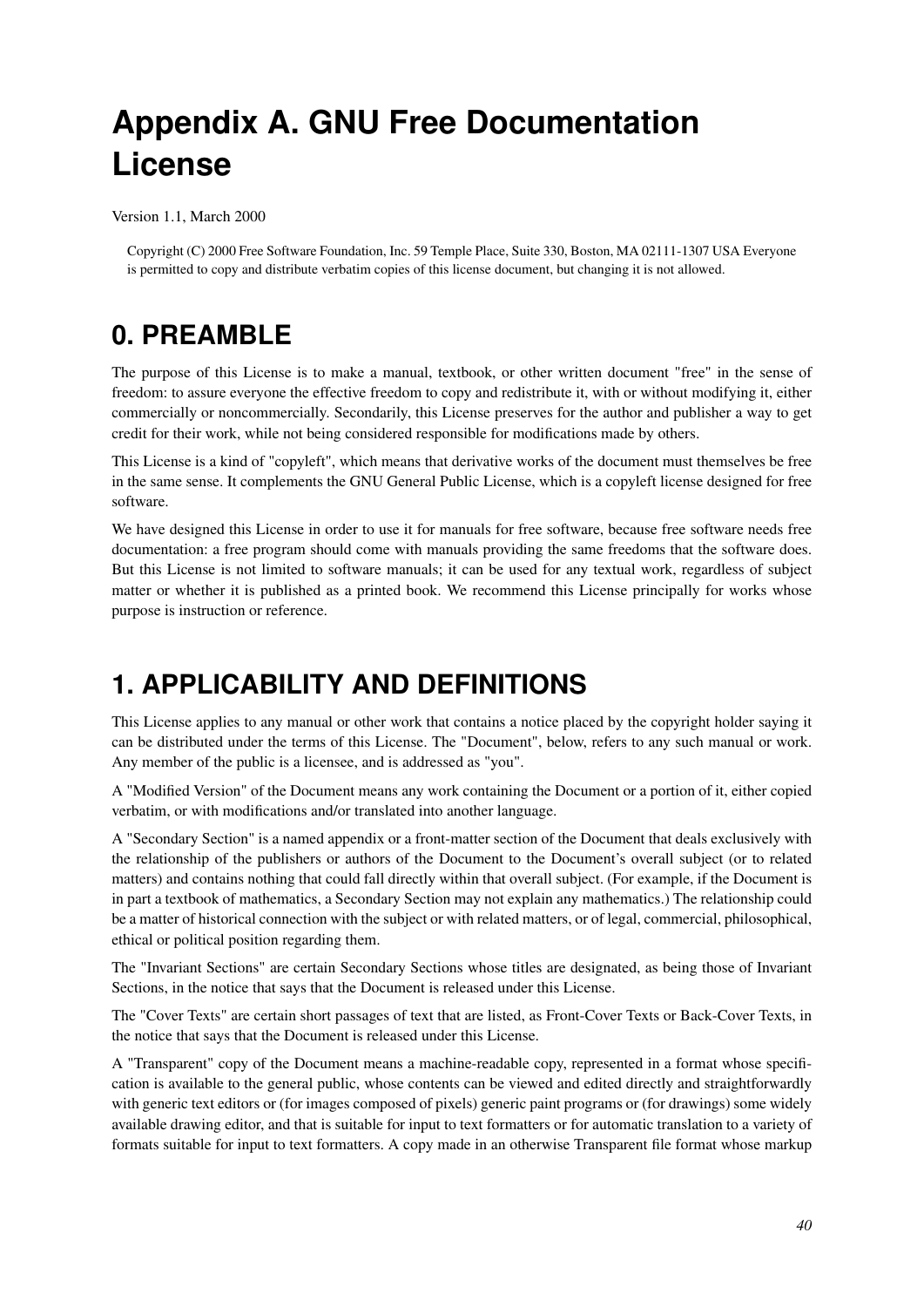has been designed to thwart or discourage subsequent modification by readers is not Transparent. A copy that is not "Transparent" is called "Opaque".

Examples of suitable formats for Transparent copies include plain ASCII without markup, Texinfo input format, LaTeX input format, SGML or XML using a publicly available DTD, and standard-conforming simple HTML designed for human modification. Opaque formats include PostScript, PDF, proprietary formats that can be read and edited only by proprietary word processors, SGML or XML for which the DTD and/or processing tools are not generally available, and the machine-generated HTML produced by some word processors for output purposes only.

The "Title Page" means, for a printed book, the title page itself, plus such following pages as are needed to hold, legibly, the material this License requires to appear in the title page. For works in formats which do not have any title page as such, "Title Page" means the text near the most prominent appearance of the work's title, preceding the beginning of the body of the text.

### <span id="page-44-0"></span>**2. VERBATIM COPYING**

You may copy and distribute the Document in any medium, either commercially or noncommercially, provided that this License, the copyright notices, and the license notice saying this License applies to the Document are reproduced in all copies, and that you add no other conditions whatsoever to those of this License. You may not use technical measures to obstruct or control the reading or further copying of the copies you make or distribute. However, you may accept compensation in exchange for copies. If you distribute a large enough number of copies you must also follow the conditions in section 3.

<span id="page-44-1"></span>You may also lend copies, under the same conditions stated above, and you may publicly display copies.

## **3. COPYING IN QUANTITY**

If you publish printed copies of the Document numbering more than 100, and the Document's license notice requires Cover Texts, you must enclose the copies in covers that carry, clearly and legibly, all these Cover Texts: Front-Cover Texts on the front cover, and Back-Cover Texts on the back cover. Both covers must also clearly and legibly identify you as the publisher of these copies. The front cover must present the full title with all words of the title equally prominent and visible. You may add other material on the covers in addition. Copying with changes limited to the covers, as long as they preserve the title of the Document and satisfy these conditions, can be treated as verbatim copying in other respects.

If the required texts for either cover are too voluminous to fit legibly, you should put the first ones listed (as many as fit reasonably) on the actual cover, and continue the rest onto adjacent pages.

If you publish or distribute Opaque copies of the Document numbering more than 100, you must either include a machine-readable Transparent copy along with each Opaque copy, or state in or with each Opaque copy a publicly-accessible computer-network location containing a complete Transparent copy of the Document, free of added material, which the general network-using public has access to download anonymously at no charge using public-standard network protocols. If you use the latter option, you must take reasonably prudent steps, when you begin distribution of Opaque copies in quantity, to ensure that this Transparent copy will remain thus accessible at the stated location until at least one year after the last time you distribute an Opaque copy (directly or through your agents or retailers) of that edition to the public.

<span id="page-44-2"></span>It is requested, but not required, that you contact the authors of the Document well before redistributing any large number of copies, to give them a chance to provide you with an updated version of the Document.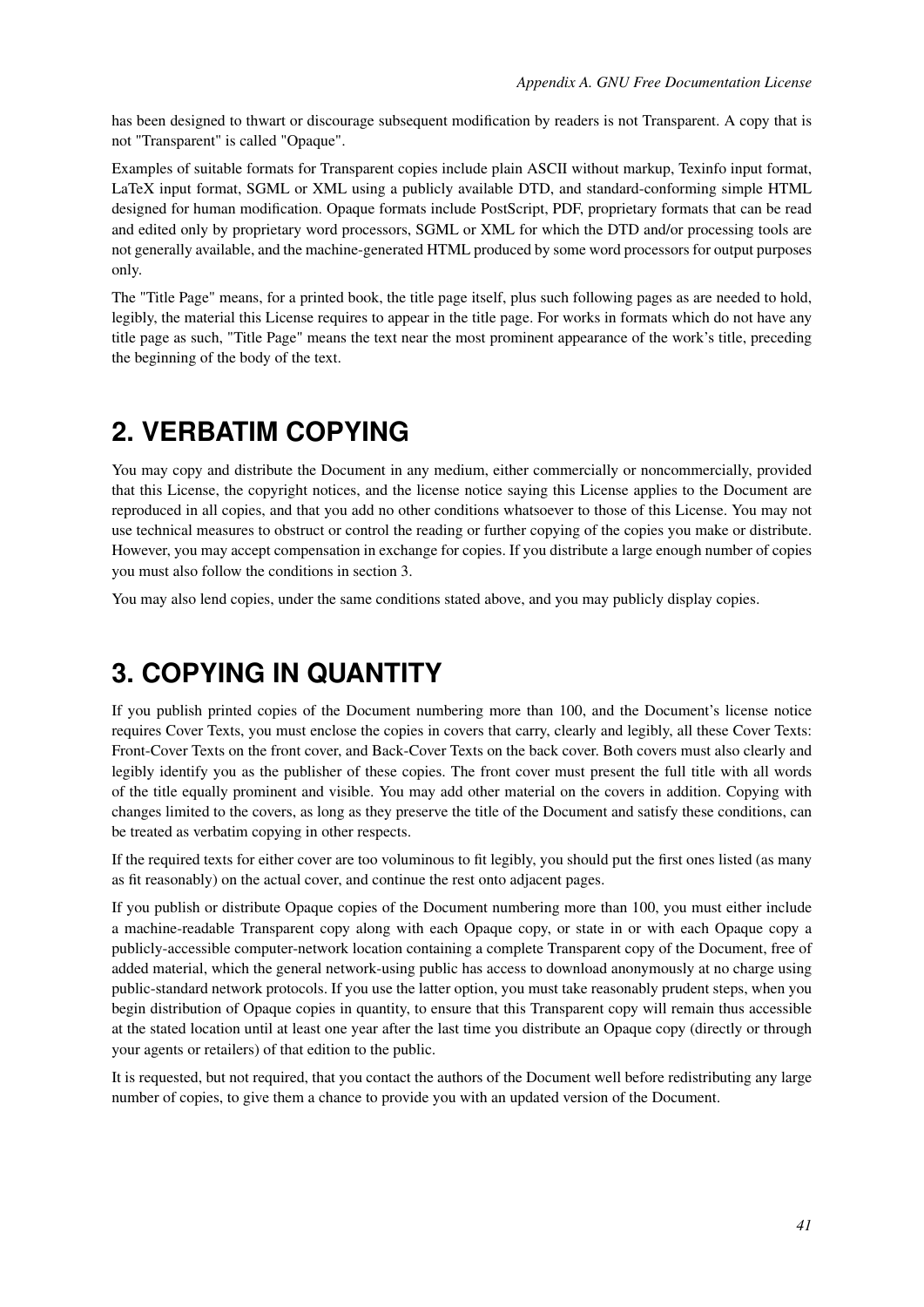## **4. MODIFICATIONS**

You may copy and distribute a Modified Version of the Document under the conditions of sections 2 and 3 above, provided that you release the Modified Version under precisely this License, with the Modified Version filling the role of the Document, thus licensing distribution and modification of the Modified Version to whoever possesses a copy of it. In addition, you must do these things in the Modified Version:

- A. Use in the Title Page (and on the covers, if any) a title distinct from that of the Document, and from those of previous versions (which should, if there were any, be listed in the History section of the Document). You may use the same title as a previous version if the original publisher of that version gives permission.
- B. List on the Title Page, as authors, one or more persons or entities responsible for authorship of the modifications in the Modified Version, together with at least five of the principal authors of the Document (all of its principal authors, if it has less than five).
- C. State on the Title page the name of the publisher of the Modified Version, as the publisher.
- D. Preserve all the copyright notices of the Document.
- E. Add an appropriate copyright notice for your modifications adjacent to the other copyright notices.
- F. Include, immediately after the copyright notices, a license notice giving the public permission to use the Modified Version under the terms of this License, in the form shown in the Addendum below.
- G. Preserve in that license notice the full lists of Invariant Sections and required Cover Texts given in the Document's license notice.
- H. Include an unaltered copy of this License.
- I. Preserve the section entitled "History", and its title, and add to it an item stating at least the title, year, new authors, and publisher of the Modified Version as given on the Title Page. If there is no section entitled "History" in the Document, create one stating the title, year, authors, and publisher of the Document as given on its Title Page, then add an item describing the Modified Version as stated in the previous sentence.
- J. Preserve the network location, if any, given in the Document for public access to a Transparent copy of the Document, and likewise the network locations given in the Document for previous versions it was based on. These may be placed in the "History" section. You may omit a network location for a work that was published at least four years before the Document itself, or if the original publisher of the version it refers to gives permission.
- K. In any section entitled "Acknowledgements" or "Dedications", preserve the section's title, and preserve in the section all the substance and tone of each of the contributor acknowledgements and/or dedications given therein.
- L. Preserve all the Invariant Sections of the Document, unaltered in their text and in their titles. Section numbers or the equivalent are not considered part of the section titles.
- M. Delete any section entitled "Endorsements". Such a section may not be included in the Modified Version.
- N. Do not retitle any existing section as "Endorsements" or to conflict in title with any Invariant Section.

If the Modified Version includes new front-matter sections or appendices that qualify as Secondary Sections and contain no material copied from the Document, you may at your option designate some or all of these sections as invariant. To do this, add their titles to the list of Invariant Sections in the Modified Version's license notice. These titles must be distinct from any other section titles.

You may add a section entitled "Endorsements", provided it contains nothing but endorsements of your Modified Version by various parties--for example, statements of peer review or that the text has been approved by an organization as the authoritative definition of a standard.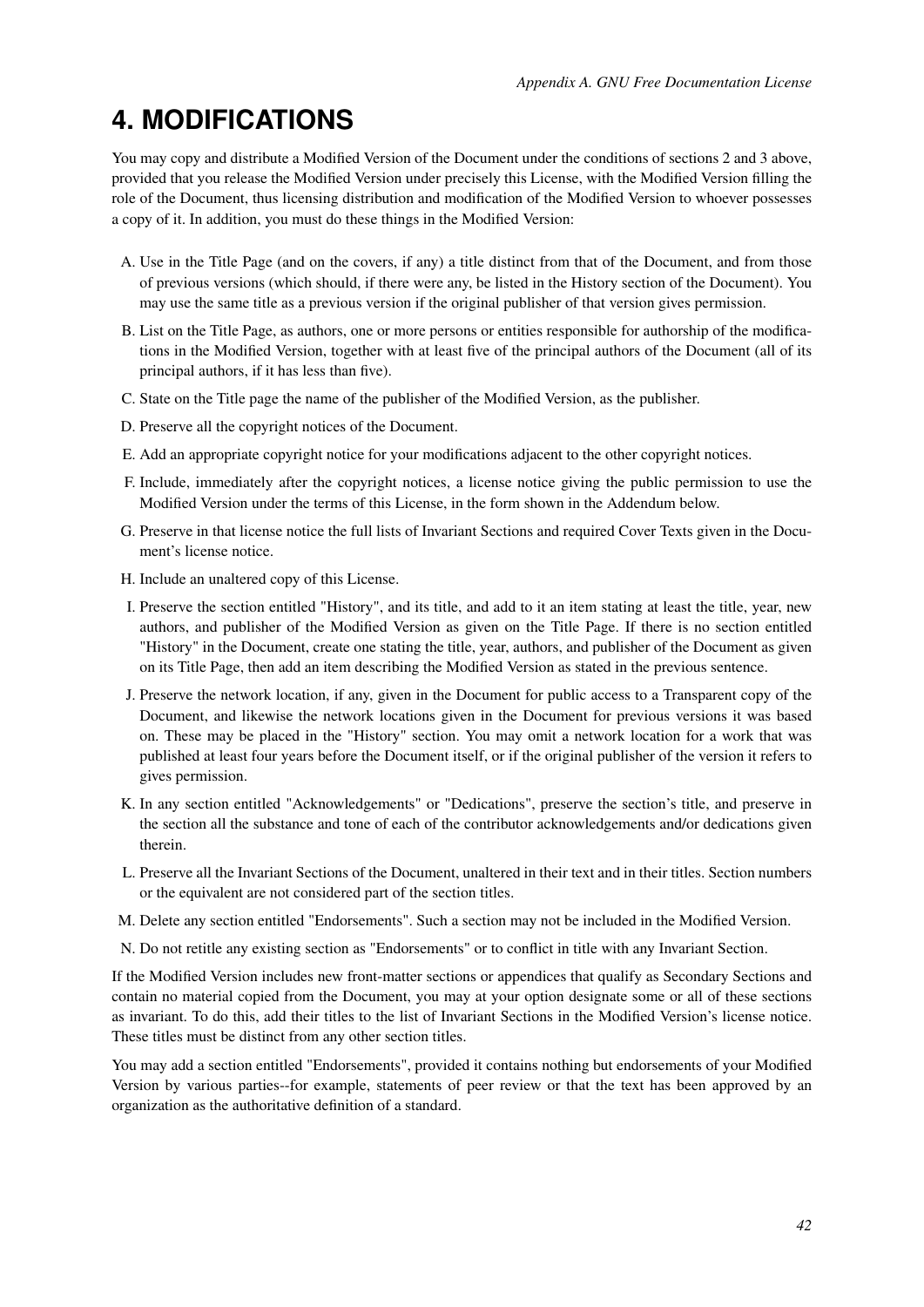You may add a passage of up to five words as a Front-Cover Text, and a passage of up to 25 words as a Back-Cover Text, to the end of the list of Cover Texts in the Modified Version. Only one passage of Front-Cover Text and one of Back-Cover Text may be added by (or through arrangements made by) any one entity. If the Document already includes a cover text for the same cover, previously added by you or by arrangement made by the same entity you are acting on behalf of, you may not add another; but you may replace the old one, on explicit permission from the previous publisher that added the old one.

The author(s) and publisher(s) of the Document do not by this License give permission to use their names for publicity for or to assert or imply endorsement of any Modified Version.

### <span id="page-46-0"></span>**5. COMBINING DOCUMENTS**

You may combine the Document with other documents released under this License, under the terms defined in section 4 above for modified versions, provided that you include in the combination all of the Invariant Sections of all of the original documents, unmodified, and list them all as Invariant Sections of your combined work in its license notice.

The combined work need only contain one copy of this License, and multiple identical Invariant Sections may be replaced with a single copy. If there are multiple Invariant Sections with the same name but different contents, make the title of each such section unique by adding at the end of it, in parentheses, the name of the original author or publisher of that section if known, or else a unique number. Make the same adjustment to the section titles in the list of Invariant Sections in the license notice of the combined work.

In the combination, you must combine any sections entitled "History" in the various original documents, forming one section entitled "History"; likewise combine any sections entitled "Acknowledgements", and any sections entitled "Dedications". You must delete all sections entitled "Endorsements."

## <span id="page-46-1"></span>**6. COLLECTIONS OF DOCUMENTS**

You may make a collection consisting of the Document and other documents released under this License, and replace the individual copies of this License in the various documents with a single copy that is included in the collection, provided that you follow the rules of this License for verbatim copying of each of the documents in all other respects.

You may extract a single document from such a collection, and distribute it individually under this License, provided you insert a copy of this License into the extracted document, and follow this License in all other respects regarding verbatim copying of that document.

## <span id="page-46-2"></span>**7. AGGREGATION WITH INDEPENDENT WORKS**

A compilation of the Document or its derivatives with other separate and independent documents or works, in or on a volume of a storage or distribution medium, does not as a whole count as a Modified Version of the Document, provided no compilation copyright is claimed for the compilation. Such a compilation is called an "aggregate", and this License does not apply to the other self-contained works thus compiled with the Document, on account of their being thus compiled, if they are not themselves derivative works of the Document.

<span id="page-46-3"></span>If the Cover Text requirement of section 3 is applicable to these copies of the Document, then if the Document is less than one quarter of the entire aggregate, the Document's Cover Texts may be placed on covers that surround only the Document within the aggregate. Otherwise they must appear on covers around the whole aggregate.